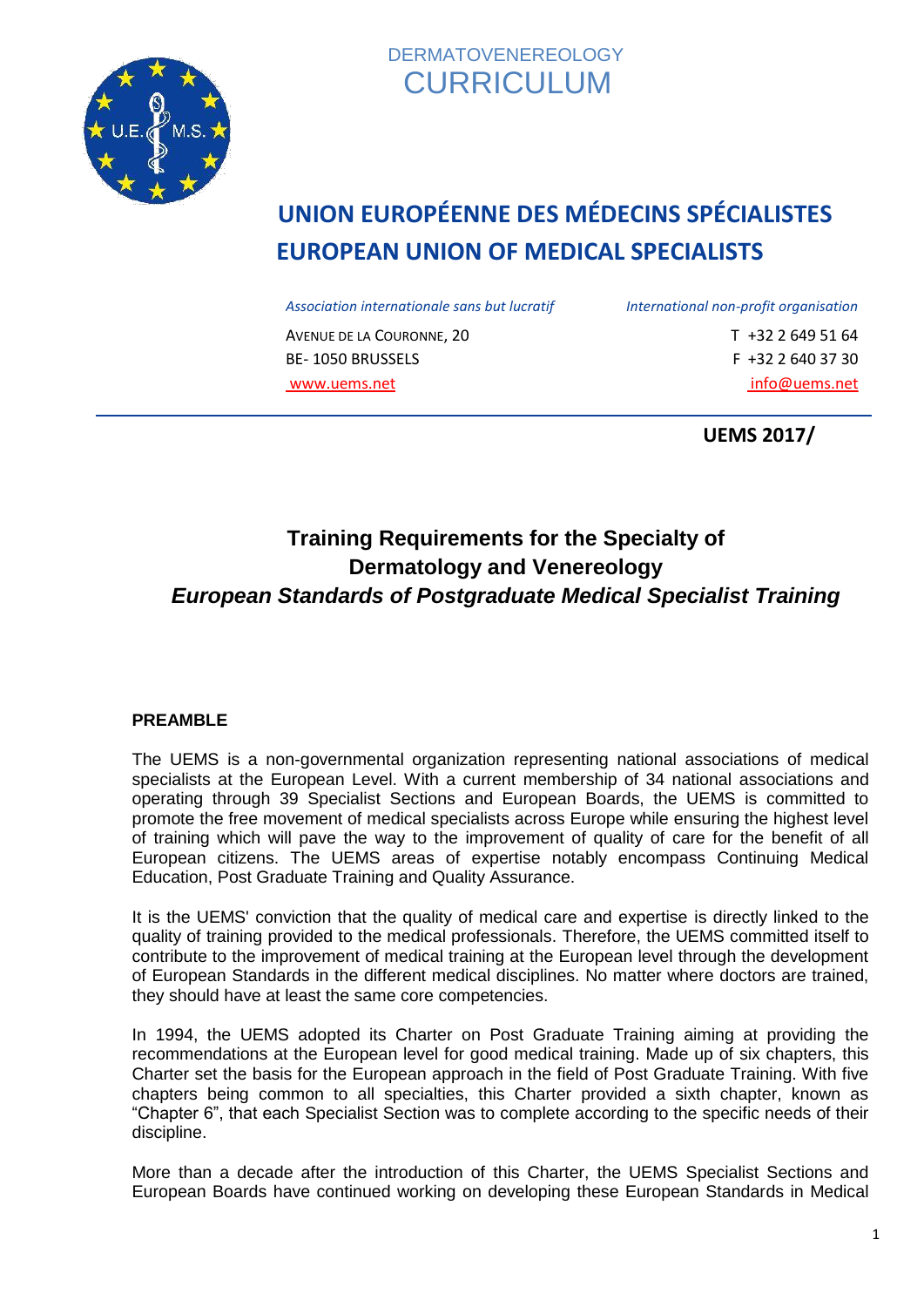training that reflects modern medical practice and current scientific findings. In doing so, the UEMS Specialist Sections and European Boards did not aim to supersede the National Authorities' competence in defining the content of postgraduate training in their own State but rather to complement these and ensure that high quality training is provided across Europe.

At the European level, the legal mechanism ensuring the free movement of doctors through the recognition of their qualifications was established back in the 1970s by the European Union. Sectorial Directives were adopted and one Directive addressed specifically the issue of medical Training at the European level. However, in 2005, the European Commission proposed to the European Parliament and Council to have a unique legal framework for the recognition of the Professional Qualifications to facilitate and improve the mobility of all workers throughout Europe. This Directive 2005/36/EC established the mechanism of automatic mutual recognition of qualifications for medical doctors according to training requirements within all Member States; this is based on the length of training in the Specialty and the title of qualification.

Given the long-standing experience of UEMS Specialist Sections and European Boards on the one hand and the European legal framework enabling Medical Specialists and Trainees to move from one country to another on the other hand, the UEMS is uniquely in position to provide specialty-based recommendations. The UEMS values professional competence as "*the habitual and judicious use of communication, knowledge, technical skills, clinical reasoning, emotions,*  values, and reflection in daily practice for the benefit of the individual and community being served<sup>"1</sup>. While professional activity is regulated by national law in EU Member States, it is the UEMS understanding that it has to comply with International treaties and UN declarations on Human Rights as well as the WMA International Code of Medical Ethics.

This document derives from the previous Chapter 6 of the Training Charter and provides definitions of specialist competencies and procedures as well as how to document and assess them. For the sake of transparency and coherence, it has been renamed as "Training Requirements for the Specialty of X". This document aims to provide the basic Training Requirements for each specialty and should be regularly updated by UEMS Specialist Sections and European Boards to reflect scientific and medical progress. The three-part structure of this documents reflects the UEMS approach to have a coherent pragmatic document not only for medical specialists but also for decision-makers at the National and European level interested in knowing more about medical specialist training.

### **DEFINITIONS**

Dermatology is the organ specialty that is responsible for the diagnosis, treatment (both medical and surgical) and prevention of diseases of the skin and subcutaneous tissue, adjacent mucosae, cutaneous appendages as well as skin manifestations of systemic diseases and systemic manifestations of skin diseases. It also encompasses the promotion of good skin health.

Venereology is the organ specialty that is responsible for the diagnosis, treatment and prevention of sexually transmitted infections (STIs) and other medical conditions of the genito-anal tract. It also concerns promotion of good sexual health.

#### **I. Training Requirements for Trainees**

#### **Competencies required of the trainee**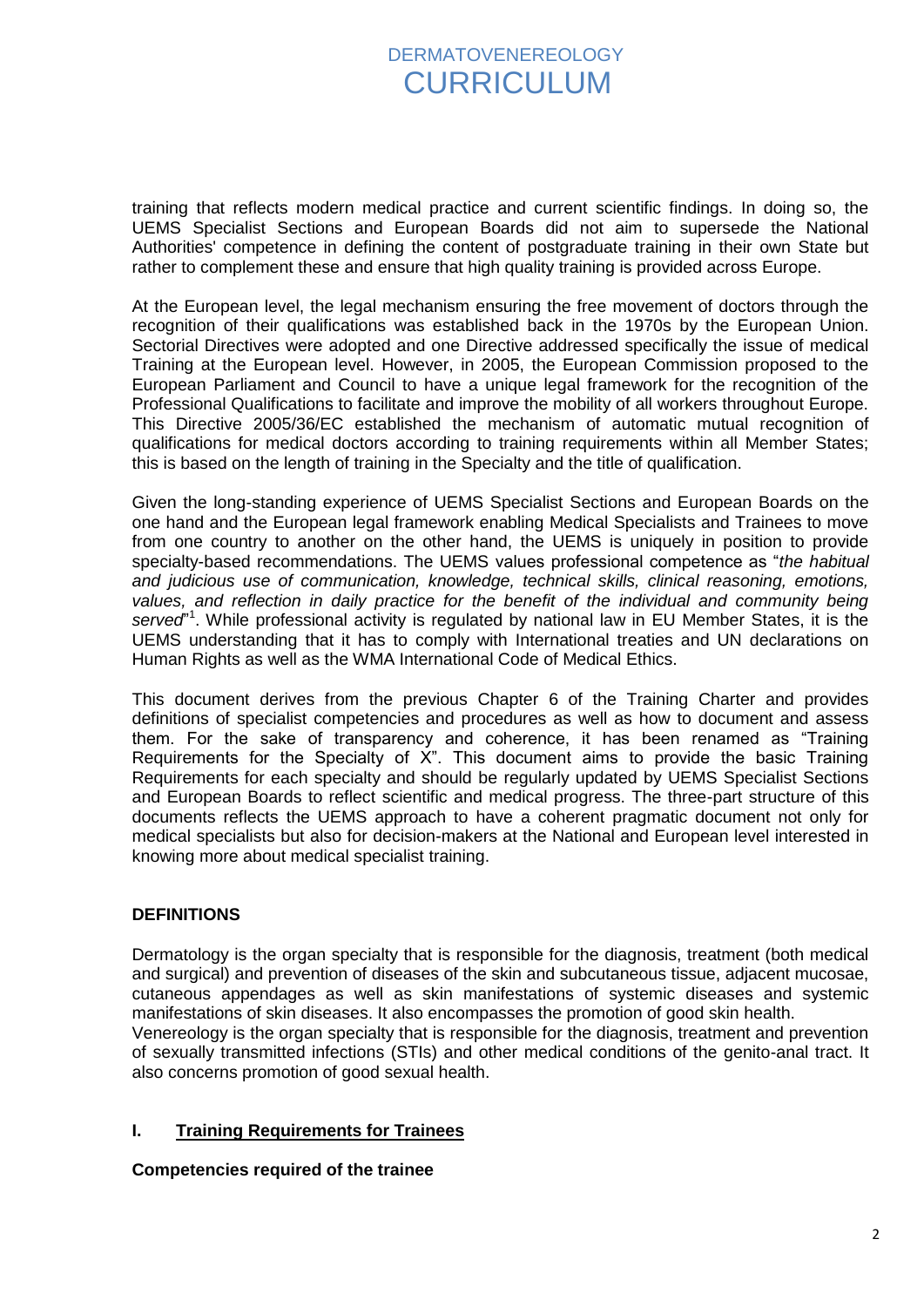A medical trainee is a doctor who has completed their general professional training as a physician and is in an accredited training program to become a recognized medical specialist. Variably known in different countries as an intern, resident, fellow or registrar.

'Learning Outcomes' means statements of what a learner knows, understands and is able to do on completion of a learning process, which are defined in terms of competence (measured or observed as knowledge, skills and professional behaviour).

A specialist (or consultant) in Dermato-Venereology/ Dermatology/ Venereology is an individual who has undertaken successfully a recognised programme of postgraduate training within Dermatology and/or Venereology. The appointment as a Dermato-Venereology/ Dermatology/ Venereology specialist (or consultant) is made by an institution within the individual's country of training and takes due note of the satisfactory completion of training as required within that country as related to the domains of knowledge, clinical skills, experience and professional behaviours.

The trainee must have sufficient linguistic ability to communicate with patients to take a proper and correct case history and to explain diagnosis and treatment.

The underlying principle as regards this document is that it promotes high standards of care for patients with dermatological and venereological conditions throughout the European Union and sets the basic requirements in the domains listed above to enable specialists/consultants to move across European country borders for professional purposes. The data that would be provided to a receiving country/employer about a doctor is shown in Appendix 1 at the end of this document.

#### **1. Catalogue and content of training**

#### **a. Theoretical knowledge and practical skills**

According to the definition of the specialties **Dermato-Venereology and Dermatology** the trainee should gain deep knowledge of and gain sufficient theoretical and practical experience in the diagnosis and treatment of:

- General dermatology in 'out-patients clinics' and 'in-patients' clinics
- Dermatopathology, incl. biopsy and technical aspects
- Molecular biology in diagnosis and treatment
- Immunology, with particular reference to immune-mediated skin diseases
- Allergy, diagnostics and treatment
- Occupational and environmental dermatology
- Paediatric dermatology and genetics
- Geriatric dermatology
- Dermatologic oncology, diagnostic and treatment procedures
- Photodermatology and phototherapy
- Burns, reactions to physical agents and wound healing
- Bacterial, mycological, viral and parasitic infections and infestations affecting the skin
- Diagnosis and treatment of diseases of skin-adjacent mucous membranes, including proctology
- Vascular pathology of the skin, diagnostic and treatment procedures
- Non-invasive diagnostic procedures, dermoscopy, ultrasound and other measurements of skin function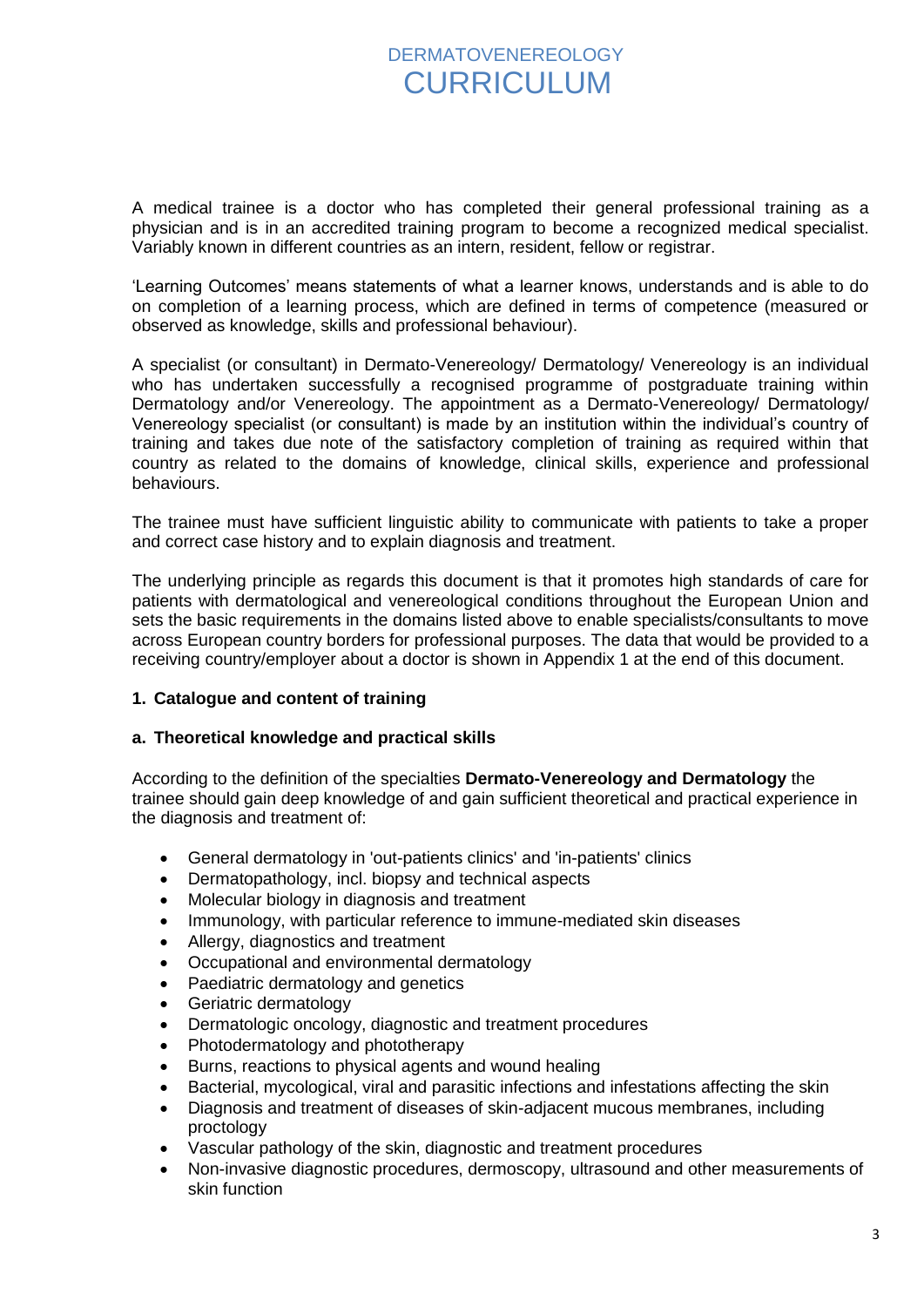- Topical and systemic treatments, dermatological formulations and prescribing
- Pharmacology and skin-related toxicology
- Dermatological surgery, electrosurgery, cryosurgery, lasers, radiotherapy and other physico-chemical treatments (including photodynamic therapy)
- Aesthetic and cosmetic dermatology, including corrective procedures
- Skin care, preventive dermatology and rehabilitation
- Wound healing, conservative and surgical
- Psychodermatology and social aspects

According to the definition of the specialties **Dermato-Venereology and Venereology** the trainee should gain knowledge of and gain experience in the diagnosis and treatment of:

- Epidemiology of sexually transmitted infections (STIs) including HIV-infection
- Prevention and control of STIs, including partner notification
- Organization of STI services in public health
- Sexual history-taking and genito-anal examination
- Clinical diagnosis and management of STIs, including systemic manifestations, genitoanal dermatoses and the local and systemic complications
- HIV infection and its complications, management and treatment
- HPV-related lower genital tract malignancies, including diagnosis and management of cellular abnormalities of the uterine cervix
- Common gynecological, proctal and andrological disorders
- STIs in pregnancy and neonates
- Multidisciplinary management of children with genital infections
- Laboratory diagnosis including serological tests for STIs
- Familiarity with at least one set of management guidelines for STIs (national, European, CDC)
- Methods of contraception
- Sexual health and education, and psychosexual problems

In addition to the items above the training of **Dermato-Venereology/ Dermatology/ Venereology** should contain:

- Epidemiology, data management and evidence based medicine
- Good clinical practice guidelines and training
- Medical ethics
- Basic principles of health economics
- Practice organization and time management and decision making skills
- Research, clinical and laboratory
- Active participation in clinic sessions, dermato-pathology sessions, journal sessions and telematics
- Clinical Scoring Systems
- Teaching and communication skills
- Quality management and critical incidence and failure reporting
- Bedside manners and related aspects
- Ability to work in interdisciplinary teams

The detailed content of **Dermato-Venereology/ Dermatology/ Venereology Curriculum** is shown in Appendix 2.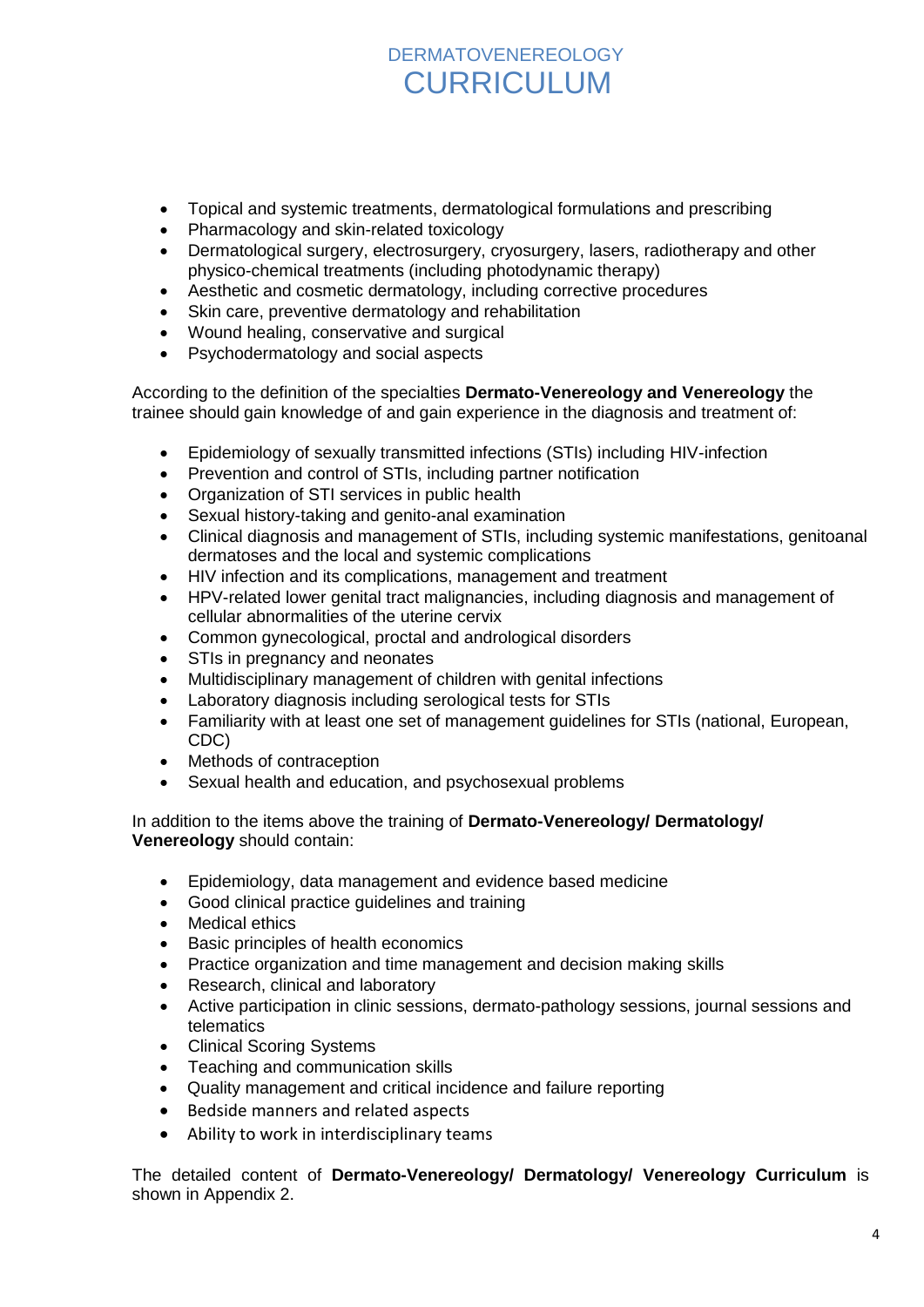#### **b. Professionalism**

To be appointed as a specialist/consultant an individual should show a level of competence sufficient to allow independent clinical practice and be able to care for patients both in acute and chronic situations. Such a level of performance may vary from country to country and from post to post but the above lists and competencies describe the basic requirements one would expect of a 'European Dermato-Venereologist/ Dermatologist/ Venereologist'.

In addition to the knowledge and skills in practical procedures detailed above an applicant for a specialist/consultant post in Dermatovenereology/ Dermatology and/or Venereology would be expected to show evidence of having been personally and continuously involved with the care of patients with as wide a range of common dermatological and/or venereological problems as possible.

A European specialist/consultant in Dermato-Venereology/ Dermatology and/or Venereology should be well informed in research principles: principles and methods of epidemiological research, principles of clinical research, evidence-based medicine, data analysis and medical informatics, laboratory techniques, ethics of clinical and basic research, critical review.

A 'European Dermato-Venereologist/ Dermatologist/ Venereologist' would be expected to demonstrate ethical behaviour, in keeping with the requirements of their country's medical registry/statutory body, and provide evidence to this effect. A 'European Dermato-Venereologist/ Dermatologist/ Venereologist' would be in good standing with their relevant National Registration Body.

### **2. Organisation of training**

### **a. Schedule of training**

#### **General aspects of training in Dermato-Venereology, Dermatology and/or Venereology:**

In countries having a general medicine common trunk training of one year a minimum of 4 years of specialty training is recommended. In those countries without a requirement of a general medicine common trunk training a minimum of 5 years full time training in Dermato-Venereology, Dermatology and/or Venereology is necessary.

Additional training, beyond the training time after the core curriculum, could also be undertaken thus allowing the development of sub-specialists / superspecialisation. Details of this are not part of the training requirements for the core Dermato -Venereology, Dermatology and/or Venereology training.

The training period in Dermato-Venereology, Dermatology and/or Venereology will be in keeping with EU requirements and in any case sufficient to ensure that a trainee has met all the required educational and training needs. Specific arrangements for the overall training for any individual trainee would be decided locally and be influenced by relevant national requirements. The list of conditions shown above is a guide to the knowledge base required of a specialist/consultant. The clinical experience should encompass all common dermatological and venereological clinical conditions as shown in the list above.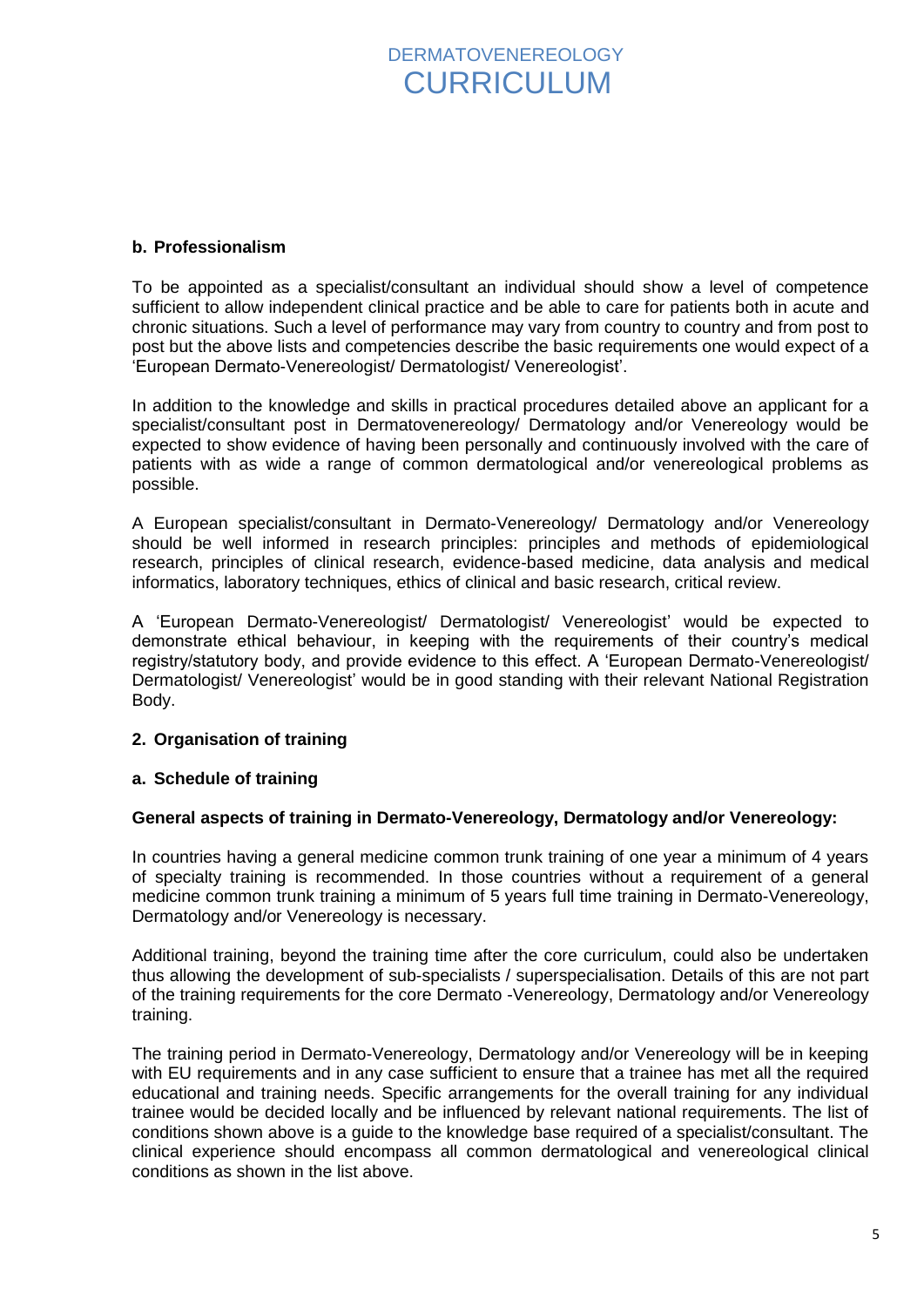Trainees should have enough time and support to attend local, regional, national and international CME accredited meetings. The ethical codex according to national or international regulations (EACCME) have to be considered.

The trainees should be encouraged to involve themselves in original controlled clinical studies for drug development and medical devices which may lead to presentations and/or publications.

A training logbook for the specialty is necessary. The UEMS will provide a framework of the logbook based on the curriculum of Dermato-Venereology, Dermatology and/or Venereology (Appendix 3).

The national authorities can recognize for training purposes up to one year spent in a recognized centre abroad in an EU or non-EU country provided that the training programme is following the UEMS curriculum or is providing a curriculum acknowledged by the UEMS.

For a trainee to be able to apply for a post in another EU country it would be necessary to present a published curriculum which has been followed by the trainees with details as to how it is known that the curriculum has been followed by both trainees and their trainers. The curriculum would contain details about the required nature and extent of clinical experiences, the methods by which a trainee is supported in their development and how judgements are made about their progress as regards the development of their knowledge and understanding, the progression of their clinical work and their development as a professional.

#### **b. Support, assessment and evaluation**

Countries will use assessment strategies appropriate to their needs. Progressively, there will be a move to a common approach determining whether an individual is suitable to be recognised as a 'European Dermato-Venereologist/ Dermatologist/ Venereologist'.

Trainees will be supported at a number of levels. A trainee's clinical work will be supervised by a trainer. Such an individual already exists in all countries and is known by a variety of titles. The trainer will be responsible for providing the trainee with regular feedback as regards their performance and guidance in matters related to the clinical care that they are delivering. In addition, all training programs in Dermatovenereology, Dermatology and/or Venereology will be led in an institution (or in a group or network of allied institutions) by a chief of training program. The chief of training program should be responsible for the training program of the trainee in accordance with the experience of the trainee and the available facilities in the institution or group of institutions. When some facilities are not locally available it is in the responsibility of the chief of training to make appropriate arrangements (rotation to another training site). There should be sufficient teaching staff to allow adequate monitoring of each trainee. A trainee will meet with their chief of training program on a regular basis, which typically would be every six months, to discuss their work and progress. Such discussions will take the format of an appraisal with the trainee providing information about how they are progressing, accompanied by documented evidence of clinical engagement and achievement of their learning and training outcomes. The purpose of the appraisal is to enable a constructive discussion about how the learning needs of the trainee should be met. Subsequent appraisals will revisit earlier appraisals to determine progress in achieving these needs. The appraisals are not part of any summative assessment process but are designed entirely to support the trainees.

Assessment of skills in practical procedures will be in the training establishment. Such assessments may include, where appropriate, the use of simulation prior to an assessment in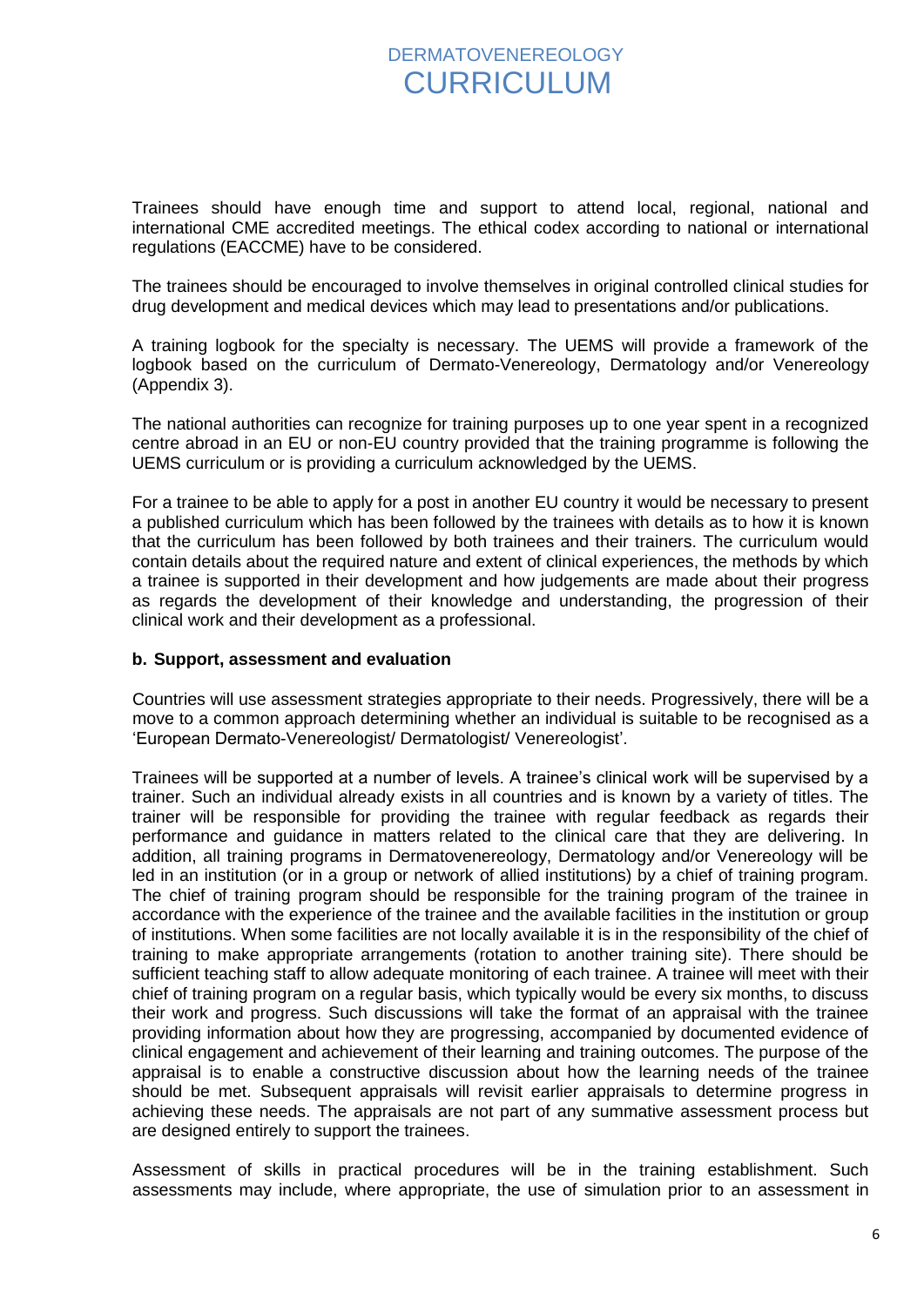clinical practice using skills lab facilities.

A comprehensive assessment plan should be established with different types of assessments to be performed at various times and at different levels throughout the training in DermatoVenereology, Dermatology and/or Venereology. The methods have to promote learning and have to be compatible with the general objectives of the learning outcomes and the content of training. They have to be adapted to the different skill levels of the trainees. The assessment plan should consider a balance between formative and summative assessment and different types of examinations, the use of a portfolio and should make use of specified types of medical examination formats (e.g. DOPS – direct observation of procedural skills, MiniCex – mini clinical examination, OSCE – Objective Structured Clinical Examinations, GRS – Global Rating Scales, OSATS – Objective Structured Assessment of Technical Skills).

Clinical experience will also be assessed by a review of the patients seen by a trainee and for whom the trainee has had a personal responsibility as regards care. Evidence of such engagement will be maintained in a clinical logbook or equivalent. The logbook will be reviewed by the trainee's trainer together with the trainee in a formative manner. This will enable the trainee to see and be involved with the care of an appropriate number and range of patients. The logbook will be reviewed in a summative manner, separately, by the local chief of training together with relevant trainers with whom the trainee has worked.

Professional behaviour would be part of the assessment strategy too and typically a 360-degree multi-source feedback (MSF) would occur at the end of the first or second year of training and at the start of the final year of training. Such assessments may occur more frequently in some countries. The chief of training program would be central to the discussion and reflection undertaken after each MSF and provide guidance and support in response to comments made by those providing the MSF to a trainee. Additional MSFs would occur if the initial MSF demonstrated a less than adequate performance by the trainee. Local national standards as regards an individual's suitability for clinical practice would determine whether or not a trainee is employable as a consultant/specialist.

In order to be eligible to apply for a post in a country other than the country in which one has trained or to be recognised as a 'European Dermato-Venereologist/ Dermatologist/ Venereologist', all aspects of the above assessment approaches will need to be completed satisfactorily.

Following a specified training period, trainees will usually become eligible to take nationally implemented board exams to assess the acquired theoretical knowledge. This can be at a supranational level through a written and oral examination, such as is organized by the UEMS European Board of Dermato-Venereology (UEMS-EBDV), which acts as a working body of the UEMS Section of Dermato-Venereology, and acts as a further means of EU-wide standardization in specialty training. This examination samples from the list of core clinical conditions shown above and tests knowledge in the areas of relevant science and clinical practice (diagnosis, investigation and treatment). Trainees are able to retake the summative assessment should they fail it initially.

#### **c. Governance**

The governance of an individual's training programme will be the responsibility of the chief of training and the institution(s) in which the training programme is being delivered. A trainer will be responsible to the chief of training program for delivering the required training in their area of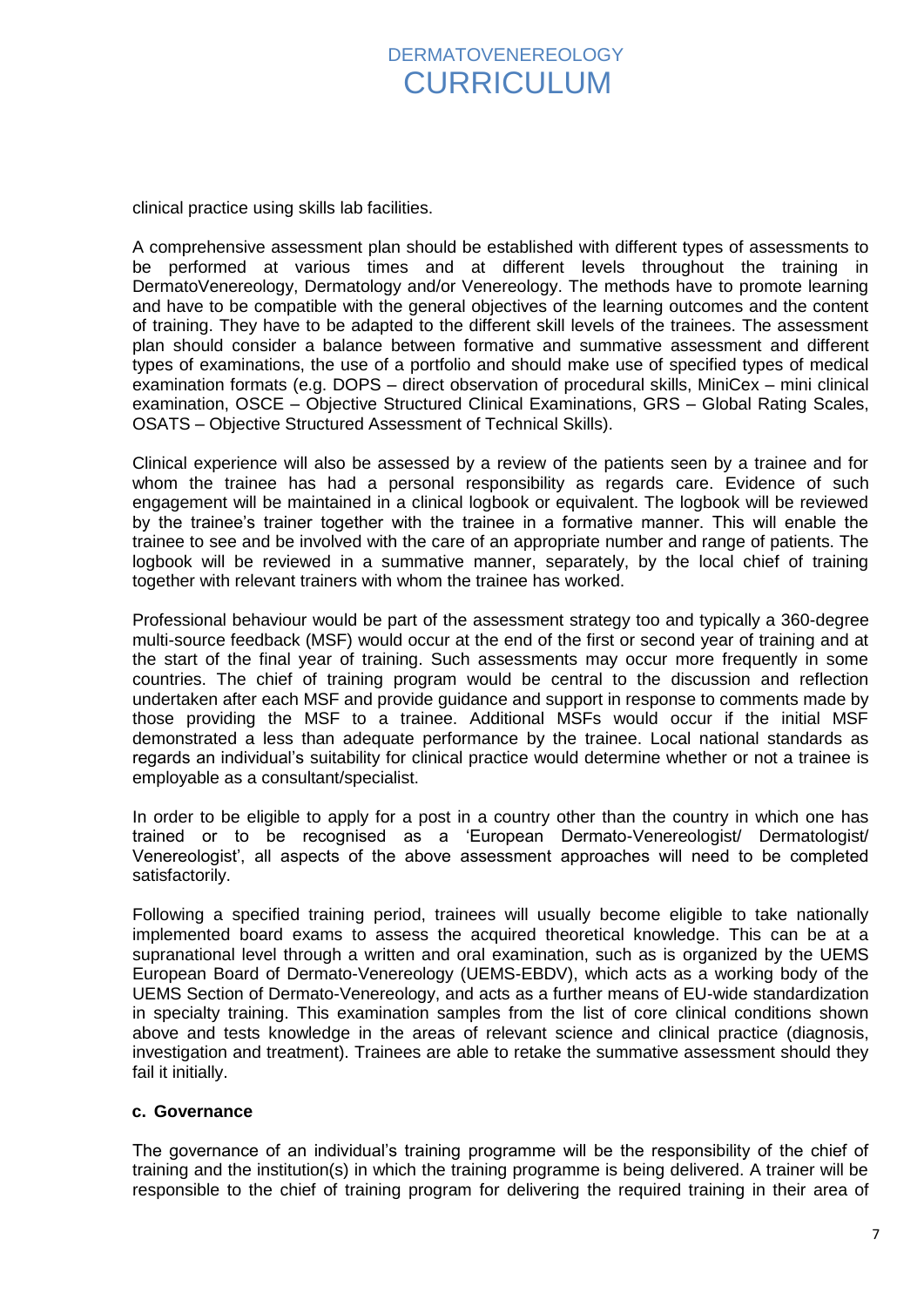practice. Governance of training competencies and contents for now remains a core competency of respective national medical specialty boards. However, UEMS strongly encourages the implementation of structures on a national level that allow for continued reassessment of specialty training programs in close cooperation with all participants.

### **II. Training Requirements for Trainers**

#### **1. Process for recognition as trainer**

#### **a. Requested qualification and experience**

A trainer would be a registered medical practitioner and registered too as a Dermato-Venereology, Dermatology and/or Venereology specialist/consultant, which should be an independent specialty recognized by the respective national medical boards. In order to promote harmonization of European training standards, it is also strongly recommended that trainers and trainees should demonstrate additional accreditation on a European level such as provided by examinations offered by the UEMS European Board of Dermato-Venereology (UEMS-EBDV).

They will have satisfied any relevant national requirements as regards accreditation / appraisal / training to be a trainer. A chief of training program would be someone who has been/is a trainer and who has considerable knowledge and experience of training doctors and who has been practicing the specialty for at least 4 years after specialist certification. There must be additional experienced personal in the training staff for training of practical skills and for subspecialities such as dermato-pathology, dermato-oncology, allergology and dermatosurgery.

Trainers and chiefs of training programs must be in active clinical practise and engaged in training in the training centre or network. Their appointments would be for five years in the first instance. In some countries their work would be reviewed within the training centre or network on a regular basis at staff appraisals (or equivalent) but in any case it would be a requirement that their training activities are reviewed in the fifth year of their appointment. Subject to mutual agreement their position may be continued for a further five years and so on.

Recognition across the EU as regards competence to be a trainer despite practitioners coming from different countries and having different routes and extents of training is covered by Directive 2005/36/ EC (Paragraph C2/20).

#### **b. Core competencies**

A trainer will be:

- Familiar with all aspects of the overall Dermato-Venereology, Dermatology and/or Venereology curriculum as it relates to practice within their country
- Experienced in teaching and in supporting learners
- Skilled in identifying the learning needs of their trainees and in guiding the trainees to achieve their educational and clinical goals
- Able to recognize trainees whose professional behaviour is unsatisfactory and initiate supportive measures as needed
- Trained in the principles and practice of medical education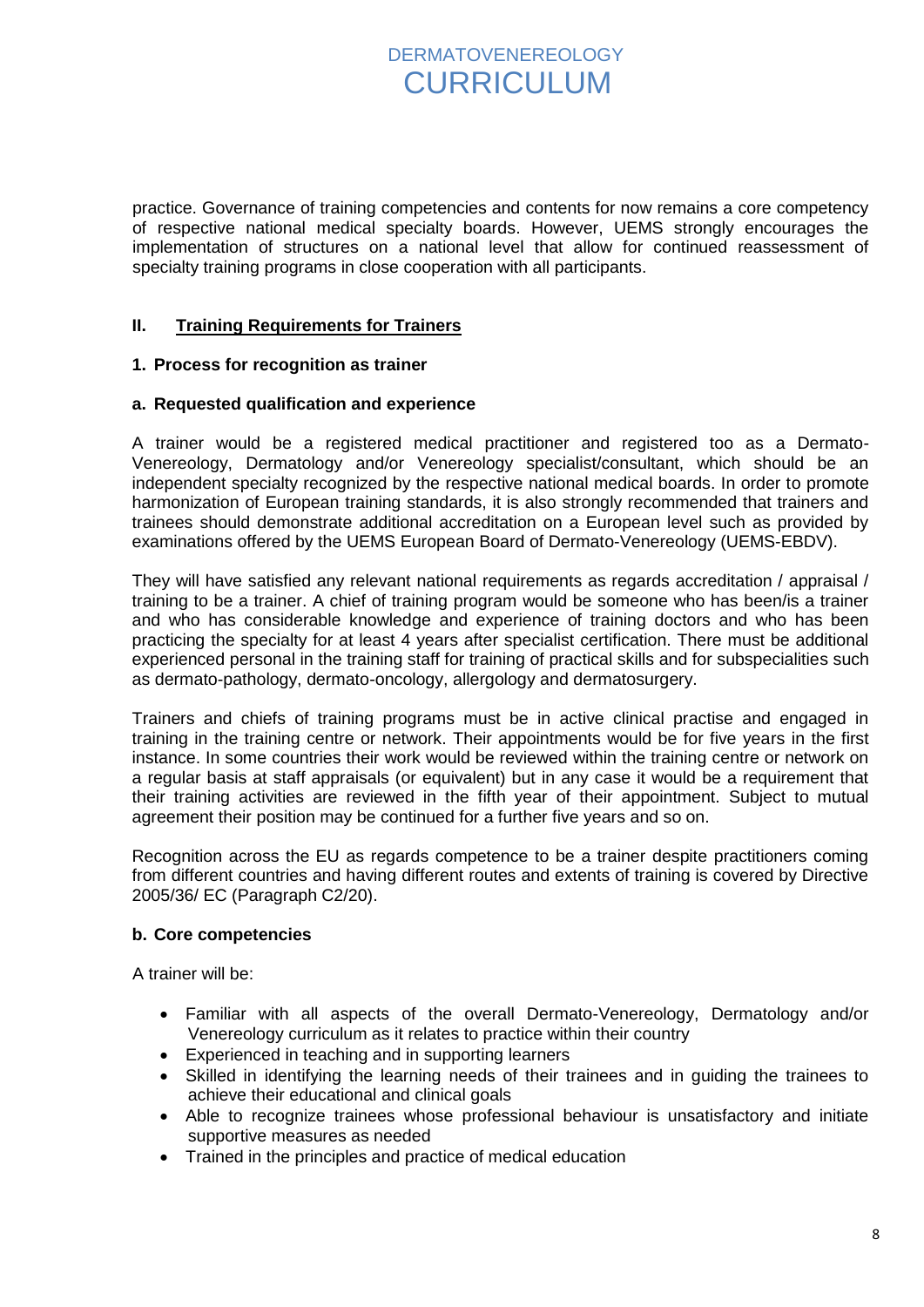Trainers should also act as lecturers to a peer-audience on a regular basis, attend national meetings and be able to demonstrate appropriate participation in continuing professional development.

#### **2. Quality management for trainers**

Quality management for trainers remains a core competency of respective national medical specialty boards. It is hoped that trainers and chiefs of training programs will have their job description agreed with their employer which will allow them sufficient time each week for support of trainees and in the case of chiefs of training programs, sufficient time for their work with trainers.

It is recommended that a single trainer should have no more than two trainees. The number of trainees would determine the amount of time each week that would be allocated to their support. Trainers will collaborate with trainees, the chief of training program and their Institution to ensure that the delivery of training is optimal. Feedback from trainees will assist in this regard.

The educational work of trainers and chiefs of training programs will be appraised typically on no less than an annual basis within their Department/Institution as local circumstances determine.

Educational support of trainers and chiefs of training programs will be provided by their Department and Institution.

### **III. Training Requirements for Training Institutions**

#### **1. Process for recognition as training centre**

#### **a. Requirement on clinical activities**

A 'Training Centre' is a place or number of places where trainees are able to develop their competences in Dermatovenereology, Dermatology and/or Venereology. Such provision may include sites which are condition specific and thus not offer a wide clinical experience such as that provided by a large centre.

The size of the training institution or group of institutions should be such that it has an adequate and high enough number and variety of disorders of in and out-patients and/or easy access to a sufficient number of in-patient beds and/ or day care centre beds. To build up his/her experience the trainee should be involved in the diagnostic procedures and treatment (medical and surgical) of a sufficient number of in-patients, day care patients and out-patients and should perform a sufficient number of practical procedures of sufficient diversity to fully cover Dermatology and/or Venereology.

Thus, Dermato-Vvenereology, Dermatology and/or Venereology training may take place in a single institution or in a network of institutions working together to provide training in the full spectrum of clinical conditions and skills detailed in the curriculum. Each participating institution in a network must be individually recognised as a provider of a defined section of the curriculum.

The training of a trainee will be led and managed by a specialist/consultant Dermato-Venereologist/ Dermatologist/ Venereologist. This specialist will be active in the practice of clinical Dermatology and/or Venereology with personal responsibility for the management of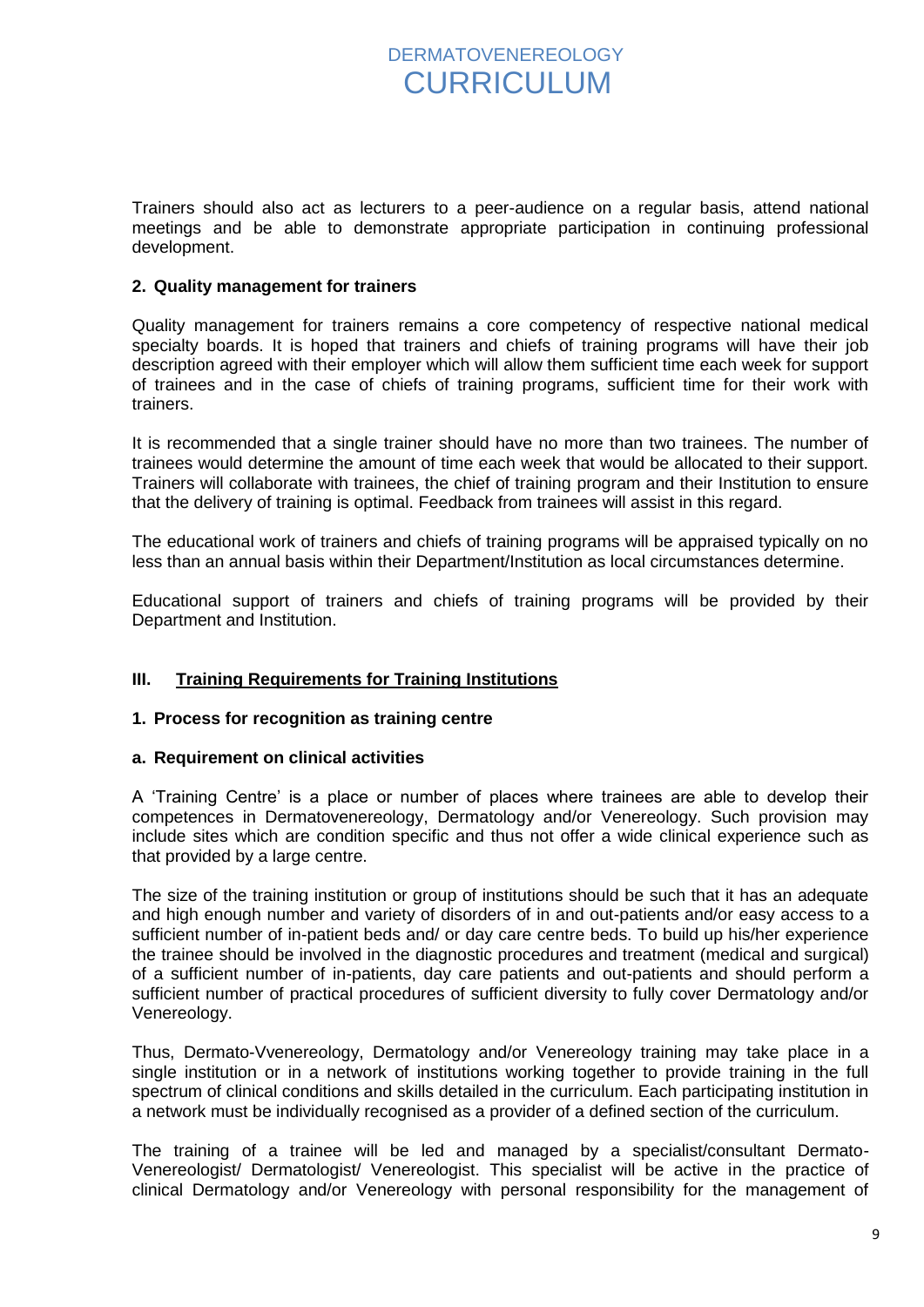patients with a wide range of dermatological and venereological conditions. Within a training centre there would be a number of specialist/consultant Dermato-Venereologists/ Dermatologists/ Venereologists (trainers) who would be able to supervise and personally train a trainee. Whilst the trainer will not manage patients with all the diagnoses listed above he/she will be able to ensure, by working with the chief of training program and other local trainers that the clinical experience of the trainee will prepare them for clinical work as a specialist. The preparation for being a specialist in one country may be different from that needed if the trainee wishes to practice in another country as a specialist.

It is essential that as part of their training trainees will be responsible for caring for patients on both an emergency and routine basis. This may need the involvement of multiple training sites that offer different 'opening hours'. The trainee should be involved in the management of new patients, follow up of patients and in-patients.

A trainee must have progressively increasing personal responsibility for the care of patients with dermatological and venereological conditions and retain their general medical skills so as to be able to identify patients who present to a Dermatology and/or Venereology service but whose underlying clinical problems are not dermatological or venereological.

The institution should be such as to allow the trainee to carry out his/her training as outlined in the program of Dermato-Venereology, Dermatology and/or Venereology, as well as to allow appropriate access to other relevant specialties to provide appropriate interdisciplinary interactions and learning objectives. There will be regular multi-disciplinary meetings to determine optimal care for patients and such meetings will involve both medical and other healthcare staff. There will be clinical engagement outside of the centre with clinical groups of other related specialities.

Within a Dermato-Venereology, Dermatology and/or Venereology training centre there should be a wide range of clinical services available so that a trainee will be able to see and contribute to the care of all common dermatological and/or venereological problems. In addition, the patient numbers and specialist numbers should be sufficient so that trainees will be able to be instructed and then supervised in the clinical procedures required of a specialist.

Specialist staff appointed to a training centre will have completed all training requirements themselves and will have been trained also in teaching and mentoring trainee staff. Specialists already in post will undertake training, if they have not already completed this, to enable them to support trainees optimally. Such training and maintenance of skills and knowledge in this area will be part of their job-plan and subject to appraisal (see above).

It would be unacceptable for a trainee to have only one trainer during their entire training period. It would be more usual for a trainee to have a number of named trainers with whom they work on a day-to-day basis. Each trainer would cover different aspects of a trainee's clinical training but this individual will not be the only person who will provide educational support for a trainee. (See above for comments about the chief of training program and his/her role). In addition to medical staff supporting a trainee's development it is likely that non-medical members of staff will also be engaged. It would be expected that the specialists in a training centre(s) represent a wide range of dermatological and/or venereological expertise and that such individuals demonstrate that they remain up to date with their clinical practice, knowledge and educational skills.

There is no specific trainee/trainer ratio that is required but it would be unusual for there to be less than three specialists in a training centre or clinical network and for a trainer to have more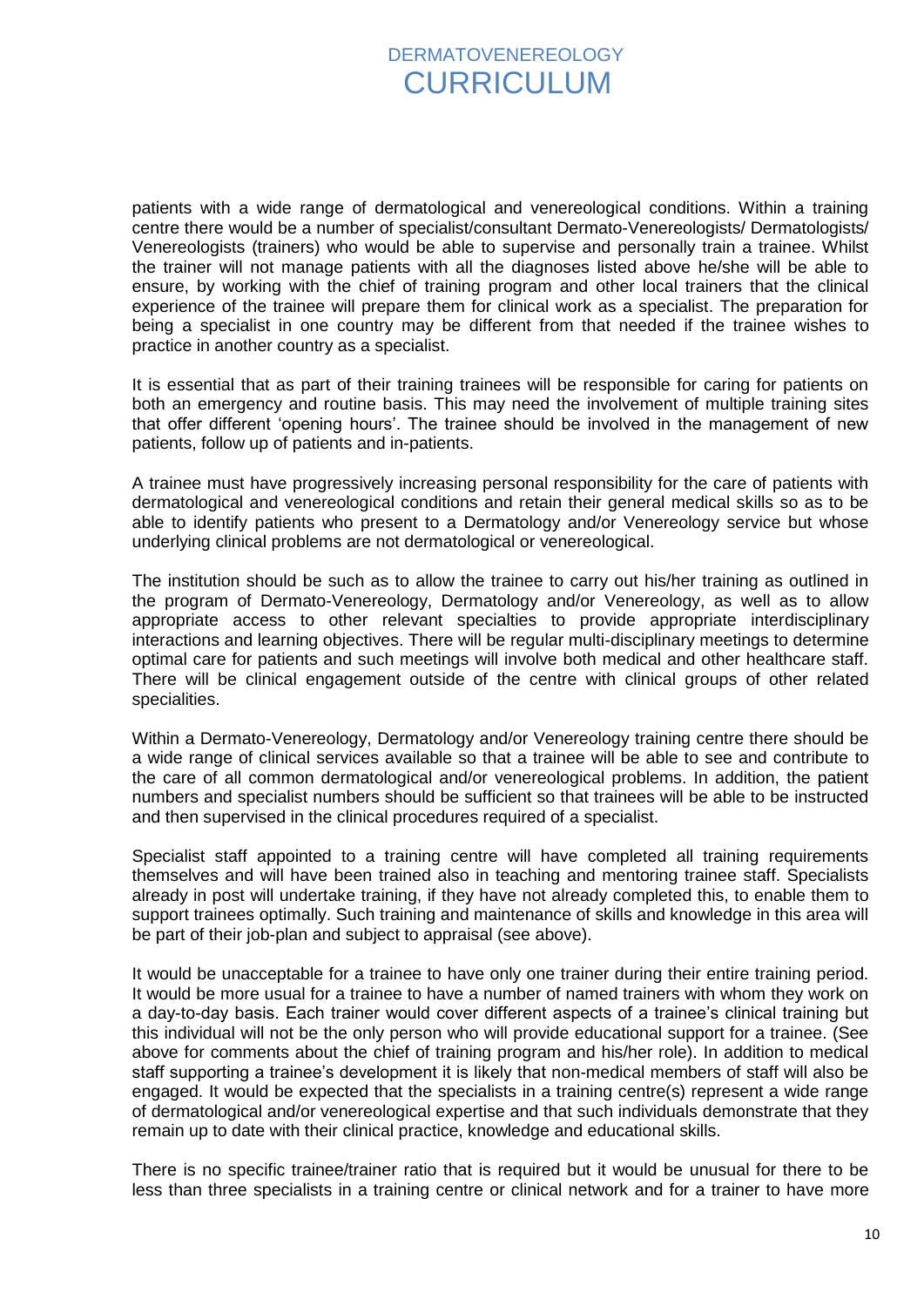than four trainees attached to them at any one time. If a trainee moves between a number of centres for their training it is recommended that whenever possible although their trainers may change, their chief of training program should remain the same. Chief of training program may also be trainer.

It is not a requirement that a training centre is also an academic centre for Dermato-Venereology, Dermatology and/or Venereology but it is desirable that a training centre would have strong academic links and contribute to research and an aspiration that all training centres will become so involved in the future.

It would be expected that a training centre as described in this document will have been recognised/accredited by the relevant national authority as being suitable for training specialists/consultants in Dermato-Venereology, Dermatology and/or Venereology. Inspection of training institutions by the national authorities should be conducted at least once every 5 years. Reports from visitations / inspections of training sites can be brought to the knowledge of the UEMS (with due regards to privacy protection). Training inspections should follow the UEMS Charter of Visitations.

When a Dermato-Venereology, Dermatology and/or Venereology department/centre wishes to be recognised as a training centre they will submit a report to the UEMS Section and Board of Dermato-Venereology through their National Representative(s). This will demonstrate that all the necessary educational and training provisions are available in a sustained manner. Subsequently, on a biennial basis a training centre will provide a brief report on its activities, to the Section and Board, again through their National Representative(s). This will demonstrate the maintenance of the education and training provision and allow examples of good practice to be disseminated. There should be appropriate quality assurance systems in place that involve regular objective assessment of the quality of medical care as well as evaluation of the program and outcomes of training.

#### **b. Requirement on equipment, accommodation, salary**

A training centre would have sufficient equipment and support to enable the clinical practice that would be expected of a training centre and thus provide the necessary educational opportunities for trainees.

Trainees would have suitable accommodation and salary for their work and if required to be resident suitable accommodation for this too.

Computing and Information Technology and library resources must be available.

All trainees must engage in clinical audit and have the opportunity to engage in research.

#### **2. Quality Management within Training institutions**

### **a. Accreditation**

Training centres would be recognised within their own country as being suitable for being such and for being suitable for the care of patients with a wide range of dermatological and venereological conditions. It would be expected that training centres would be subject to regular review within their country and this would include data relating to the progress of trainees and their acquisition of specialist accreditation.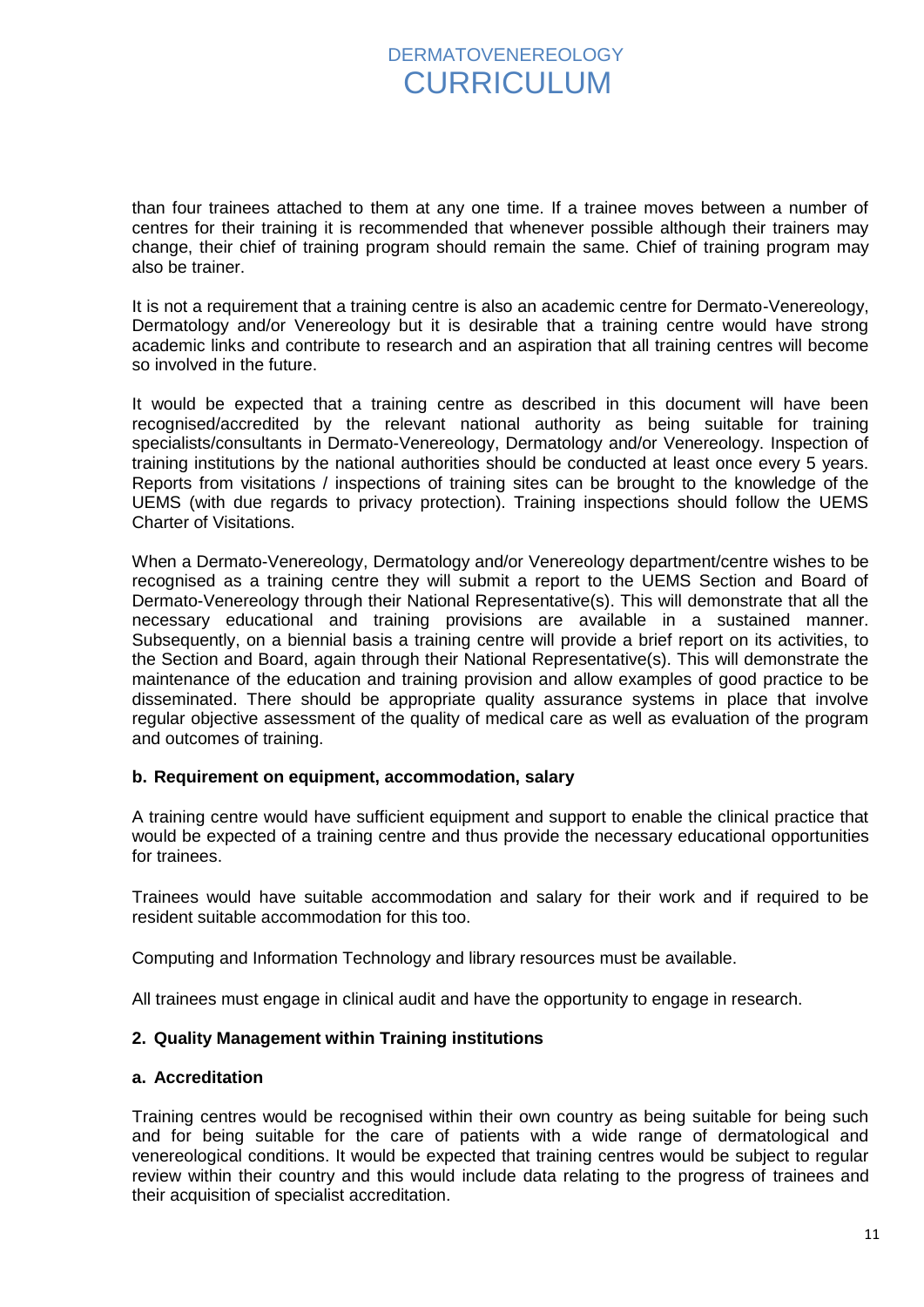#### **b. Clinical Governance**

Training centres will, almost certainly, undertake internal audits of their performance as part of the requirements for continuing national recognition/accreditation. It is anticipated that any national evaluation of a training centre's performance will also include the demonstration that it is:

- Providing care for patients with a wide range of dermatological and/or venereological conditions
- Providing educational and training support for trainees and others
- Part of a healthcare system that provides immediate access to relevant laboratory and other investigations as well as providing when necessary immediate access to other clinical specialities that may be required by their patients.

The outcomes of such national evaluations will be made available to the Section and Board by the National Representative(s).

Training centres should keep records of the progress of their trainees, including any matters relating to Fitness to Practise or other aspects that might affect a trainee's registration with the relevant national body. The chief of training program has specific responsibilities in this regard (see above).

#### **c. Transparency of training programs**

It would be expected that a training centre would publish details of the training provision available with details of the clinical service it provides and the specialist and other staff. Such information would include the training program, the nature of the clinical experiences with which a trainee would be engaged and the support and interaction with the trainer and chief of training program. There would be a named individual whom a prospective trainee might contact and discuss the program.

#### **d. Structure for coordination of training**

There should be a national (or equivalent) program for training leading to recognition as a specialist within that country.

The trainee's job plan should allow sufficient time for developmental activities separate from their involvement with clinical service provision.

The job plans of trainers and of chiefs of training programs should include sufficient time for them to fulfil their educational and training responsibilities.

Training centres will be recognised and approved by the relevant national authority.

To assist a Dermato-Venereology/ Dermatology/ Venereology specialist moving from one EU country to another it would be expected that they have satisfactorily completed a training program in Dermato-Venereology, Dermatology and/or Venereology thus demonstrating that he/she has the required knowledge, clinical skills and competences as well as having demonstrated appropriate professional behaviours and has been engaged with sufficient amount of clinical work for employment in the post they are seeking. Such accomplishments would be verified both by relevant documents and comments made by referees (Appendix 1).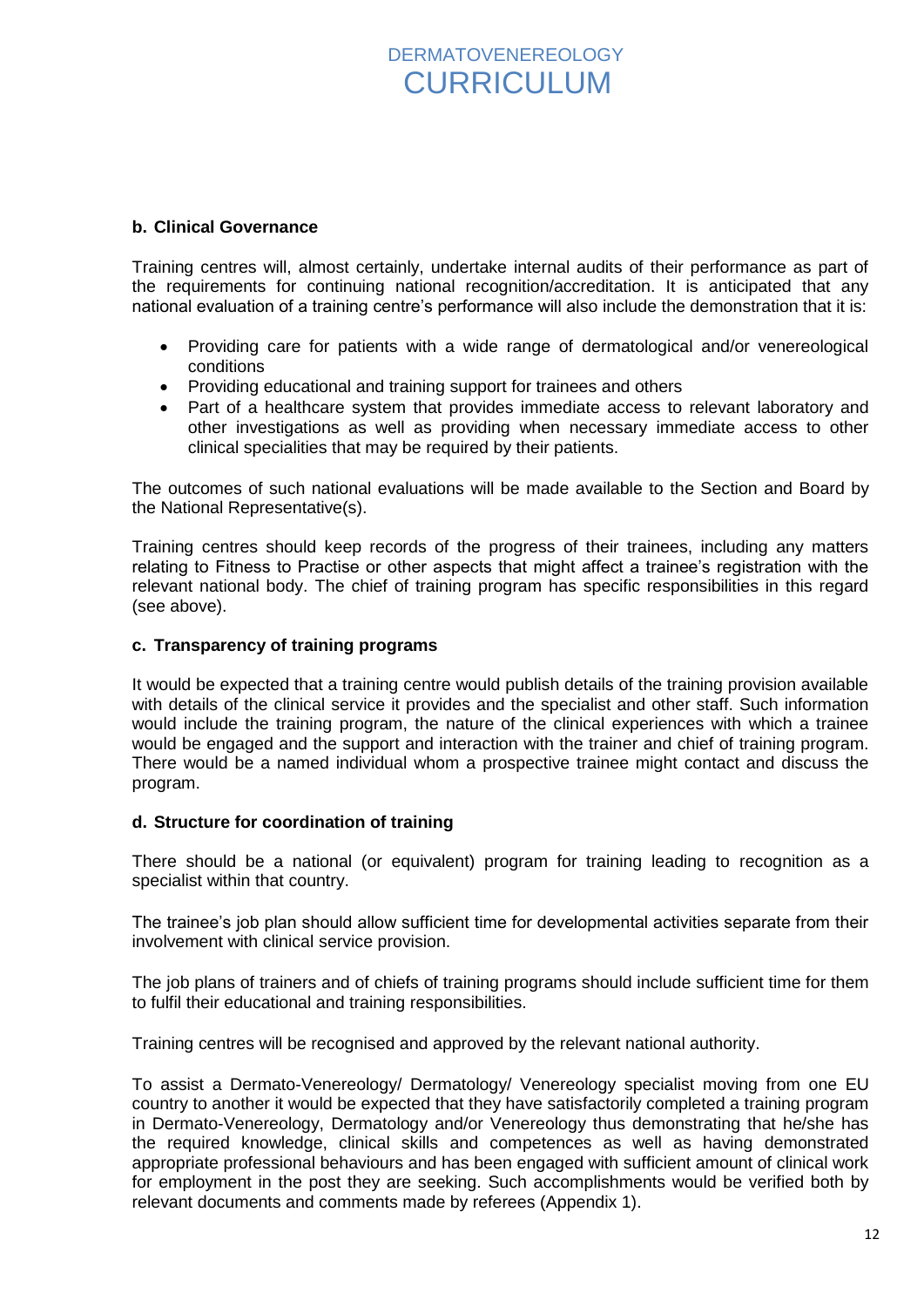### **Appendix 1. Basic requirements to move across European country borders for professional purposes**

#### **Records(logbook) of clinical work and clinical skills**

Many trainees already keep a record or have a record kept automatically of patients for whom they have provided care. It is not proposed as a requirement of becoming a European Dermato-Venereologist/ Dermatologists and/or Venereologist that any additional record should be kept but when a doctor seeks to gain employment in an EU country other than their own (or the one in which they have been trained if different) they will be required to provide access to appropriate records (logbook) demonstrating the extent and nature of their clinical experience and skills to a future potential employer and any other relevant body (for example a statutory medical body that grants employment rights within a country).

#### **Independent confirmation of progress of a trainee (or of work as a specialist)**

Doctors seeking to gain employment in a country other than their own or the country in which they have been trained will be required to provide references that provide details about:

- 1. The curriculum that the trainee has followed
- 2. The nature of assessments completed by the trainee and the outcomes of any assessments undertaken by him/her
- 3. The outcomes of assessments of a trainee's professional behaviours
- 4. The good-standing of the trainee
- 5. The nature of the quality assurance processes by which it is known locally that the quality of the curriculum and its delivery are satisfactory
- 6. As regards a specialist seeking to work in another country, references will be required to contain confirmation regarding an individual's clinical experience and good-standing, including outcomes of any assessments of professional behaviours.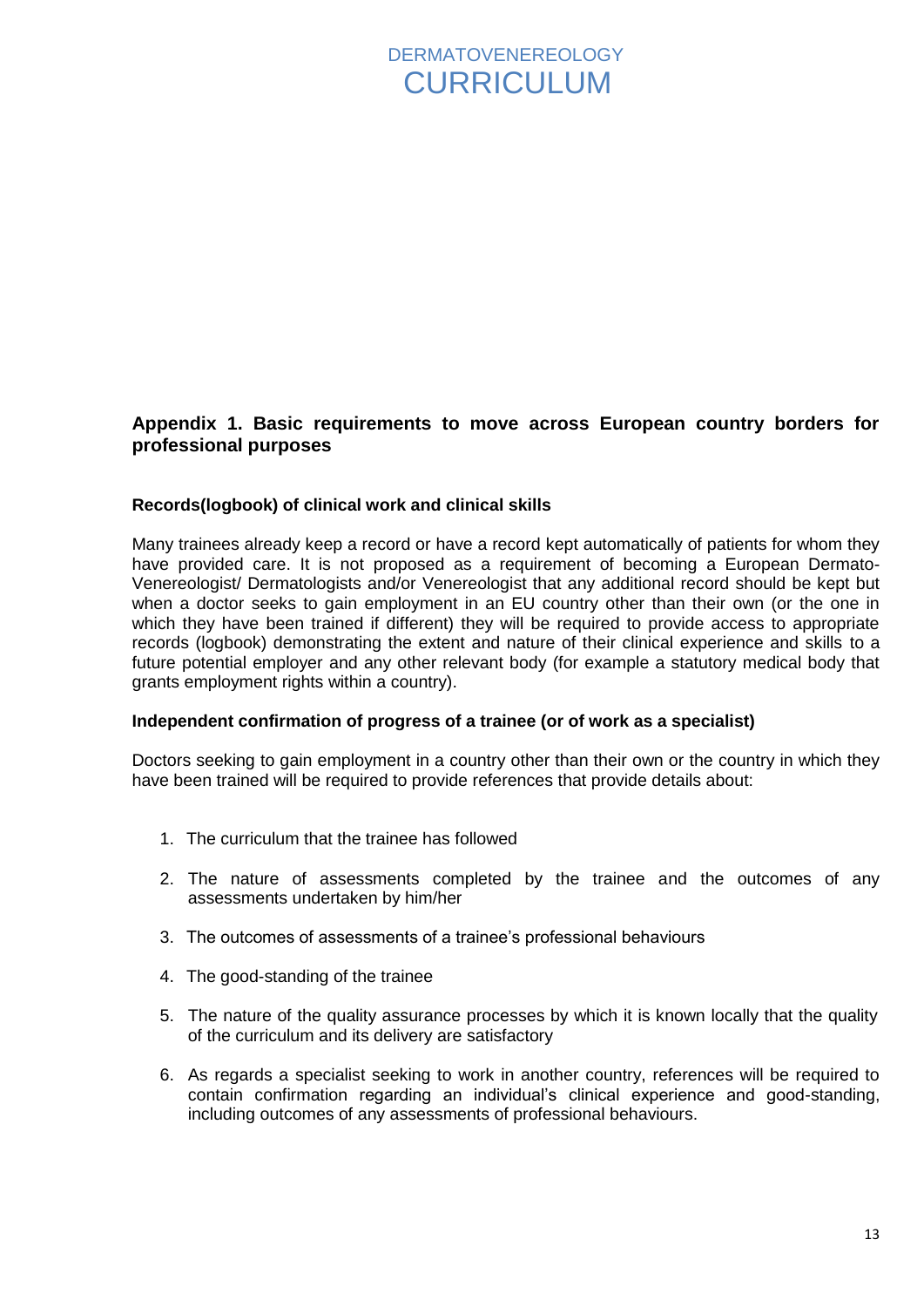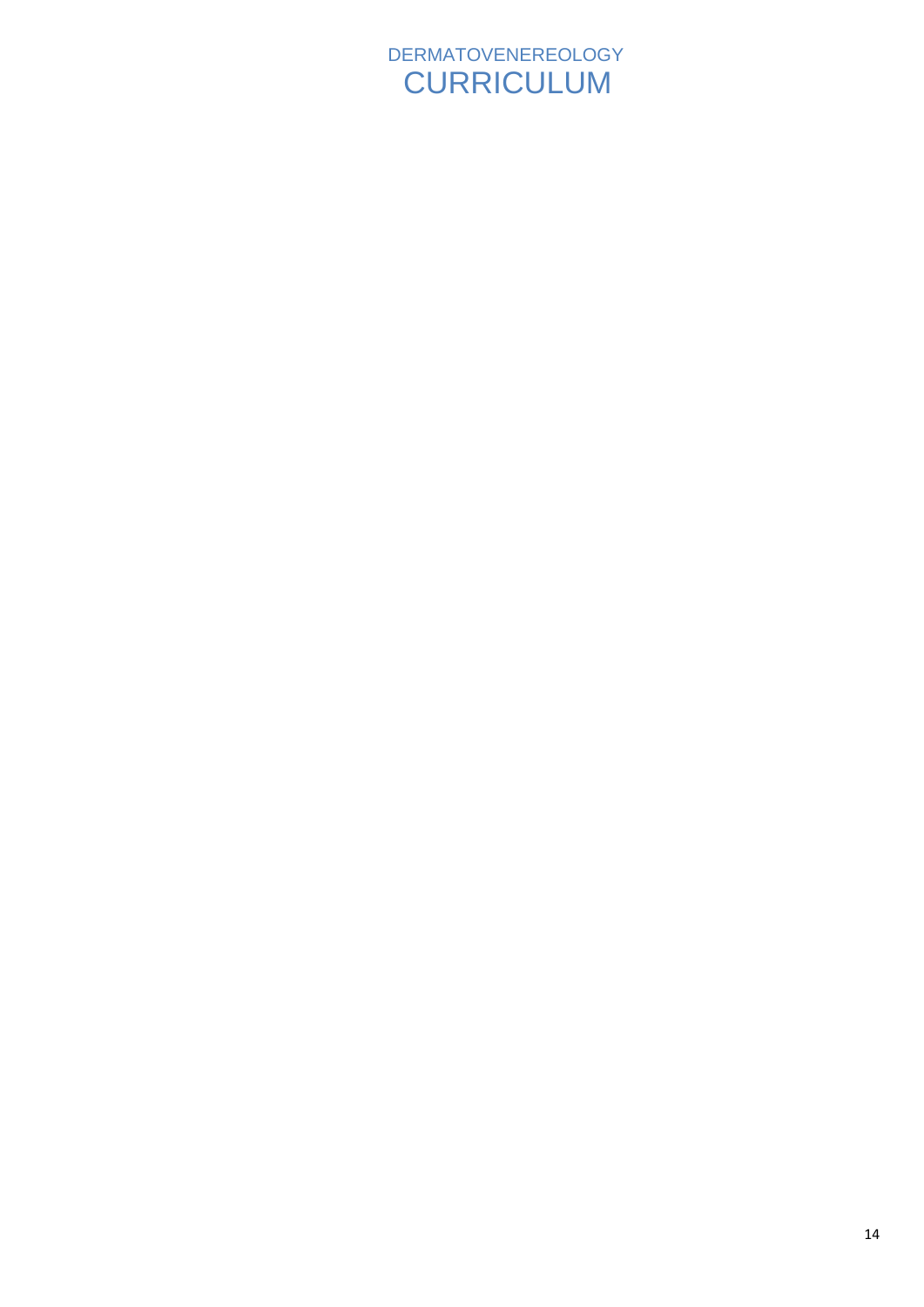## **Appendix 2. Detailed Dermato-Venereology/ Dermatology/ Venereology Curriculum**

| <b>Chapter</b>                         |                                                                                                                                                                                                                                                 |                                                                                                                                                                                                                                                                                                                                                                                                                                                                                                  |                                                                                                                                                                                                                                                                                                                                                                                                                                 |                                                                                                                                                          |
|----------------------------------------|-------------------------------------------------------------------------------------------------------------------------------------------------------------------------------------------------------------------------------------------------|--------------------------------------------------------------------------------------------------------------------------------------------------------------------------------------------------------------------------------------------------------------------------------------------------------------------------------------------------------------------------------------------------------------------------------------------------------------------------------------------------|---------------------------------------------------------------------------------------------------------------------------------------------------------------------------------------------------------------------------------------------------------------------------------------------------------------------------------------------------------------------------------------------------------------------------------|----------------------------------------------------------------------------------------------------------------------------------------------------------|
| A. Basic knowledge<br>and requirements | <b>Prerequisite</b>                                                                                                                                                                                                                             | <b>Resident has to learn</b><br>and can perform<br>(obligatory)                                                                                                                                                                                                                                                                                                                                                                                                                                  | <b>Resident needs to</b><br>learn (obligatory)                                                                                                                                                                                                                                                                                                                                                                                  | <b>Resident is</b><br>recommended to<br>read and have<br>knowledge<br>(additional)                                                                       |
|                                        | Certificate of<br>successfully completed<br>medical undergraduate<br>training $(5 - 6$ years)<br>+/- general medicine<br>common trunk training<br>(dependent on national<br>regulations) before<br>entering DV-residents<br>specialist training | general patient-<br>doctor interactions<br>including accurate<br>history taking,<br>communication skills<br>and patient safety<br>- counselling<br>techniques<br>- computer skills<br>- personal training in<br>learning, preparing<br>teaching and<br>assessment<br>techniques<br>- literature search<br>(screening, selecting,<br>reading and<br>evaluating)<br>- national guidelines                                                                                                          | - ICD -11 catalogue<br>- medical ethics<br>- health insurance<br>systems and<br>regulations<br>- regulations for<br>occupational<br>dermatoses<br>- rehabilitation<br>procedures<br>- quality of life scores<br>- EDF guidelines<br>- UV-regulations<br>- GCP guidelines                                                                                                                                                        | - international<br>guidelines<br>- X-ray regulations<br>- regulations for<br>transfusions<br>- specific QL<br>questionnaires                             |
|                                        |                                                                                                                                                                                                                                                 | <b>Resident has to know</b><br>and can perform<br>(obligatory)                                                                                                                                                                                                                                                                                                                                                                                                                                   | <b>Resident has to know</b><br>and can perform<br>(obligatory/single<br>items optional)                                                                                                                                                                                                                                                                                                                                         | <b>Resident has</b><br>knowledge of and<br>should learn to<br>perform (additional)                                                                       |
| <b>B. Basic skills</b>                 | <b>Clinical skills</b><br>(basic skills can<br>appear again in other<br>chapters)                                                                                                                                                               | - knowledge of<br>structure, function<br>and pathophysiology<br>of normal skin and<br>mucosa as well as<br>age related<br>differences<br>- bedside skills such<br>as describing and<br>interpreting primary<br>and secondary<br>lesions<br>specific signs of the<br>skin (Darier's sign,<br>Koebner's<br>phenomenon,<br>Nikolski`s<br>phenomenon,<br>Blaschko's lines,<br>dermographism,<br>change of<br>appearance of<br>lesions with skin<br>color, signs of<br>inherited or<br>paraneoplastic | - scoring systems such<br>as PASI,<br>SCORAD, TEN-<br>score, Hurley or<br>Sartorius index,<br>scores for acne.<br>vitiligo, nails, hand<br>eczema, urticaria and<br>angioedema, other<br>important<br>dermatoses and<br>patient reported<br>outcomes<br>nail biopsy<br>scalp biopsy<br>preservation of<br>blood, serum and<br>biopsies for delayed<br>testing<br>- preparation and<br>reading of<br>trichograms<br>- colposcopy | - advanced<br>dermatoscopy<br>including<br>videodermoscopy<br>- other specific scoring<br>systems<br>- regional anesthesia<br>- tumescence<br>anesthesia |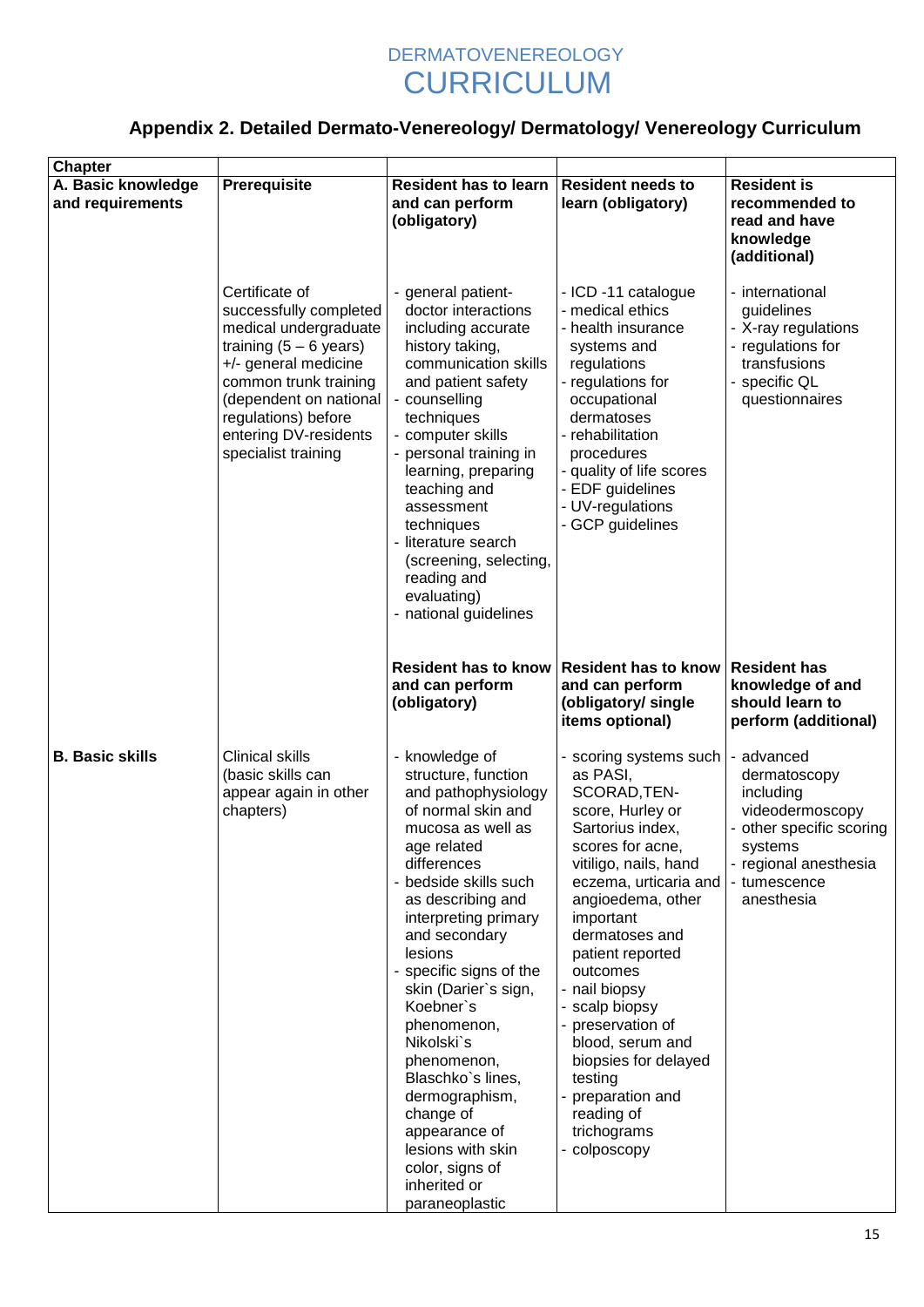|                           |                 | diseases, pattern<br>and quality of skin<br>and hair<br>- Wood's light<br>- dermoscopy<br>- local anesthesia<br>techniques<br>- punch biopsy,<br>spindle biopsy<br>preparation of<br>biopsies for<br>immunological tests<br>and freezing, lupus<br>band test, bullous<br>diseases (split skin<br>technique)<br>- basic<br>dermatopathology<br>- basic knowledge of<br>histopathological<br>staining techniques,<br>immuno-<br>histochemical and<br>immunofluorescence<br>techniques<br>- Tzanck smear<br>- examination of<br>genitalia<br>- STI smears<br>- technique for<br>sampling of smears<br>for microbiological<br>evaluation of<br>parasitic, mycotic, |  |
|---------------------------|-----------------|----------------------------------------------------------------------------------------------------------------------------------------------------------------------------------------------------------------------------------------------------------------------------------------------------------------------------------------------------------------------------------------------------------------------------------------------------------------------------------------------------------------------------------------------------------------------------------------------------------------------------------------------------------------|--|
| <b>C. Advanced skills</b> | Research skills | viral and bacterial<br>diseases<br>- principles and<br>methods of<br>epidemiological<br>research<br>principles of clinical<br>research<br>- data analysis and<br>medical informatics<br>- laboratory techniques<br>including basic<br>knowledge of<br>molecular genetics<br>- ethics of clinical and<br>basic research,<br>critical review                                                                                                                                                                                                                                                                                                                     |  |
|                           |                 |                                                                                                                                                                                                                                                                                                                                                                                                                                                                                                                                                                                                                                                                |  |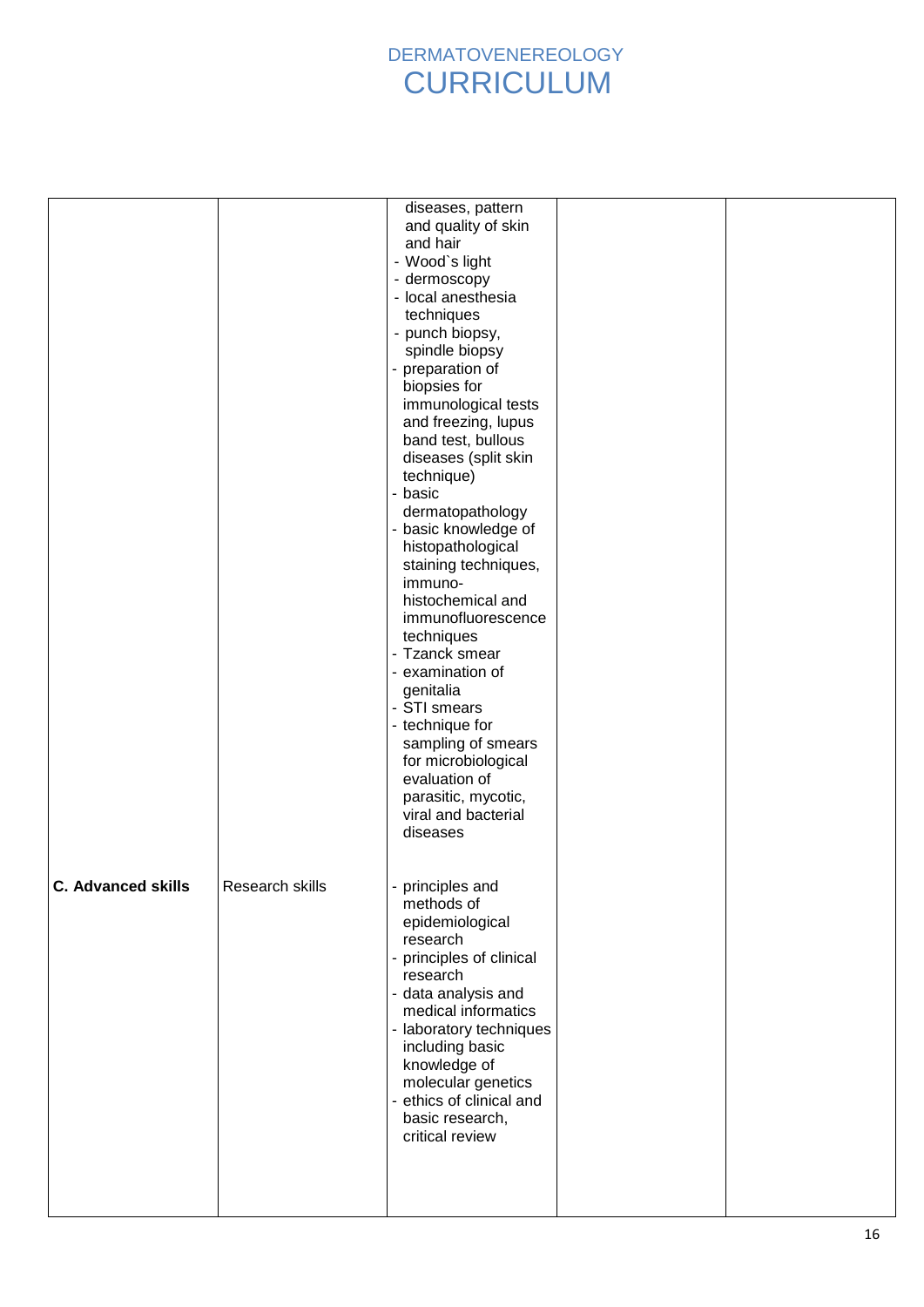| D. Emergencies in<br>Dermato-                                             |                                                                                                                                                                   | <b>Resident has to know</b><br>and can perform                                                                                                                                                                                                                                                                                                                                                                                                                                                                                                                                                                                                                                                                                                                | <b>Resident has to know</b><br>and can perform                                                                                                                                                                                                         | <b>Resident has</b><br>knowledge of and                                                                                                                                                            |
|---------------------------------------------------------------------------|-------------------------------------------------------------------------------------------------------------------------------------------------------------------|---------------------------------------------------------------------------------------------------------------------------------------------------------------------------------------------------------------------------------------------------------------------------------------------------------------------------------------------------------------------------------------------------------------------------------------------------------------------------------------------------------------------------------------------------------------------------------------------------------------------------------------------------------------------------------------------------------------------------------------------------------------|--------------------------------------------------------------------------------------------------------------------------------------------------------------------------------------------------------------------------------------------------------|----------------------------------------------------------------------------------------------------------------------------------------------------------------------------------------------------|
| Venereology                                                               |                                                                                                                                                                   | (obligatory)                                                                                                                                                                                                                                                                                                                                                                                                                                                                                                                                                                                                                                                                                                                                                  | (obligatory/single                                                                                                                                                                                                                                     | should learn to                                                                                                                                                                                    |
|                                                                           |                                                                                                                                                                   |                                                                                                                                                                                                                                                                                                                                                                                                                                                                                                                                                                                                                                                                                                                                                               | items optional)                                                                                                                                                                                                                                        | perform (additional)                                                                                                                                                                               |
|                                                                           |                                                                                                                                                                   | - acute infections<br>(bacterial, viral,<br>parasitic, arthropods)<br>type I-IV allergic<br>pseudoallergic<br>conditions<br>- DRESS syndrome<br>- severe drug<br>reactions<br>- urticaria and<br>angioedema<br>- TEN, Lyell`s, SJS<br>syndromes<br>- emergency actions<br>due to paravasal<br>injections<br>- erythroderma<br>- severe blistering and<br>pustular diseases<br>- purpura<br>- deep venous<br>thrombosis<br>physical-/chemical/-<br>thermic damages of<br>all layers of the skin<br>- acute skin eruptions<br>in pregnancy and<br>neonatology<br>anaphylactic shock<br>- acute HIV infection<br>- paraphimosis<br>- genital lymphedema<br>- foreign body<br>installation<br>- venereal phobia<br>- acute epidydimitis<br>- torsion of testicles | - diagnostic (laboratory<br>tests,<br>dermatopathological<br>investigations etc.),<br>therapeutic and<br>surgical or device<br>related emergency<br>management to be<br>done or to prepare or<br>to plan in<br>interdisciplinary<br>treatment approach | - specific situations<br>(toxic spiders, snake<br>venom, toxic jelly<br>fish)<br>- specific local/regional<br>environmental<br>exposures                                                           |
| E. Dermatological                                                         |                                                                                                                                                                   | <b>Resident has to learn</b>                                                                                                                                                                                                                                                                                                                                                                                                                                                                                                                                                                                                                                                                                                                                  | <b>Resident has to know</b>                                                                                                                                                                                                                            | <b>Resident has</b>                                                                                                                                                                                |
| and venereological<br><b>Infections including</b><br><b>HIV</b> infection |                                                                                                                                                                   | and can perform<br>(obligatory)                                                                                                                                                                                                                                                                                                                                                                                                                                                                                                                                                                                                                                                                                                                               | and can perform<br>(obligatory/single<br>items optional)                                                                                                                                                                                               | knowledge of and<br>should learn to<br>perform (additional)                                                                                                                                        |
|                                                                           | Infections of the skin<br>and adjacent mucous<br>membranes related to<br>- bacteria<br>- viruses<br>- fungi<br>- parasites<br>STI manifestations<br>including HIV | - prevalence,<br>prevention and<br>topical as well as<br>systemic therapy<br>- hygiene programmes<br>for prevention of<br>contamination<br>- interpretation of<br>serological,                                                                                                                                                                                                                                                                                                                                                                                                                                                                                                                                                                                | - incision and<br>drainage,<br>debridement of<br>abscesses/fistulas/<br>phlegmonas<br>- guidelines for specific<br>laser treatment of<br>HPV infections and<br>other viral papillomas                                                                  | - serological and<br>molecular biological<br>diagnostic<br>techniques for STI /<br>borrelia / mycoses/<br>HPV diagnostics<br>- direct and indirect<br>immunofluoresence<br>of viral, bacterial and |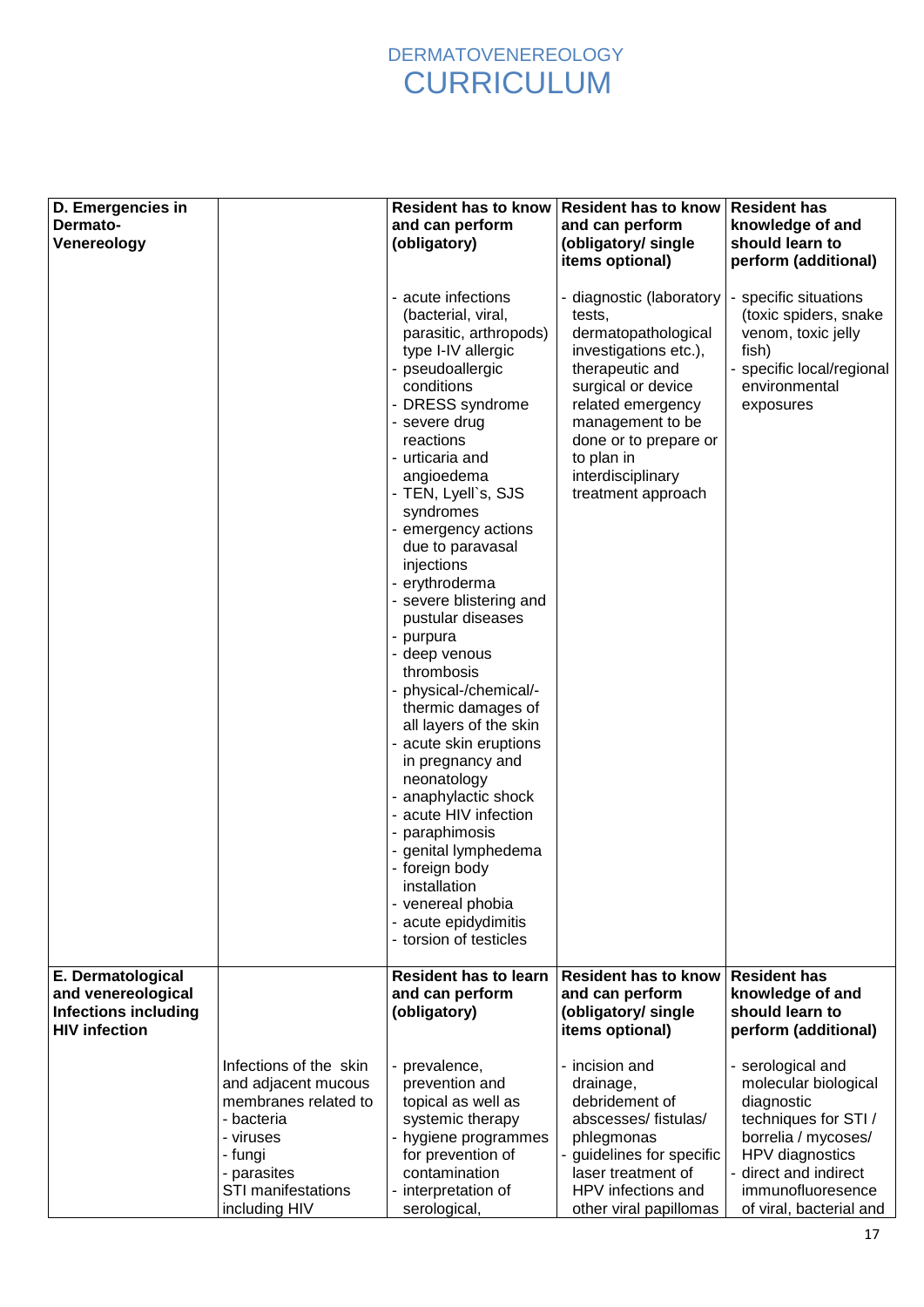| as well as systemic     | molecular and                         | - skills to educate                  | mycotic agents                           |
|-------------------------|---------------------------------------|--------------------------------------|------------------------------------------|
| infections with         | cultural results                      | patients for good                    | diagnosis,                               |
| involvement of the skin | - viral infections                    | sexual health                        | management and                           |
| organ                   | (human papillomaviru                  | basic knowledge of<br>$\blacksquare$ | treatment of leprosy                     |
| Principles of infection | ses (HPV), human                      | indication and type of               | participation in                         |
| control                 | herpes viruses                        | dermatopathological                  | special training                         |
|                         | (HHV), classical viral                | investigations,                      | programmes for                           |
|                         | infectious diseases of                | interpretation of                    | tropical dermatoses                      |
|                         | childhood and other                   |                                      |                                          |
|                         | viral manifestations                  | results and                          | specific clinical types,<br>patterns and |
|                         |                                       | consequences for                     |                                          |
|                         | including EBV,                        | diagnosis and                        | diagnosis of tropical                    |
|                         | hepatitis viruses,                    | therapy related to                   | mycoses                                  |
|                         | Parvo viruses and                     | chapter (E)                          | prevention                               |
|                         | others)                               |                                      | programmes for HIV                       |
|                         | bacterial infections                  |                                      | infection                                |
|                         | and dermatoses                        |                                      | systemic therapy of                      |
|                         | induced by                            |                                      | HIV (HAART and                           |
|                         | staphylococci,                        |                                      | others)                                  |
|                         | streptococci,                         |                                      |                                          |
|                         | coryneform bacteria<br>and other Gram |                                      |                                          |
|                         |                                       |                                      |                                          |
|                         | positive bacteria,                    |                                      |                                          |
|                         | Gram negative<br>bacteria, chlamydia, |                                      |                                          |
|                         | mycoplasma, borrelia                  |                                      |                                          |
|                         | and other                             |                                      |                                          |
|                         | spirochetes,                          |                                      |                                          |
|                         | tuberculosis and                      |                                      |                                          |
|                         | other mycobacterial                   |                                      |                                          |
|                         | infections (MOTT),                    |                                      |                                          |
|                         | leprosy                               |                                      |                                          |
|                         | - mycotic infections                  |                                      |                                          |
|                         | (dermatophytoses,                     |                                      |                                          |
|                         | candidiasis, moulds,                  |                                      |                                          |
|                         | subcutaneous and                      |                                      |                                          |
|                         | systemic mycoses,                     |                                      |                                          |
|                         | coccidiomycosis,                      |                                      |                                          |
|                         | nocardiosis,                          |                                      |                                          |
|                         | cryptococcosis and                    |                                      |                                          |
|                         | others)                               |                                      |                                          |
|                         | - parasitic infestations              |                                      |                                          |
|                         | (protozoal, intestinal                |                                      |                                          |
|                         | infestations by                       |                                      |                                          |
|                         | worms, arthropods)                    |                                      |                                          |
|                         | - infections through                  |                                      |                                          |
|                         | human or animal                       |                                      |                                          |
|                         | bites                                 |                                      |                                          |
|                         | - acquisition of                      |                                      |                                          |
|                         | parasitic infections of               |                                      |                                          |
|                         | the skin in the                       |                                      |                                          |
|                         | subtropics and                        |                                      |                                          |
|                         | tropics                               |                                      |                                          |
|                         | STI (gonorrhoea,                      |                                      |                                          |
|                         | chlamydial infections,                |                                      |                                          |
|                         | non-chlamydial                        |                                      |                                          |
|                         | diseases (NGNCU),                     |                                      |                                          |
|                         | syphilis,                             |                                      |                                          |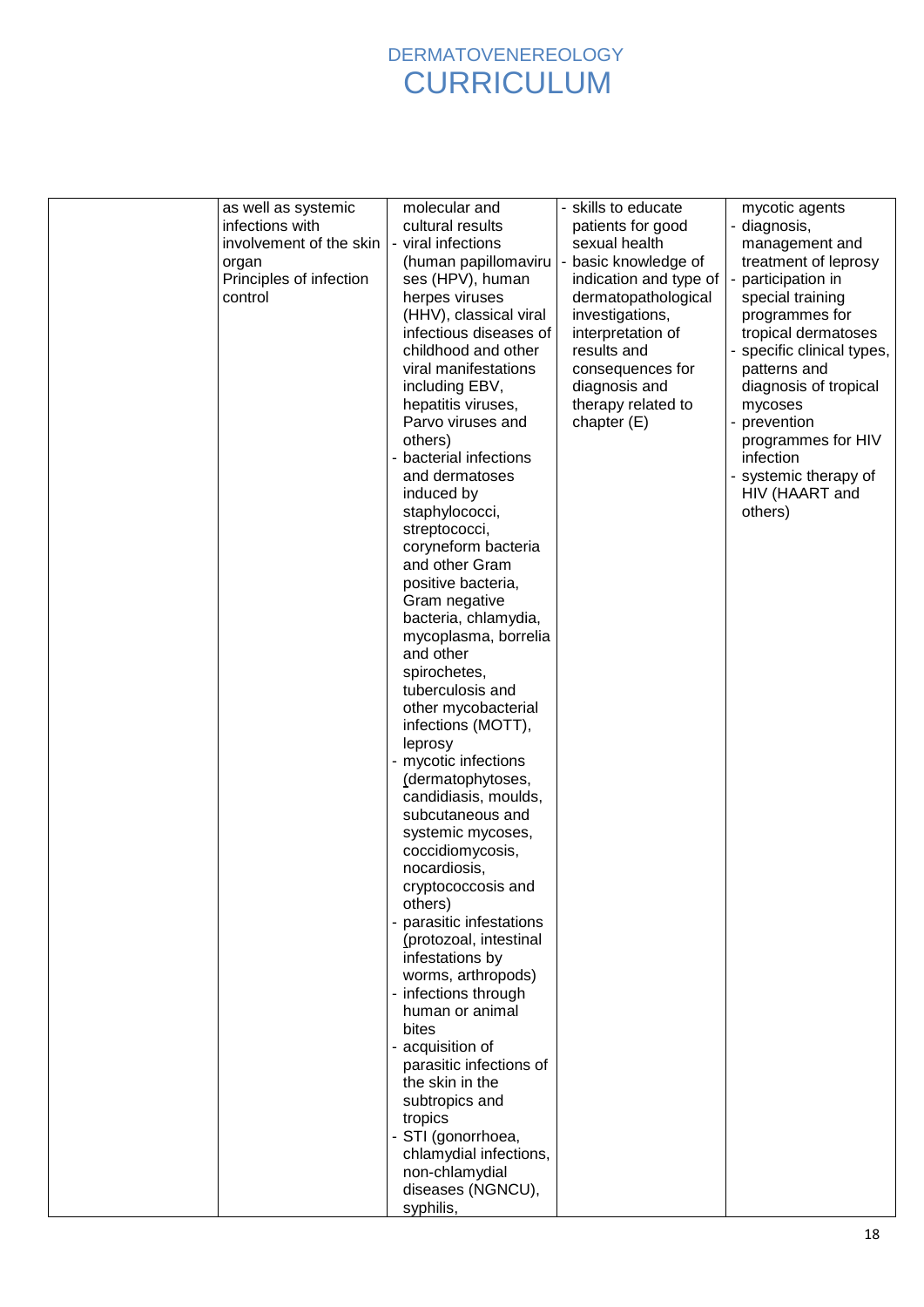|                                                                                                       |                                                                                                                                                              | lymphogranuloma<br>venereum,<br>chancroid,<br>granuloma inguinale,<br>HPV)<br>- HIV-disease and<br>AIDS (HIV-early<br>infection, HIV-<br>associated skin<br>diseases including<br>HIV-Kaposi sarcoma,<br>HPV-anal carcinoma,<br>other HPV induced<br>carcinomas, atypical<br>HIV related STI's)<br>- systemic and other<br>infections of organs<br>of the body with<br>secondary skin<br>involvement<br>- techniques for<br>sampling of<br>specimen/probes<br>(smears, aspirations,<br>incision and biopsy)<br>for diagnostics in-<br>house and for<br>external labs<br>including in vitro<br>preparation of<br>specimen from<br>parasites, bacteria,<br>mycotic agents and<br>viruses for culture<br>and STI Gram<br>preparation<br>- treatment by<br>electrocautery,<br>cryotherapy, laser<br>and other methods |                                                                                                                                                                                             |                                                                                                                                                                                               |
|-------------------------------------------------------------------------------------------------------|--------------------------------------------------------------------------------------------------------------------------------------------------------------|-------------------------------------------------------------------------------------------------------------------------------------------------------------------------------------------------------------------------------------------------------------------------------------------------------------------------------------------------------------------------------------------------------------------------------------------------------------------------------------------------------------------------------------------------------------------------------------------------------------------------------------------------------------------------------------------------------------------------------------------------------------------------------------------------------------------|---------------------------------------------------------------------------------------------------------------------------------------------------------------------------------------------|-----------------------------------------------------------------------------------------------------------------------------------------------------------------------------------------------|
| F. Inflammatory and<br>autoimmune<br>diseases of the skin<br>organ and adjacent<br>tissues and fascia |                                                                                                                                                              | <b>Resident has to learn</b><br>and can perform<br>(obligatory)                                                                                                                                                                                                                                                                                                                                                                                                                                                                                                                                                                                                                                                                                                                                                   | <b>Resident has to know</b><br>and can perform<br>(obligatory/single<br>items optional)                                                                                                     | <b>Resident has</b><br>knowledge of and<br>should learn to<br>perform (additional)                                                                                                            |
|                                                                                                       | Inflammatory, auto-<br>inflammatory and<br>autoimmune diseases<br>with involvement of the<br>skin organ including<br>fascia and adjacent<br>mucous membranes | - prevalence,<br>prevention,<br>diagnostic and<br>therapy of diseases<br>mentioned in the<br>chapter (F)<br>- pathophysiology of<br>diseases of<br>epidermis, junctional<br>zone, dermis, skin<br>appendages,                                                                                                                                                                                                                                                                                                                                                                                                                                                                                                                                                                                                     | dermato-pathology<br>according to this<br>chapter (F)<br>recognition and/or<br>diagnosis of<br>psychogenic<br>symptoms,<br>somatopsychic and<br>psychosomatic<br>reactions,<br>psychosocial | - specific procedures<br>such as<br>extracorporeal<br>immunophotochemo<br>therapy or<br>immunoabsorption<br>(prot A)<br>- depigmentation<br>procedures<br>- performance of<br>molecular tests |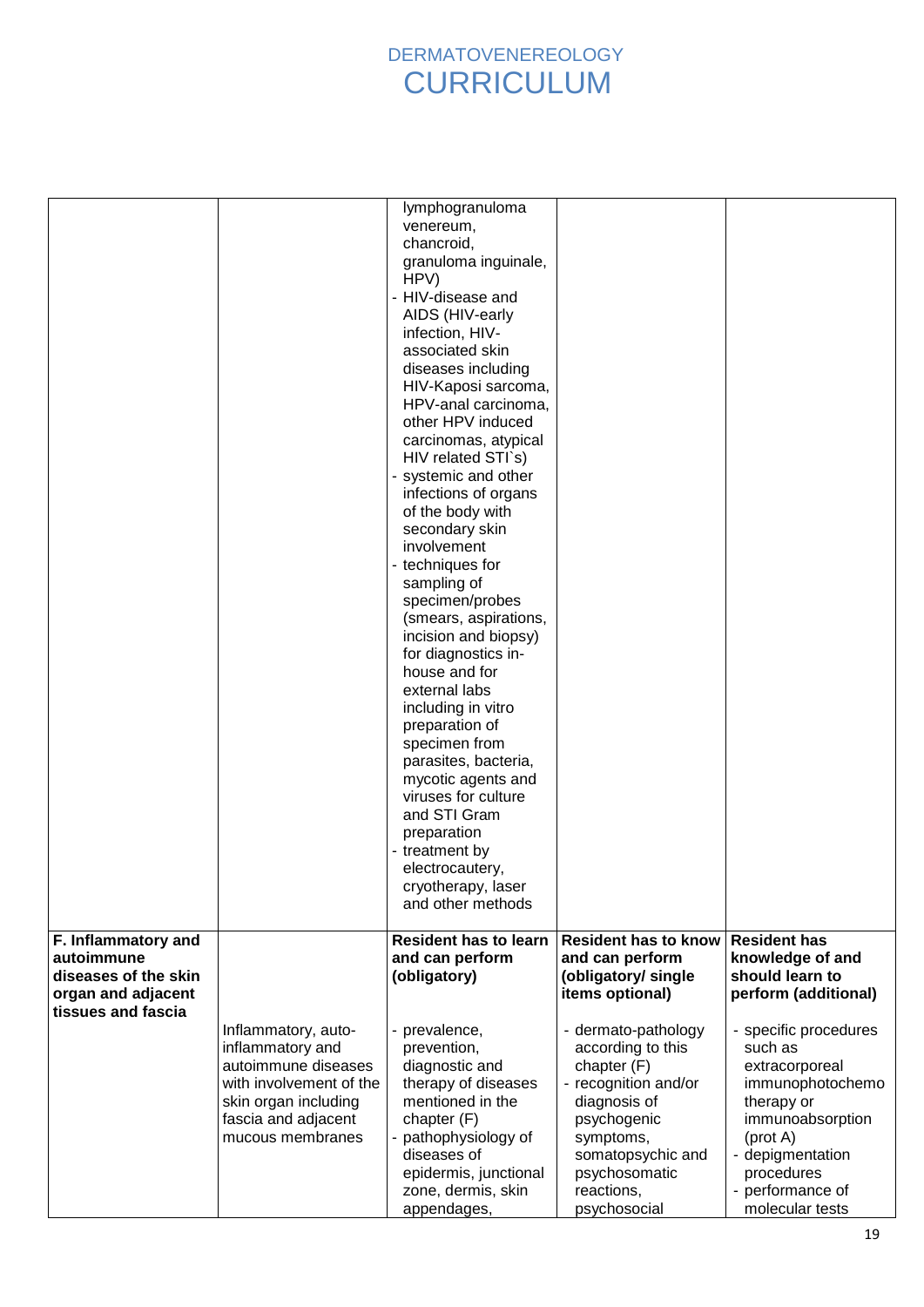|  |  | subcutaneous tissue,<br>fascia, melanocytes<br>- recognition and basic<br>knowledge of<br>associated<br>comorbidities to<br>these dermatological<br>conditions<br>- topical and systemic<br>therapy including<br>photochemotherapy,<br>biologics, small<br>molecules, cytokines,<br>IV immunoglobulin<br>- congenital and<br>acquired<br>disturbances or<br>defects of<br>keratinization<br>psoriasis and related<br>complex<br>- eczema and related<br>complex<br>- atopy syndrome and<br>AD<br>- lichen planus and<br>lichenoid<br>dermatoses<br>- bullous diseases<br>- neutrophilic<br>dermatoses<br>- urticaria and<br>angioedema<br>- scleroses and<br>pseudoscleroses<br>- mesenchymal tissue<br>diseases<br>(genetic/non-genetic)<br>- deposition diseases<br>- lupus<br>erythematosus,<br>myositic disorders,<br>eosinophilic fasciitis<br>- granulomatous<br>diseases<br>- panniculitic diseases<br>- vitiligo<br>- leukodermas<br>- hyper-/<br>hypopigmentations | complications of<br>those diseases<br>basic knowledge of<br>genetics in<br>hereditary diseases<br>of the skin including<br>indication of<br>diagnostic<br>procedures and<br>interdisciplinary<br>consultations for<br>human genetic<br>counselling<br>- basic and specific<br>knowledge of<br>indication and type<br>of laboratory tests,<br>interpretation of<br>results and<br>consequences for<br>diagnosis and<br>therapy<br>- basic knowledge of<br>indication and type<br>οf<br>dermatopathological<br>investigations,<br>interpretation of<br>results and<br>consequences for<br>diagnosis and<br>therapy related to<br>chapter $(F)$ | (PCR, sequencing<br>methods, DNA<br>analysis,<br>hybridization etc.)<br>and interpretation of<br>results for further<br>case management |
|--|--|-----------------------------------------------------------------------------------------------------------------------------------------------------------------------------------------------------------------------------------------------------------------------------------------------------------------------------------------------------------------------------------------------------------------------------------------------------------------------------------------------------------------------------------------------------------------------------------------------------------------------------------------------------------------------------------------------------------------------------------------------------------------------------------------------------------------------------------------------------------------------------------------------------------------------------------------------------------------------------|----------------------------------------------------------------------------------------------------------------------------------------------------------------------------------------------------------------------------------------------------------------------------------------------------------------------------------------------------------------------------------------------------------------------------------------------------------------------------------------------------------------------------------------------------------------------------------------------------------------------------------------------|-----------------------------------------------------------------------------------------------------------------------------------------|
|--|--|-----------------------------------------------------------------------------------------------------------------------------------------------------------------------------------------------------------------------------------------------------------------------------------------------------------------------------------------------------------------------------------------------------------------------------------------------------------------------------------------------------------------------------------------------------------------------------------------------------------------------------------------------------------------------------------------------------------------------------------------------------------------------------------------------------------------------------------------------------------------------------------------------------------------------------------------------------------------------------|----------------------------------------------------------------------------------------------------------------------------------------------------------------------------------------------------------------------------------------------------------------------------------------------------------------------------------------------------------------------------------------------------------------------------------------------------------------------------------------------------------------------------------------------------------------------------------------------------------------------------------------------|-----------------------------------------------------------------------------------------------------------------------------------------|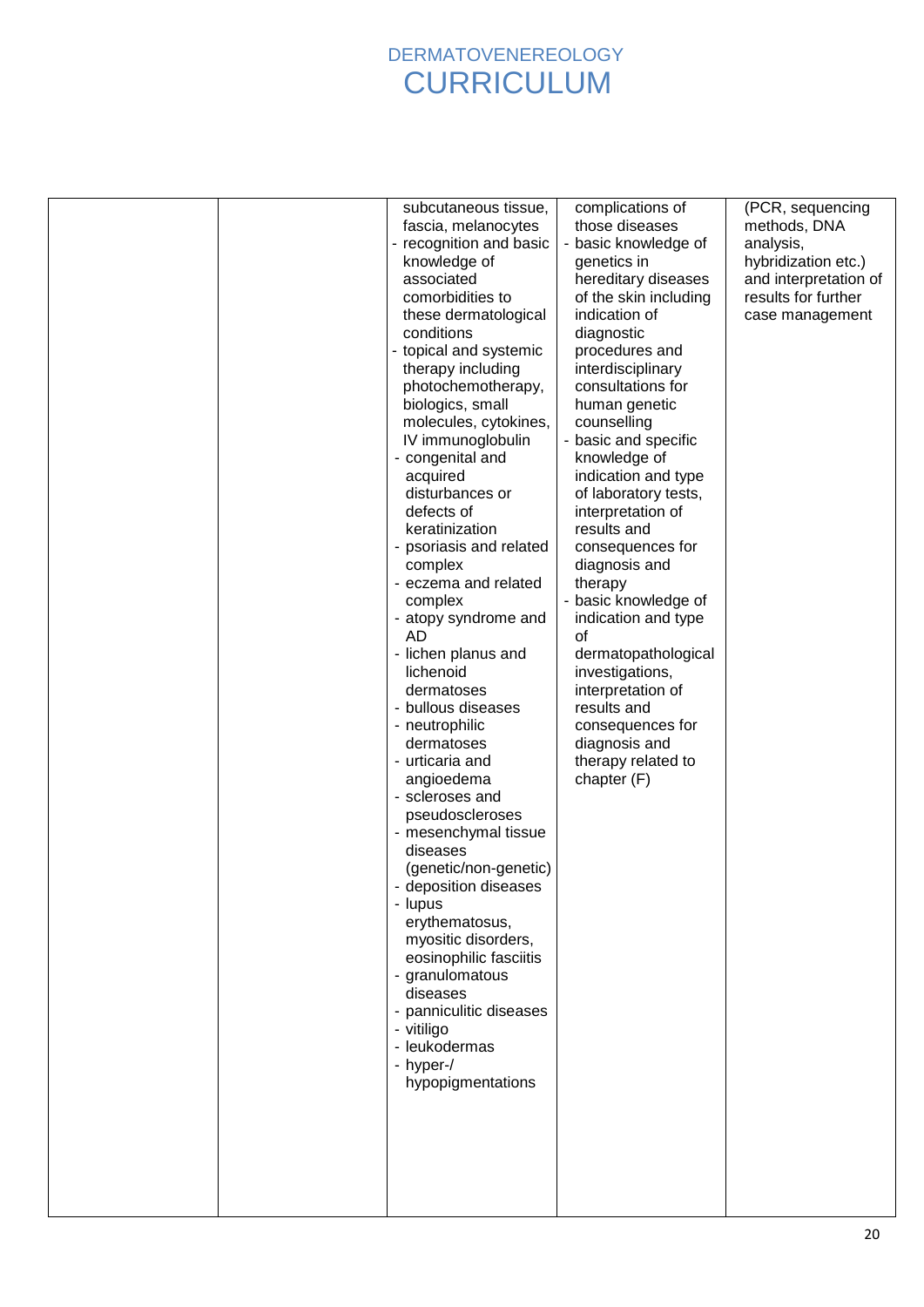| and can perform<br>knowledge of and<br>(obligatory/single<br>should learn to<br>(obligatory)<br>items optional)<br>perform (additional)<br>- different blood<br>Primary and secondary<br>chronic venous<br>- light reflectance<br>non-inflammatory<br>insufficiency and<br>coagulation tests<br>rheography<br>vasculopathies,<br>complications<br>- functional tests of<br>- venous<br>ulcers of venous or<br>primary and secondary<br>plethysmography<br>venous system<br>inflammatory<br>- phlebodynamometry<br>arterial origin or<br>- sampling of<br>vasculopathies,<br>microangiopathic or<br>specimen and<br>- duplex-ultrasound<br>malformations,<br>neoplastic origin<br>biopsies<br>- digital photo-<br>immunovasculitis,<br>- vasculitis, primary<br>- Rumpel-Leede test<br>plethysmography<br>primary and secondary<br>and secondary<br>(a capillary fragility<br>- phlebosurgery<br>lymphatic vessel<br>- purpuric disorders of<br>test)<br>(epifascial exheresis<br>the skin<br>- Allen's test (physical<br>of superficial veins,<br>diseases<br>- livedo vasculitis<br>ligation of superficial<br>examination of<br>- thrombophilias<br>arterial blood flow to<br>veins, crossectomy,<br>stasis and related<br>the hands)<br>superficial<br>thrombectomy,<br>complications<br>- tests for thrombosis<br>radiofrequency<br>drug/ anti-coagulant<br>Doppler assessment<br>- Ankle Brachial<br>technique, endolaser<br>complications<br>Pressure Index<br>technique)<br>primary and<br>secondary<br>(ABPI) test<br>- plasmatherapy<br>lymphedema<br>physical procedures<br>- malformations of<br>and medical drug<br>blood and lymphatic<br>treatmen<br>vessels<br>- dressings<br>- acquired<br>specific topical and<br>systemic wound care<br>hemangiomas<br>- hemorrhoides<br>banding techniques<br>phlebitis<br>- lymph drainage<br>devices and handling<br>deep venous<br>thrombosis<br>- vacuum pump for<br>post thrombotic<br>ulcers<br>syndrome<br>- surgical wound<br>- morbus Mondor<br>management<br>- biosurgery<br>- grafting of ulcers<br>proctoscopy<br>- surgical and non-<br>surgical procedures<br>including ß -blocker<br>treatment, laser<br>treatment of vascular<br>lesions<br>- basic knowledge of<br>indication and type of<br>dermatopathological<br>investigations, | <b>G. Vascular Diseases</b> | <b>Resident has to learn</b> | <b>Resident has to know</b> | <b>Resident has</b> |
|---------------------------------------------------------------------------------------------------------------------------------------------------------------------------------------------------------------------------------------------------------------------------------------------------------------------------------------------------------------------------------------------------------------------------------------------------------------------------------------------------------------------------------------------------------------------------------------------------------------------------------------------------------------------------------------------------------------------------------------------------------------------------------------------------------------------------------------------------------------------------------------------------------------------------------------------------------------------------------------------------------------------------------------------------------------------------------------------------------------------------------------------------------------------------------------------------------------------------------------------------------------------------------------------------------------------------------------------------------------------------------------------------------------------------------------------------------------------------------------------------------------------------------------------------------------------------------------------------------------------------------------------------------------------------------------------------------------------------------------------------------------------------------------------------------------------------------------------------------------------------------------------------------------------------------------------------------------------------------------------------------------------------------------------------------------------------------------------------------------------------------------------------------------------------------------------------------------------------------------------------------------------------------------------------------|-----------------------------|------------------------------|-----------------------------|---------------------|
|                                                                                                                                                                                                                                                                                                                                                                                                                                                                                                                                                                                                                                                                                                                                                                                                                                                                                                                                                                                                                                                                                                                                                                                                                                                                                                                                                                                                                                                                                                                                                                                                                                                                                                                                                                                                                                                                                                                                                                                                                                                                                                                                                                                                                                                                                                         |                             | and can perform              |                             |                     |
|                                                                                                                                                                                                                                                                                                                                                                                                                                                                                                                                                                                                                                                                                                                                                                                                                                                                                                                                                                                                                                                                                                                                                                                                                                                                                                                                                                                                                                                                                                                                                                                                                                                                                                                                                                                                                                                                                                                                                                                                                                                                                                                                                                                                                                                                                                         |                             |                              |                             |                     |
|                                                                                                                                                                                                                                                                                                                                                                                                                                                                                                                                                                                                                                                                                                                                                                                                                                                                                                                                                                                                                                                                                                                                                                                                                                                                                                                                                                                                                                                                                                                                                                                                                                                                                                                                                                                                                                                                                                                                                                                                                                                                                                                                                                                                                                                                                                         |                             |                              |                             |                     |
| results and<br>consequences for<br>diagnosis and<br>therapy related to<br>chapter $(G)$                                                                                                                                                                                                                                                                                                                                                                                                                                                                                                                                                                                                                                                                                                                                                                                                                                                                                                                                                                                                                                                                                                                                                                                                                                                                                                                                                                                                                                                                                                                                                                                                                                                                                                                                                                                                                                                                                                                                                                                                                                                                                                                                                                                                                 |                             |                              | interpretation of           |                     |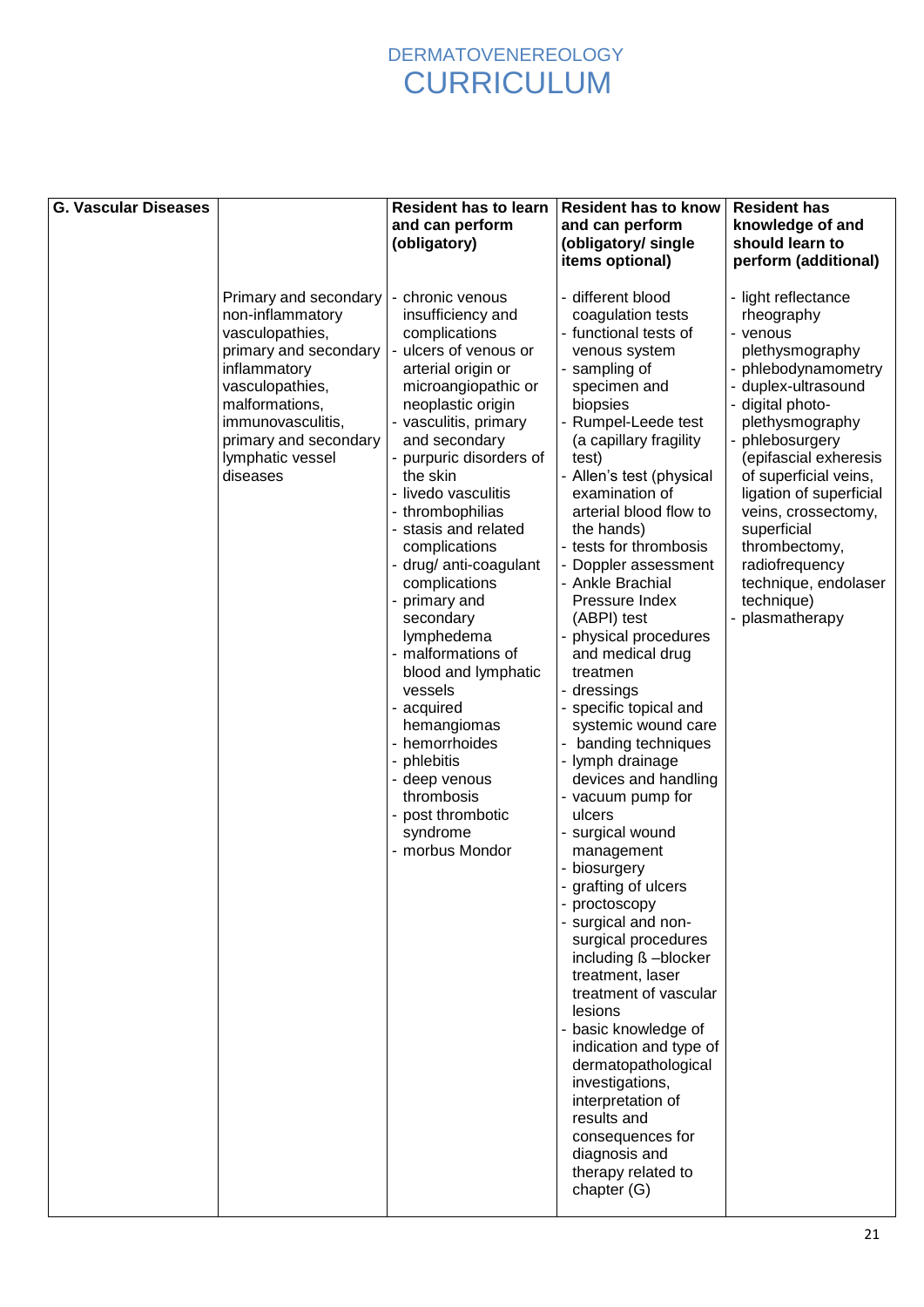| H. Systemic diseases        |                                                                                                                                                                                                                      | <b>Resident has to learn</b>                                                                                                                                                                                                                                                                                                                                                                                                                                                                                                                                                                                                                                                                                                                                                                                           | <b>Resident has to know</b>                                                                                                                                                                                              | <b>Resident has</b>                                                                |
|-----------------------------|----------------------------------------------------------------------------------------------------------------------------------------------------------------------------------------------------------------------|------------------------------------------------------------------------------------------------------------------------------------------------------------------------------------------------------------------------------------------------------------------------------------------------------------------------------------------------------------------------------------------------------------------------------------------------------------------------------------------------------------------------------------------------------------------------------------------------------------------------------------------------------------------------------------------------------------------------------------------------------------------------------------------------------------------------|--------------------------------------------------------------------------------------------------------------------------------------------------------------------------------------------------------------------------|------------------------------------------------------------------------------------|
| and the Skin                |                                                                                                                                                                                                                      | and can perform<br>(obligatory)                                                                                                                                                                                                                                                                                                                                                                                                                                                                                                                                                                                                                                                                                                                                                                                        | and can perform<br>(obligatory/single<br>items optional)                                                                                                                                                                 | knowledge of and<br>should learn to<br>perform (additional)                        |
|                             | Complications and<br>manifestations of<br>systemic disorders<br>with involvement of the<br>skin and skin<br>appendages and skin<br>related mucous<br>membranes (with<br>exception of<br>lymphomas and<br>metastases) | - deposition diseases<br>diabetes mellitus<br>- diseases of the<br>thyroid and<br>parathyroid<br>- other endocrine<br>disorders with<br>manifestations on the<br>skin organ<br>- renal disorders<br>(function,<br>dysfunction, dialysis<br>complications) and<br>syndromes<br>diseases of the liver<br>and syndromes<br>porphyrias<br>gastro-intestinal<br>disorders including<br>inflammatory bowel<br>diseases<br>- diseases of the lung<br>other than allergic<br>origin (i.e. EGPA<br>(eosinophilic<br>granulomatosis with<br>polyangiitis), fibrosis<br>in scleroderma)<br>disturbances of<br>mineral metabolism<br>(calcium, potassium,<br>uric acid/ gout,<br>copper, iron etc.<br>- neuropathies with<br>involvement of the<br>skin organ and<br>neurocutaneous<br>diseases and<br>syndromes<br>paraneoplasias | prevalence,<br>prevention, diagnosis<br>and therapy of those<br>diseases and<br>syndromes in<br>interdisciplinary<br>cooperation including<br>functional tests and<br>dermato-pathological<br>diagnostics on the<br>skin |                                                                                    |
| I. Dermato-<br>Pharmacology |                                                                                                                                                                                                                      | <b>Resident has to know</b><br>and can perform<br>(obligatory)                                                                                                                                                                                                                                                                                                                                                                                                                                                                                                                                                                                                                                                                                                                                                         | <b>Resident has to know</b><br>and can perform<br>(obligatory/single<br>items optional)                                                                                                                                  | <b>Resident has</b><br>knowledge of and<br>should learn to<br>perform (additional) |
|                             | Topical, transdermal<br>and systemic therapies<br>(excluding UV<br>treatment modalities)                                                                                                                             | - basics and specifics<br>of cutaneous<br>pharmacology in<br>children, adults and<br>seniors (adsorption,<br>absorption,                                                                                                                                                                                                                                                                                                                                                                                                                                                                                                                                                                                                                                                                                               | - international<br>guidelines, directives<br>and regulations<br>regarding individual<br>drugs and its<br>indication(s)                                                                                                   | - use of botulinum<br>toxin for mimetic<br>corrections                             |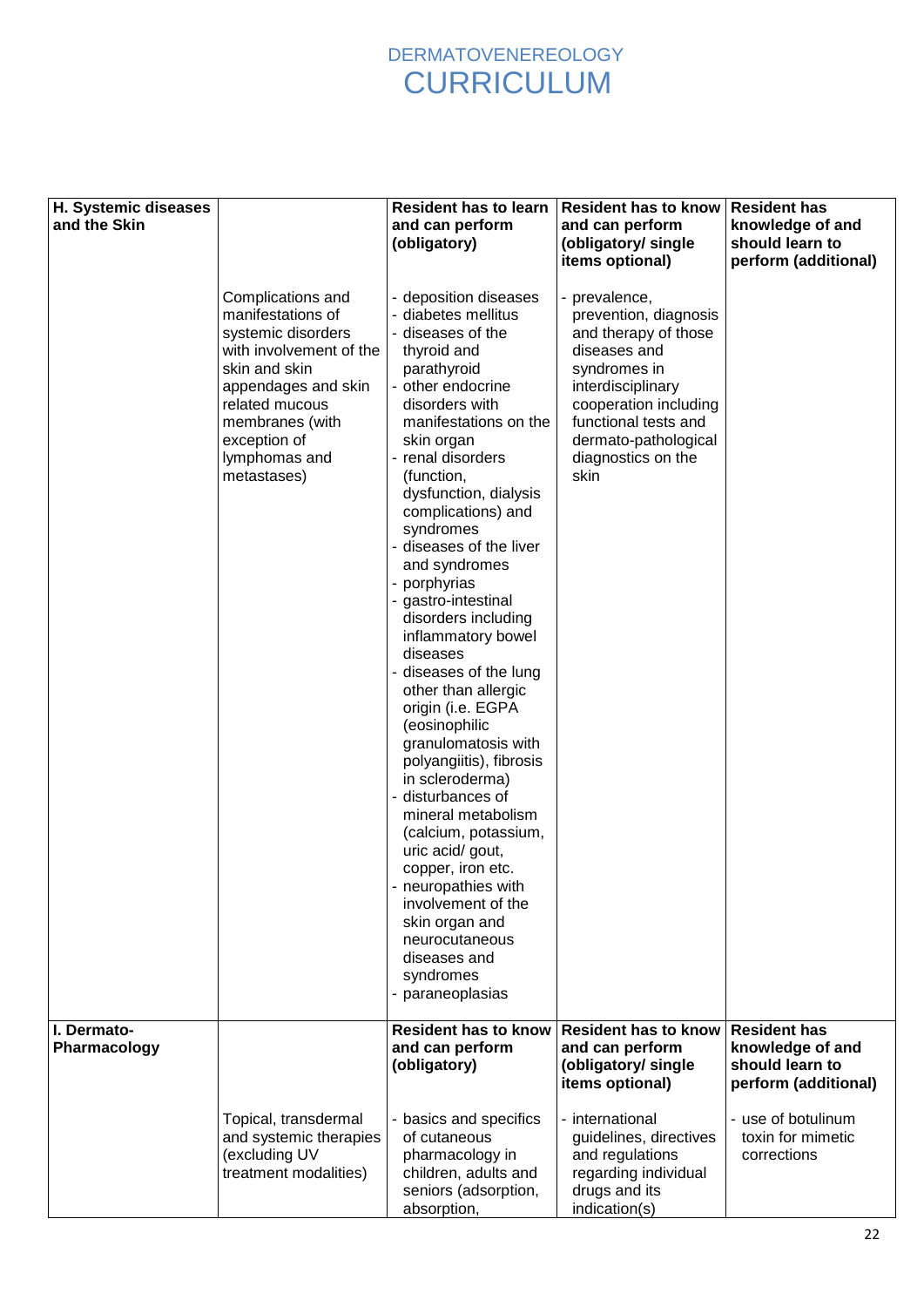|  | resorption, systemic     | basic knowledge       |  |
|--|--------------------------|-----------------------|--|
|  | effects)                 | regarding black box   |  |
|  | basics and specifics     | warnings from FDA     |  |
|  | of cutaneous             | and EMA and other     |  |
|  | pharmacology             | institutions          |  |
|  | related to systemic      | - immunotherapy,      |  |
|  | drug delivery            | targeted therapies    |  |
|  | national guidelines,     | and cytostatic agents |  |
|  | directives and           | for treatment of      |  |
|  | regulations regarding    | cancer                |  |
|  | individual drugs and     | - dermatopathology of |  |
|  | its indication(s)        | adverse effects of    |  |
|  |                          | topical and systemic  |  |
|  | topical therapies:       | therapeutic           |  |
|  | - skin compartments -    | medications           |  |
|  | drug/agent actions       | - use of fillers      |  |
|  | and interactions         |                       |  |
|  | - adverse drug profiles  |                       |  |
|  | - construction of        |                       |  |
|  | vehicles, ointments,     |                       |  |
|  | creams, lotions,         |                       |  |
|  | solutions, pastes        |                       |  |
|  | construction/ function   |                       |  |
|  | of nanoparticles or      |                       |  |
|  | liposomes                |                       |  |
|  | - keratolytic,           |                       |  |
|  | keratoplastic,           |                       |  |
|  | rehydrating and          |                       |  |
|  | relipidizing basic       |                       |  |
|  | formulations             |                       |  |
|  | - antiproliferative      |                       |  |
|  | substances               |                       |  |
|  | - topical immune         |                       |  |
|  | agents                   |                       |  |
|  | skin protective          |                       |  |
|  | agents                   |                       |  |
|  | - specific formulations/ |                       |  |
|  | agents/ drugs            |                       |  |
|  | (glucocorticosteroids,   |                       |  |
|  | calcineurin inhibitors,  |                       |  |
|  | dithranol, vitamin D     |                       |  |
|  | and derivatives,         |                       |  |
|  | retinoids, azelaic       |                       |  |
|  | acid, benzoyl            |                       |  |
|  | peroxide)                |                       |  |
|  | disinfectants            |                       |  |
|  | anti- infectious         |                       |  |
|  | agents (anti-bacterial   |                       |  |
|  | agents, anti-mycotic     |                       |  |
|  | agents, anti-viral       |                       |  |
|  | agents, anti-parasitic   |                       |  |
|  | agents)                  |                       |  |
|  | antihidrotics including  |                       |  |
|  | botolinum toxin          |                       |  |
|  | - depigmentation         |                       |  |
|  | substances               |                       |  |
|  | - re-pigmentation        |                       |  |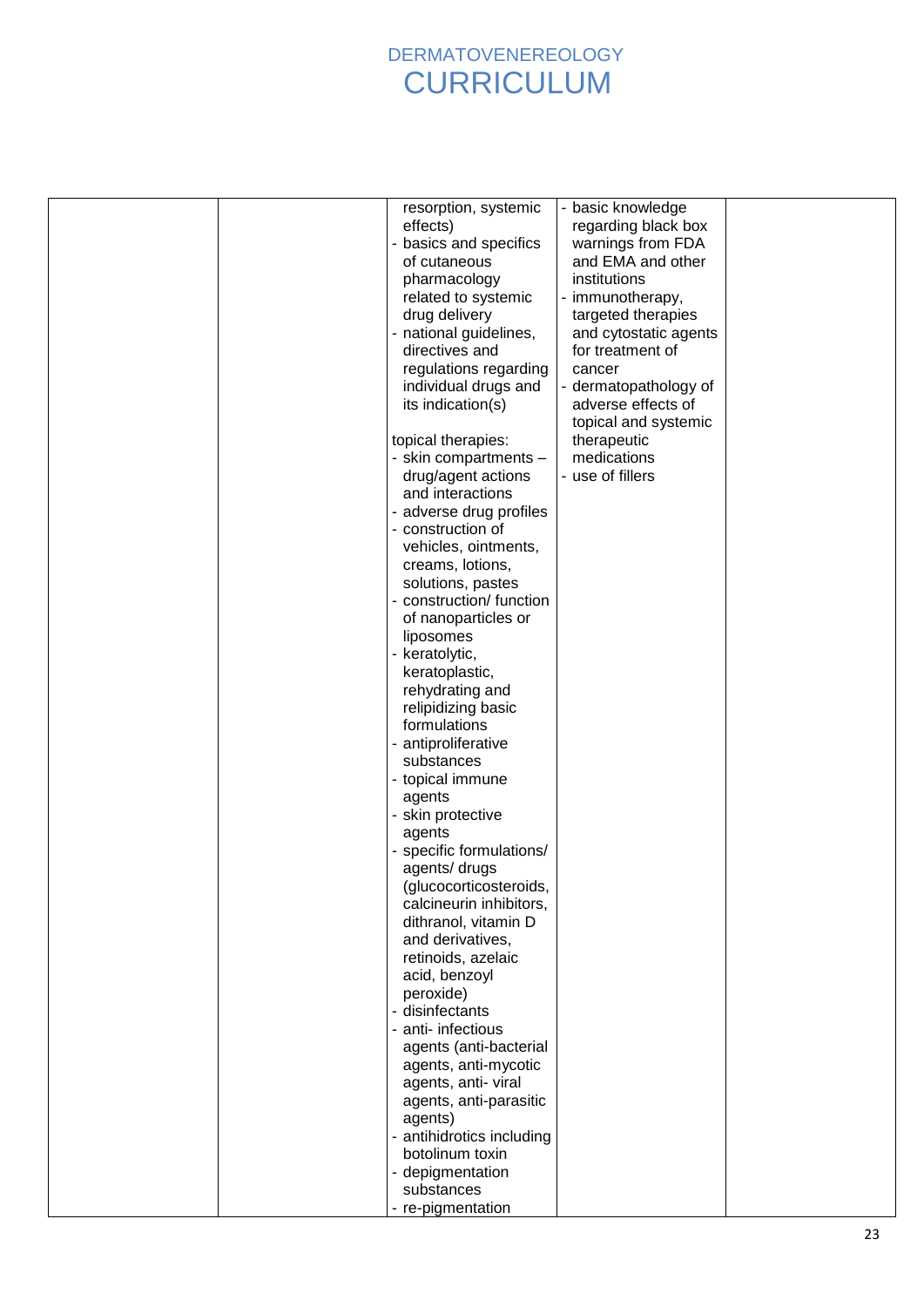|                     |                              | substances                                     |                                                         |                                    |
|---------------------|------------------------------|------------------------------------------------|---------------------------------------------------------|------------------------------------|
|                     |                              | - hair growth                                  |                                                         |                                    |
|                     |                              | promoting and                                  |                                                         |                                    |
|                     |                              | inhibiting substances                          |                                                         |                                    |
|                     |                              |                                                |                                                         |                                    |
|                     |                              | systemic therapies:                            |                                                         |                                    |
|                     |                              | effects, side effects                          |                                                         |                                    |
|                     |                              | and adverse                                    |                                                         |                                    |
|                     |                              | reactions,                                     |                                                         |                                    |
|                     |                              | interactions                                   |                                                         |                                    |
|                     |                              | glucocorticosteroids                           |                                                         |                                    |
|                     |                              | - methotrexate                                 |                                                         |                                    |
|                     |                              | - cytokines                                    |                                                         |                                    |
|                     |                              | - biologics and small                          |                                                         |                                    |
|                     |                              | molecules                                      |                                                         |                                    |
|                     |                              | - azathioprine                                 |                                                         |                                    |
|                     |                              | - mycophenolate                                |                                                         |                                    |
|                     |                              | mofetil                                        |                                                         |                                    |
|                     |                              | - fumarates                                    |                                                         |                                    |
|                     |                              | - retinoids and                                |                                                         |                                    |
|                     |                              | retinoid-like agents                           |                                                         |                                    |
|                     |                              | - hydroxychloroquine                           |                                                         |                                    |
|                     |                              | - non-steroidal                                |                                                         |                                    |
|                     |                              | antiinflammatory                               |                                                         |                                    |
|                     |                              | drugs                                          |                                                         |                                    |
|                     |                              | - dapsone                                      |                                                         |                                    |
|                     |                              | - antibiotics                                  |                                                         |                                    |
|                     |                              | - anti-viral drugs                             |                                                         |                                    |
|                     |                              | - anti-parasitics                              |                                                         |                                    |
|                     |                              | - anti-histamines                              |                                                         |                                    |
|                     |                              | - anti-pruritic agents                         |                                                         |                                    |
|                     |                              | - cytostatic drugs for                         |                                                         |                                    |
|                     |                              | autoimmune                                     |                                                         |                                    |
|                     |                              | diseases                                       |                                                         |                                    |
|                     |                              | - IV immunoglobulin                            |                                                         |                                    |
|                     |                              | - aflamelanotide or                            |                                                         |                                    |
|                     |                              | others                                         |                                                         |                                    |
|                     |                              |                                                |                                                         |                                    |
| J. Therapy with     |                              |                                                | Resident has to learn Resident has to know Resident has |                                    |
| physical and        |                              | and can perform                                | and can perform                                         | knowledge of and                   |
| chemical agents, UV |                              | (obligatory)                                   | (obligatory/single                                      | should learn to                    |
| light and lasers    |                              |                                                | items optional)                                         | perform (additional)               |
|                     |                              |                                                |                                                         |                                    |
|                     | <b>Treatment with</b>        | - basic and advanced                           | - dermatopathology of                                   | - extracorporeal                   |
|                     | physical and chemical        | knowledge about UV-                            | adverse effects of                                      | photoimmuno-                       |
|                     | agents, UV-lights,<br>lasers | and laser light effects<br>and adverse effects | physical and                                            | therapy                            |
|                     |                              | - UVA and high dose                            | chemical agents, etc.                                   | - water jet knife<br>plasmatherapy |
|                     |                              | <b>UVA</b> radiation                           |                                                         | - balneotherapy with               |
|                     |                              | - UVB full and selected                        |                                                         | and without UV light               |
|                     |                              | spectrum                                       |                                                         |                                    |
|                     |                              | - 311 nm UVB                                   |                                                         |                                    |
|                     |                              | radiation                                      |                                                         |                                    |
|                     |                              | - UVA and UVB                                  |                                                         |                                    |
|                     |                              | radiation sources                              |                                                         |                                    |
|                     |                              | - PUVA (oral, bath-,                           |                                                         |                                    |
|                     |                              | local)                                         |                                                         |                                    |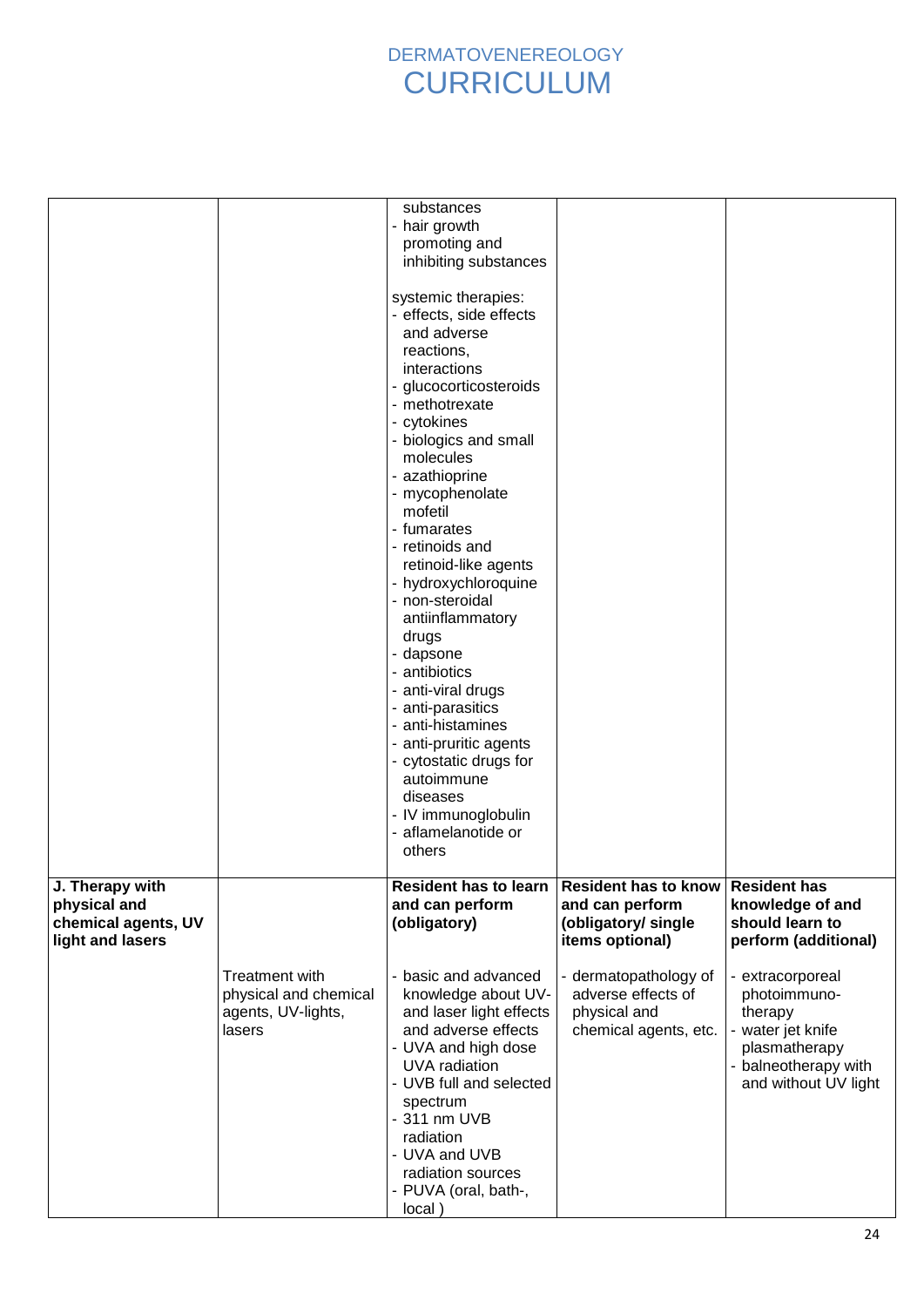|                                               |                                                                                                                                                                                                                                                                                                                                                                                                                                                                                                                                 | photodynamic<br>therapy (PDT)<br>- cryotherapy<br>- chemoablation<br>- PDL<br>- selective<br>photothermolysis<br>- laser therapy<br>(coagulation,<br>vaporisation,<br>ablation)<br>intense pulsed light<br>therapy                                                                                                                                                                                                                                                                                                                                                                                                                                                                                                                                                    |                                                                                                                                                                                                                                                                                                                                                                                                                                                                                                                                                                                                                                                                                    |                                                                                    |
|-----------------------------------------------|---------------------------------------------------------------------------------------------------------------------------------------------------------------------------------------------------------------------------------------------------------------------------------------------------------------------------------------------------------------------------------------------------------------------------------------------------------------------------------------------------------------------------------|-----------------------------------------------------------------------------------------------------------------------------------------------------------------------------------------------------------------------------------------------------------------------------------------------------------------------------------------------------------------------------------------------------------------------------------------------------------------------------------------------------------------------------------------------------------------------------------------------------------------------------------------------------------------------------------------------------------------------------------------------------------------------|------------------------------------------------------------------------------------------------------------------------------------------------------------------------------------------------------------------------------------------------------------------------------------------------------------------------------------------------------------------------------------------------------------------------------------------------------------------------------------------------------------------------------------------------------------------------------------------------------------------------------------------------------------------------------------|------------------------------------------------------------------------------------|
| K. Allergies and<br>environmental<br>diseases |                                                                                                                                                                                                                                                                                                                                                                                                                                                                                                                                 | <b>Resident has to learn</b><br>and can perform<br>(obligatory)                                                                                                                                                                                                                                                                                                                                                                                                                                                                                                                                                                                                                                                                                                       | <b>Resident has to know</b><br>and can perform<br>(obligatory/single<br>items optional)                                                                                                                                                                                                                                                                                                                                                                                                                                                                                                                                                                                            | <b>Resident has</b><br>knowledge of and<br>should learn to<br>perform (additional) |
|                                               | Prevalence,<br>prevention, diagnosis<br>and therapy of allergic,<br>pseudoallergic and<br>environmental<br>diseases including<br>occupational<br>dermatoses in relation<br>to the skin and<br>adjacent mucous<br>membranes, toxicology<br>of topical and systemic<br>agents to the skin<br>organ,<br>photodermatology,<br>skin and nutrition/<br>dietary habits, effects<br>of hyper- or<br>hypoalimentation<br>including skin or<br>mucosal symptoms or<br>dermatoses induced<br>by deficiencies of<br>minerals or of vitamins | - basic knowledge of<br>type I-IV- immune<br>reactions<br>allergy<br>intolerance and<br>pseudoallergy<br>reactions, reactions<br>to placebolvehicle<br>- eczema (contact<br>allergic, toxic /irritant,<br>atopic, phototoxic/<br>photoallergic)<br>photodermatoses<br>all types of urticaria<br>and angioedema<br>(allergic,<br>pseudoallergic/<br>intolerance, physical<br>forms)<br>- oral allergy syndrome<br>- arthropods: type I<br>allergy<br>- cutaneous drug<br>reaction and<br>systemic adverse<br>events, i.e. TEN<br>/Lyell/ Erythema<br>multiforme<br>eosinophilia<br>associated allergic<br>skin reactions<br>photodermatology,<br>- acute and chronic<br>UV-light damage<br>- porphyrias<br>- idiopathic and<br>photoaggravated UV<br>and visible light | - diagnosis and<br>therapy of nutrition<br>related diseases of<br>the skin organ and of<br>systemic diseases<br>with nutritional<br>disturbances<br>affecting the skin<br>prevention plans,<br>supervision of<br>patients with<br>structured programs<br>for professional<br>dermatoses<br>- UV sensitivity<br>measurements/<br>phototesting<br>pruritus scoring<br>- allergic rhinitis and $\angle$<br>asthma<br>- GI-tract allergy<br>including intolerance<br>reactions<br>basic knowledge of<br>indication and type of<br>dermatopathological<br>investigations,<br>interpretation of<br>results and<br>consequences for<br>diagnosis and<br>therapy related to<br>chapter (K) | - balneotherapy<br>- thalassotherapy                                               |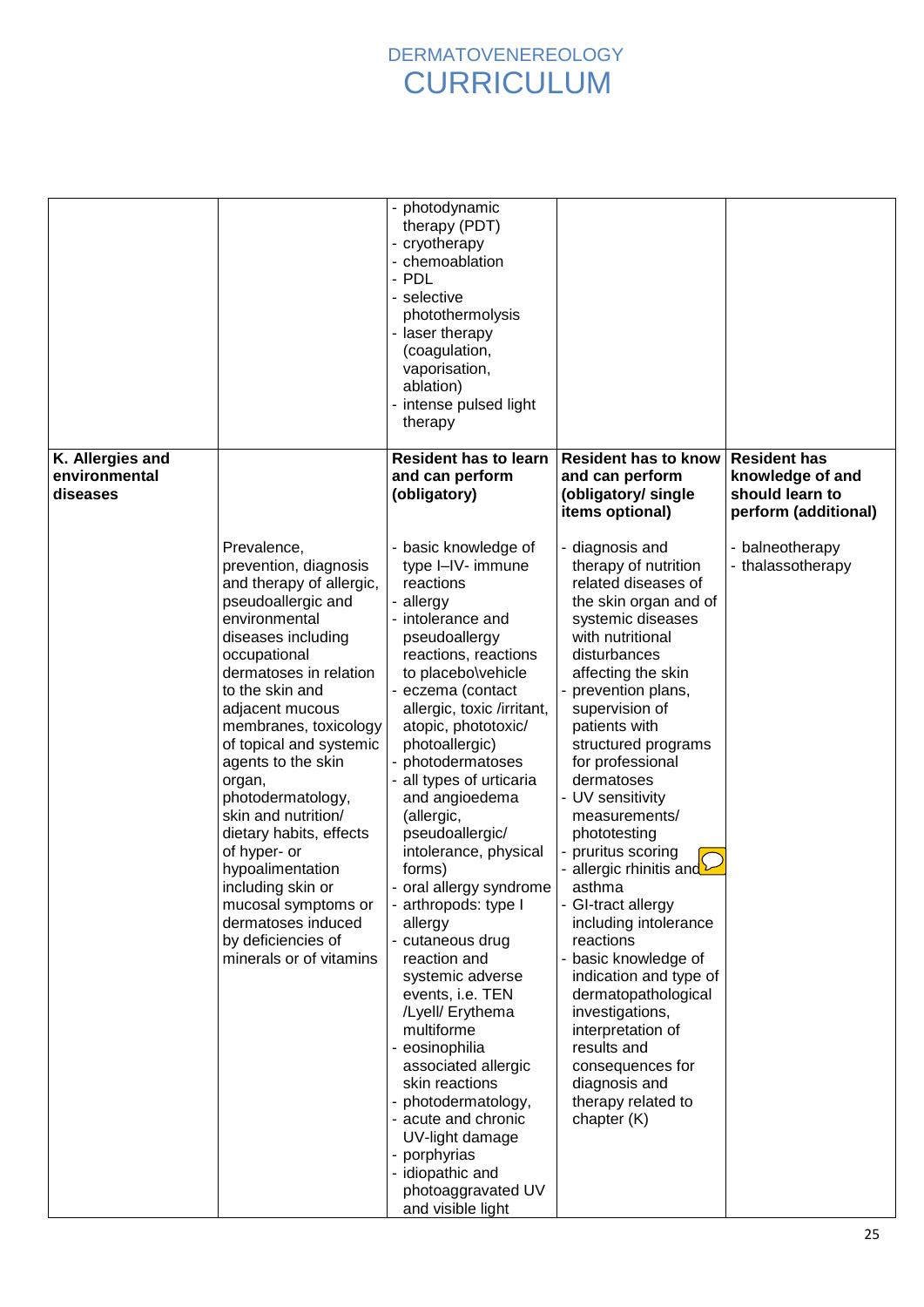|  | induced dermatoses        |  |
|--|---------------------------|--|
|  | - diseases\ injuries      |  |
|  | provoked by heat,         |  |
|  | cold, burning and         |  |
|  | boiling                   |  |
|  | - diseases induced by     |  |
|  | hyper- or                 |  |
|  | hypoalimentation          |  |
|  | including minerals        |  |
|  | and vitamin               |  |
|  | deficiencies              |  |
|  | - non-specific and        |  |
|  | allergen related tests,   |  |
|  | elimination and           |  |
|  | provocation tests         |  |
|  | including                 |  |
|  | pseudoallergens           |  |
|  | (preservatives,           |  |
|  |                           |  |
|  | colouring<br>substances,  |  |
|  |                           |  |
|  | stabilizers)              |  |
|  | - epicutaneous patch      |  |
|  | testing (patch test,      |  |
|  | photopatch test,          |  |
|  | ROAT (Repeat Open         |  |
|  | Application test),        |  |
|  | atopy patch test)         |  |
|  | - cutaneous and           |  |
|  | intracutaneous            |  |
|  | testing (prick test,      |  |
|  | prick by prick test,      |  |
|  | intracutaneous test       |  |
|  | and subcutaneous          |  |
|  | infiltration and          |  |
|  | injections)               |  |
|  | - cutaneous               |  |
|  | provocation tests for     |  |
|  | inducible chronic         |  |
|  | urticaria (cold test,     |  |
|  | ultraviolet test for      |  |
|  | solar urticaria, friction |  |
|  | test etc.)                |  |
|  | - Autologous Serum        |  |
|  | Skin Test (ASST)          |  |
|  | and Autologous            |  |
|  | Plasma Skin Test          |  |
|  | (ASPT) for chronic        |  |
|  | urticarial                |  |
|  | - interpretation of the   |  |
|  | results of                |  |
|  | standardized              |  |
|  | assessments for           |  |
|  | inducible chronic         |  |
|  | urticaria                 |  |
|  | - allergen specific       |  |
|  | immunotherapy             |  |
|  | (subcutaneous /oral       |  |
|  |                           |  |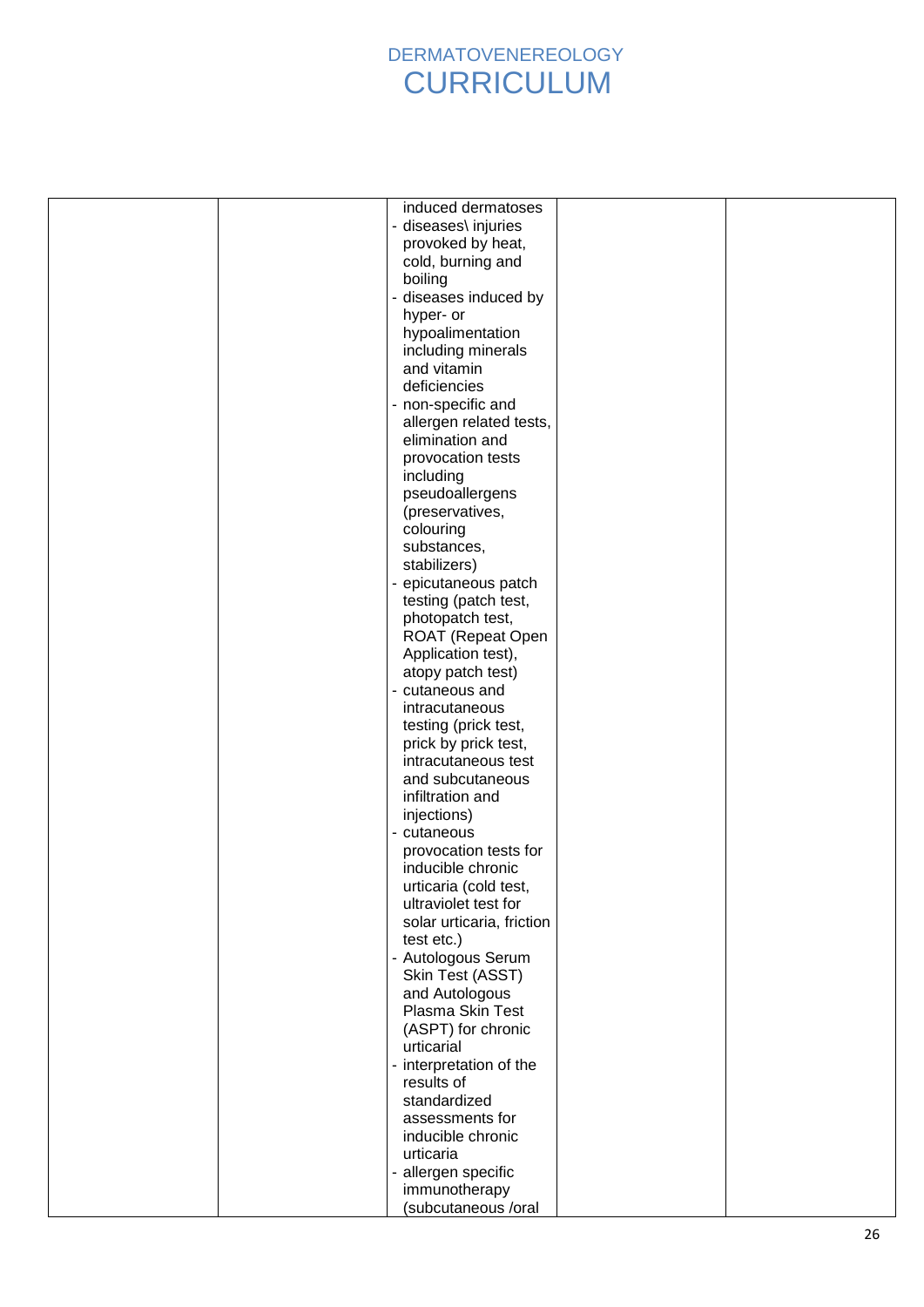| L. Diseases affecting<br>or deriving from the<br>skin appendages |                                                                                                                                                                                  | in children and<br>adults)<br>planning and<br>supervision of<br>therapies with<br>different UV/PUVA<br>procedures<br><b>Resident has to learn</b><br>and can perform<br>(obligatory)                                                                                                                                                                                                                                                                                                                                                                                                                                                                                                                                                                  | <b>Resident has to know</b><br>and can perform<br>(obligatory/single<br>items optional)                                                                                                                                                                                                                                                                                                                                                                                                                                                                               | <b>Resident has</b><br>knowledge of and<br>should learn to<br>perform (additional)                                                     |
|------------------------------------------------------------------|----------------------------------------------------------------------------------------------------------------------------------------------------------------------------------|-------------------------------------------------------------------------------------------------------------------------------------------------------------------------------------------------------------------------------------------------------------------------------------------------------------------------------------------------------------------------------------------------------------------------------------------------------------------------------------------------------------------------------------------------------------------------------------------------------------------------------------------------------------------------------------------------------------------------------------------------------|-----------------------------------------------------------------------------------------------------------------------------------------------------------------------------------------------------------------------------------------------------------------------------------------------------------------------------------------------------------------------------------------------------------------------------------------------------------------------------------------------------------------------------------------------------------------------|----------------------------------------------------------------------------------------------------------------------------------------|
|                                                                  | Primary and secondary<br>inflammatory and<br>non-inflammatory<br>diseases of sebaceous<br>gland unit, terminal<br>hair follicles, nails,<br>apocrine and eccrine<br>sweat glands | diseases of the<br>sebaceous gland<br>unit:<br>- hamartomas<br>- hyperplasia<br>- carcinomas<br>- endocrine<br>dysfunction<br>- syndromes<br>- acne<br>- rosacea<br>- perioral dermatitis<br>- gram negative<br>folliculitis<br>diseases of the<br>terminal hair follicle:<br>androgenetic<br>alopecia<br>autoimmune<br>diseases including<br>alopecia areata<br>- toxic induced<br>disturbances<br>- congenital<br>- various<br>- acne inversa<br>- hyper/hypotrichoses<br>- hirsutism<br>drugs/cytostatics<br>- infectious<br>- diseases of the<br>sweat glands:<br>primary and<br>secondary<br>hyperhidrosis<br>including syndromes<br>primary and<br>secondary<br>hypohidrosis or<br>anhidrosis including<br>syndromes<br>hidradenitis/ miliaria/ | - scars: medical,<br>surgical and physical<br>methods for therapy<br>including<br>electrocautery,<br>lasers, PDT,<br>microneedling,<br>injections, excisions<br>and transplants<br>- botulinum toxin<br>infiltration for<br>hyperhidrosis<br>- sweat gland function<br>tests<br>- sebaceous gland<br>function test<br>- dermatosurgery of<br>acne inversa<br>- basic knowledge of<br>indication and type of<br>dermatopathological<br>investigations,<br>interpretation of<br>results and<br>consequences for<br>diagnosis and<br>therapy related to<br>chapter $(L)$ | - curettage of sweat<br>glands<br>- dermabrasion<br>- melanocytes<br>transplantation<br>- different hair<br>transplantation<br>methods |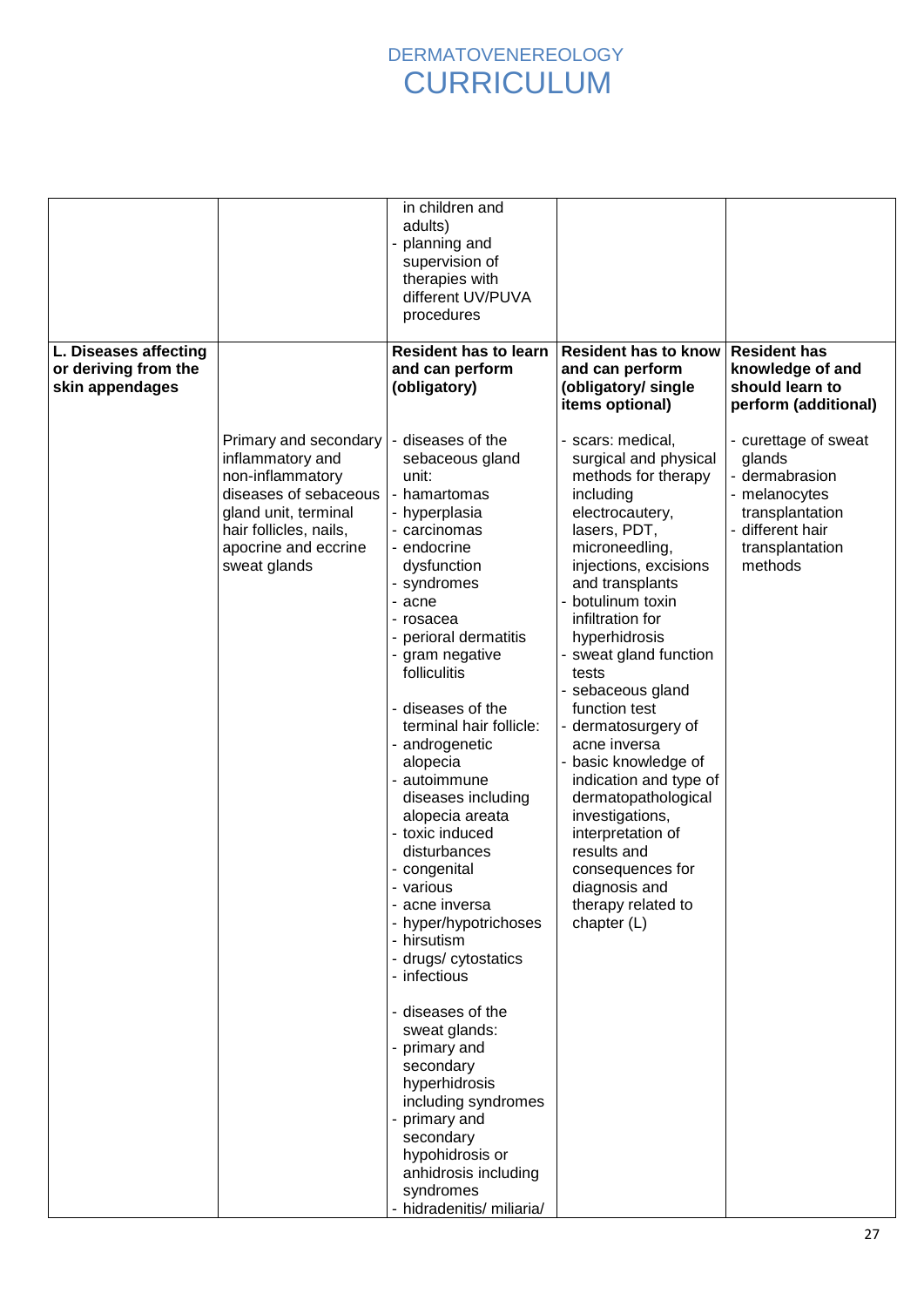|                                |                                                                                                                                                                                                                                                           | primary hidradenitis<br>suppurativa<br>- drug related sweat<br>gland changes<br>diseases of the nails:<br>primary congenital<br>including syndromes<br>secondary (psoriasis,<br>lichen planus,<br>mycoses, drug<br>related, tumours)                                                                                                                                                                                                                                                                                                                                                                                                                                                                                                                                                                                                           |                                                                                                                                                                                                                                                                                                                                                                                                                                                                                                                                                                                                    |                                                                                                                                                                                           |
|--------------------------------|-----------------------------------------------------------------------------------------------------------------------------------------------------------------------------------------------------------------------------------------------------------|------------------------------------------------------------------------------------------------------------------------------------------------------------------------------------------------------------------------------------------------------------------------------------------------------------------------------------------------------------------------------------------------------------------------------------------------------------------------------------------------------------------------------------------------------------------------------------------------------------------------------------------------------------------------------------------------------------------------------------------------------------------------------------------------------------------------------------------------|----------------------------------------------------------------------------------------------------------------------------------------------------------------------------------------------------------------------------------------------------------------------------------------------------------------------------------------------------------------------------------------------------------------------------------------------------------------------------------------------------------------------------------------------------------------------------------------------------|-------------------------------------------------------------------------------------------------------------------------------------------------------------------------------------------|
| M. Dermato-<br><b>Oncology</b> | Prevention, diagnosis,<br>medical and surgical<br>treatments, follow-up<br>of tumours of the skin,<br>adnexa and adjacent<br>mucosa including<br>chemo-immuno-<br>therapies and<br>palliative care,<br>registrations and<br>rehabilitation of<br>patients | <b>Resident has to learn</b><br>and can perform<br>(obligatory)<br>- basic and advanced<br>knowledge of<br>mechanisms of<br>tumourigenesis,<br>prevalence,<br>prevention, screening<br>methods<br>- topical and systemic<br>therapies, physical,<br>chemical and<br>surgical procedures<br>- follow-up procedures<br>and rehabilitation<br>according to<br>guidelines<br>palliative medicine<br>related to cancer<br>patients in<br>dermatology<br>- regular participation<br>in dermpath and<br>multidisciplinary<br>meetings for<br>oncological cases<br>basic knowledge of<br>psychosomatic and<br>psychosocial<br>complications<br>basic knowledge of<br>laboratory and<br>imaging methods and<br>tests<br>molecular biology of<br>melanoma and<br>pattern of mutations<br>- full knowledge of<br>national guidelines<br>for diagnosis and | <b>Resident has to know</b><br>and can perform<br>(obligatory/single<br>items optional)<br>- full knowledge<br>international<br>guidelines for<br>diagnosis and<br>treatment of tumours<br>and lymphomas of<br>the skin<br>participation in<br>tumour boards and<br>presentation of cases<br>- dermato-pathology<br>according to this<br>chapter (M)<br>- has learned to<br>perform local and<br>regional flaps<br>- has learned to<br>perform procedures<br>of free skin<br>transplants<br>- presents cases in the<br>tumour board<br>- knows about basics<br>of psycho-oncologic<br>consultation | <b>Resident has</b><br>knowledge of and<br>should learn to<br>perform (additional)<br>- has learned and can<br>perform infusion of<br>cytostatics and<br>antitumour<br>immunotherapeutics |
|                                |                                                                                                                                                                                                                                                           | treatment of tumours<br>and lymphomas of                                                                                                                                                                                                                                                                                                                                                                                                                                                                                                                                                                                                                                                                                                                                                                                                       |                                                                                                                                                                                                                                                                                                                                                                                                                                                                                                                                                                                                    |                                                                                                                                                                                           |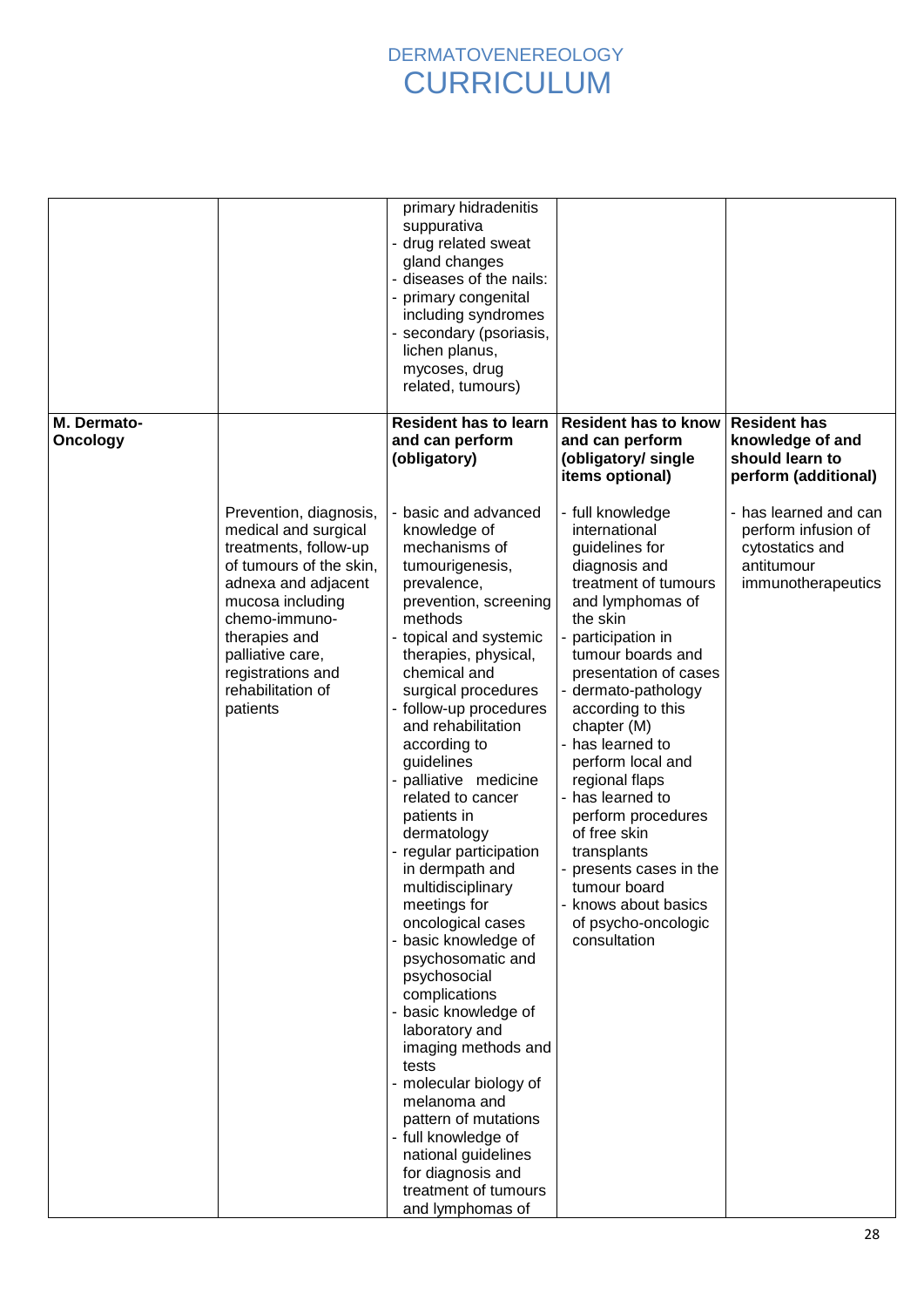|  | the skin                |  |
|--|-------------------------|--|
|  | - is capable of         |  |
|  | performing screening    |  |
|  | of patients for skin    |  |
|  | cancer                  |  |
|  | - has learned to        |  |
|  | perform dermoscopy      |  |
|  |                         |  |
|  | - has learned to        |  |
|  | perform cryosurgical    |  |
|  | procedures              |  |
|  | - has learned to        |  |
|  | perform                 |  |
|  | electrocautery          |  |
|  | - has learned shave     |  |
|  |                         |  |
|  | biopsy                  |  |
|  | - capable to perform    |  |
|  | excision of benign      |  |
|  | and malignant           |  |
|  | melanocytic and non-    |  |
|  | melanocytic lesions     |  |
|  |                         |  |
|  |                         |  |
|  | advanced knowledge      |  |
|  | of:                     |  |
|  | - diagnostic and        |  |
|  | therapeutic             |  |
|  | algorithms of benign    |  |
|  | and malignant           |  |
|  | tumours including       |  |
|  |                         |  |
|  | hamartomas,             |  |
|  | hyperplasias,           |  |
|  | malformations, in situ  |  |
|  | neoplasias and          |  |
|  | malignant tumours of    |  |
|  | all cell types          |  |
|  | originating from the    |  |
|  | skin and adjacent       |  |
|  |                         |  |
|  | adnexa                  |  |
|  | - frequent visceral     |  |
|  | tumours metastasing     |  |
|  | into the skin           |  |
|  | - cancer of unknown     |  |
|  | primary origin          |  |
|  | - endocrine tumours of  |  |
|  | the body involving      |  |
|  | the skin or originating |  |
|  |                         |  |
|  | from the skin           |  |
|  | - nevi and congenital   |  |
|  | and other later in life |  |
|  | manifesting             |  |
|  | malformations with      |  |
|  | abnormal                |  |
|  | composition of          |  |
|  | tissues                 |  |
|  |                         |  |
|  | (hamartomas)            |  |
|  | - melanocytic nevi,     |  |
|  | epidermal nevi,         |  |
|  | sebaceous nevi, hair    |  |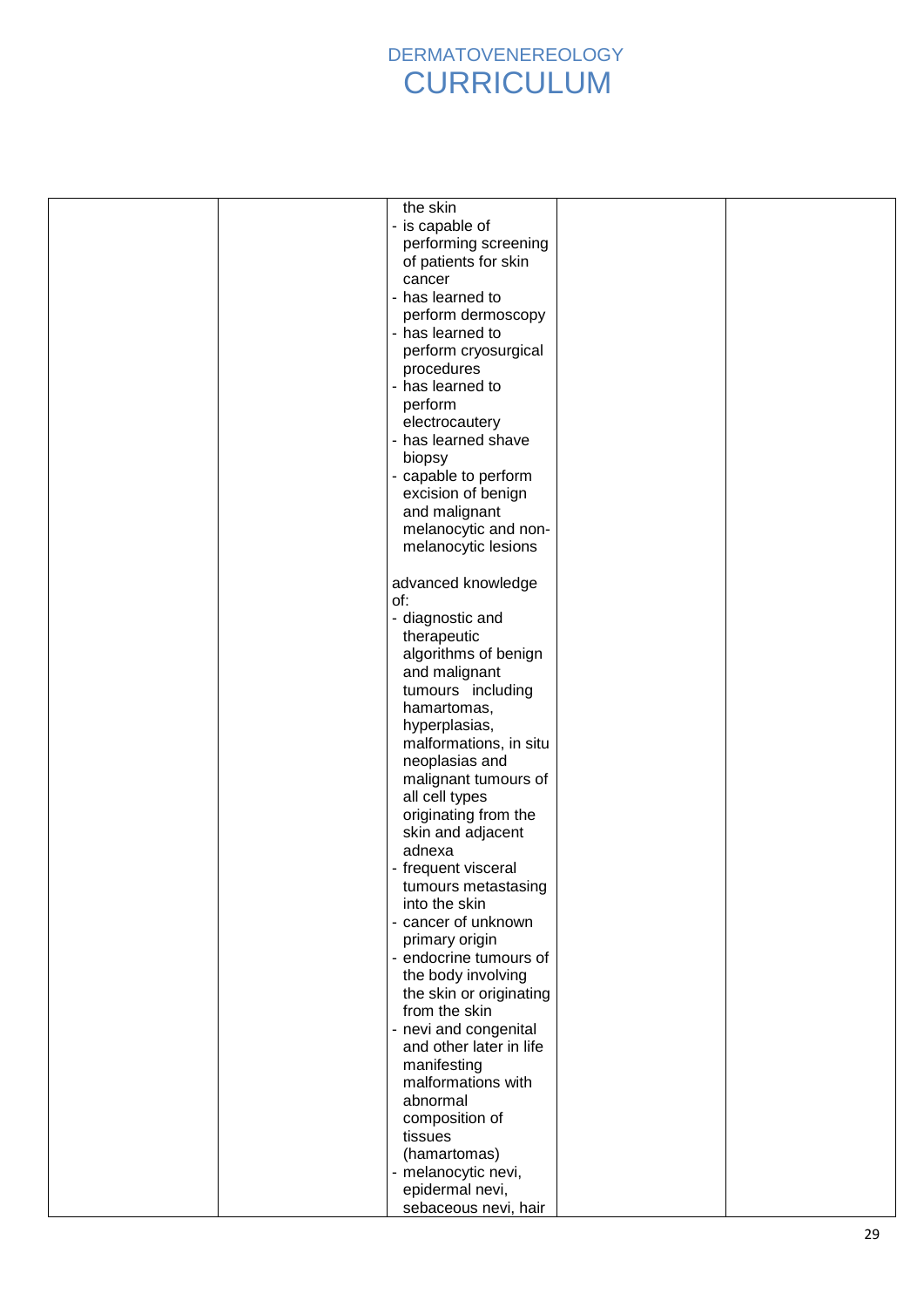|  | nevi, sweat gland           |  |
|--|-----------------------------|--|
|  | nevi, vascular nevi,        |  |
|  | nevi of the                 |  |
|  | mesenchymal tissue,         |  |
|  | and hamartomas in           |  |
|  | association with            |  |
|  | syndromes                   |  |
|  | - cysts of the skin and     |  |
|  | of adnexal organs           |  |
|  | - malignant neoplasms       |  |
|  | on preexistent benign       |  |
|  | nevi/ hamartomas            |  |
|  | - in situ carcinomas of     |  |
|  | epidermis                   |  |
|  | - in situ carcinomas of     |  |
|  |                             |  |
|  | adjacent mucosal<br>borders |  |
|  |                             |  |
|  | - malignant tumours of      |  |
|  | the epidermis (BCC,         |  |
|  | basal cell nevus            |  |
|  | syndrome, SCC)              |  |
|  | - benign melanocytic        |  |
|  | lesions/tumours             |  |
|  | - circumscribed             |  |
|  | hyperpigmentations          |  |
|  | - melanocytic               |  |
|  | intraepidermal nevus        |  |
|  | - compound nevus            |  |
|  | - blue nevus                |  |
|  | - nevus of Spitz            |  |
|  | - nevus of Becker           |  |
|  | - nevus of Wiesner          |  |
|  | - pigmented types of        |  |
|  | nevi (Ota, Ito)             |  |
|  | - malignant                 |  |
|  | melanocytic tumours         |  |
|  | (lentigo maligna            |  |
|  | melanoma, malignant         |  |
|  | melanoma and other          |  |
|  | types)                      |  |
|  | - benign tumours of         |  |
|  | the mesenchyme              |  |
|  | (fibromas,                  |  |
|  | dermatofibroma,             |  |
|  | keloids and                 |  |
|  | hypertrophic scars)         |  |
|  | - malformations and         |  |
|  | tumours of the              |  |
|  | muscle and neural           |  |
|  |                             |  |
|  | tissue                      |  |
|  | (neurofibromas              |  |
|  | including                   |  |
|  | Recklinghausen's            |  |
|  | disease, leiomyoma          |  |
|  | types, neurinomas)          |  |
|  | - tumours of the            |  |
|  | subcutis (lipomas           |  |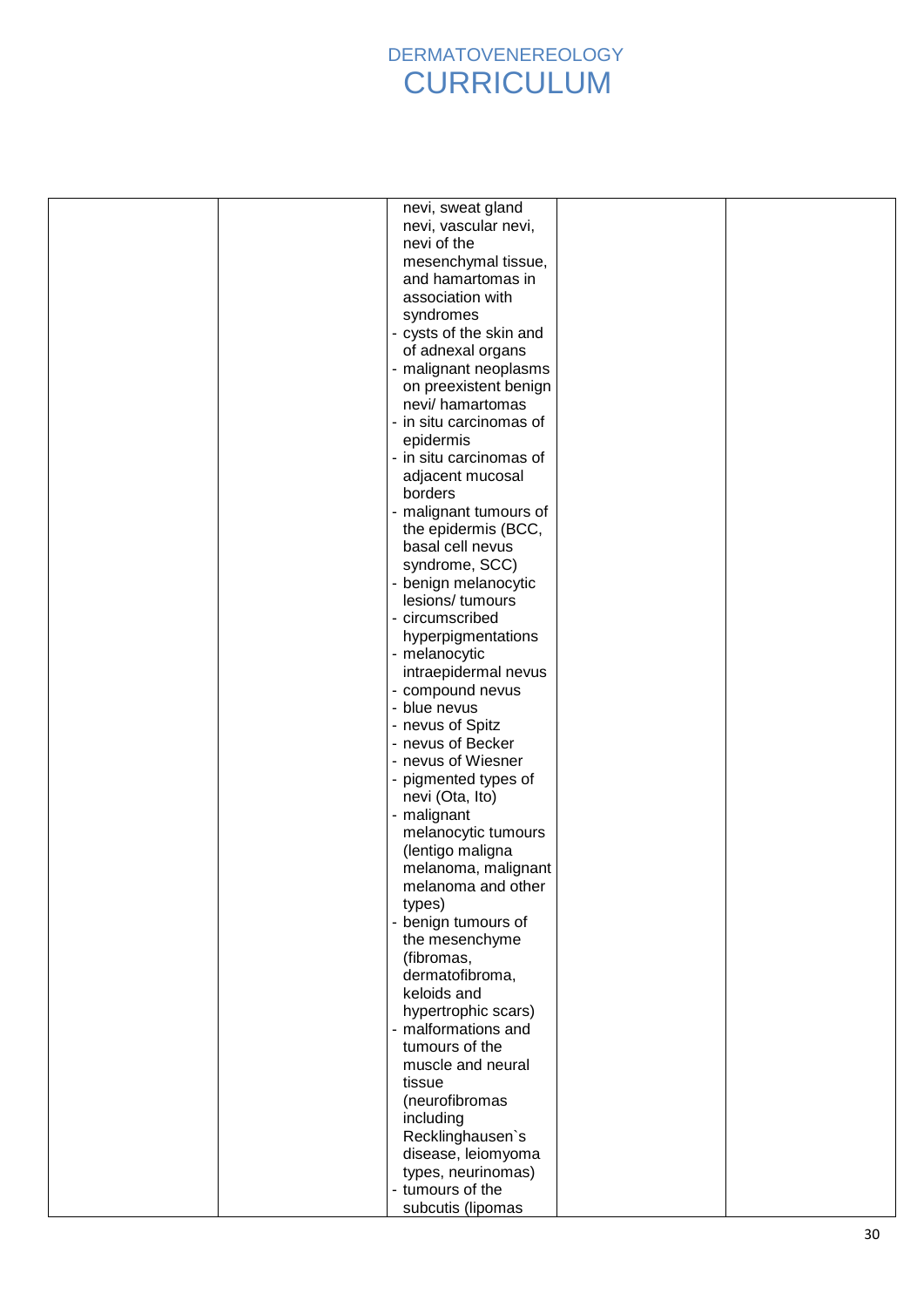|  | and subtypes,           |  |
|--|-------------------------|--|
|  | liposarcomas)           |  |
|  | - tumours of the skin   |  |
|  | adnexal organs          |  |
|  | (originating from the   |  |
|  | hair follicle, sweat    |  |
|  |                         |  |
|  | glands, sebaceous       |  |
|  | glands including        |  |
|  | malignant adnexal       |  |
|  | tumours)                |  |
|  | - vascular tumours      |  |
|  | (benign infantile       |  |
|  | capillary               |  |
|  | hemangiomas,            |  |
|  | neonatal                |  |
|  | hemangiomatoses,        |  |
|  | disseminated            |  |
|  | hemangiomatoses,        |  |
|  | congenital vascular     |  |
|  | tumours, vascular       |  |
|  | malformations,          |  |
|  |                         |  |
|  | glomus tumour,          |  |
|  | malignant vascular      |  |
|  | tumours including       |  |
|  | Kaposi's sarcoma        |  |
|  | types,                  |  |
|  | angiosarcomas,          |  |
|  | <b>Stewart Treves</b>   |  |
|  | syndrome)               |  |
|  | - syndromes             |  |
|  | associated with         |  |
|  | hemangiomas             |  |
|  | - cutaneous             |  |
|  | lymphomas and           |  |
|  | pseudolymphomas         |  |
|  | (primary cutaneous      |  |
|  | lymphomas (T-cell-      |  |
|  | type, B-cell-type),     |  |
|  | involvement of nodal    |  |
|  | lymphomas on the        |  |
|  |                         |  |
|  | skin (T-cell, B-cell    |  |
|  | and mixed),             |  |
|  | pseudolymphomas)        |  |
|  | dendritic/ histiocytic  |  |
|  | cell proliferations of  |  |
|  | benign and malignant    |  |
|  | origin                  |  |
|  | - cutaneous             |  |
|  | paraneoplasias          |  |
|  | - metastases of nodal   |  |
|  | lymphomas and           |  |
|  | histiocytic/ dendritic  |  |
|  | cell infiltrations into |  |
|  | the skin of non-        |  |
|  | cutaneous origin        |  |
|  |                         |  |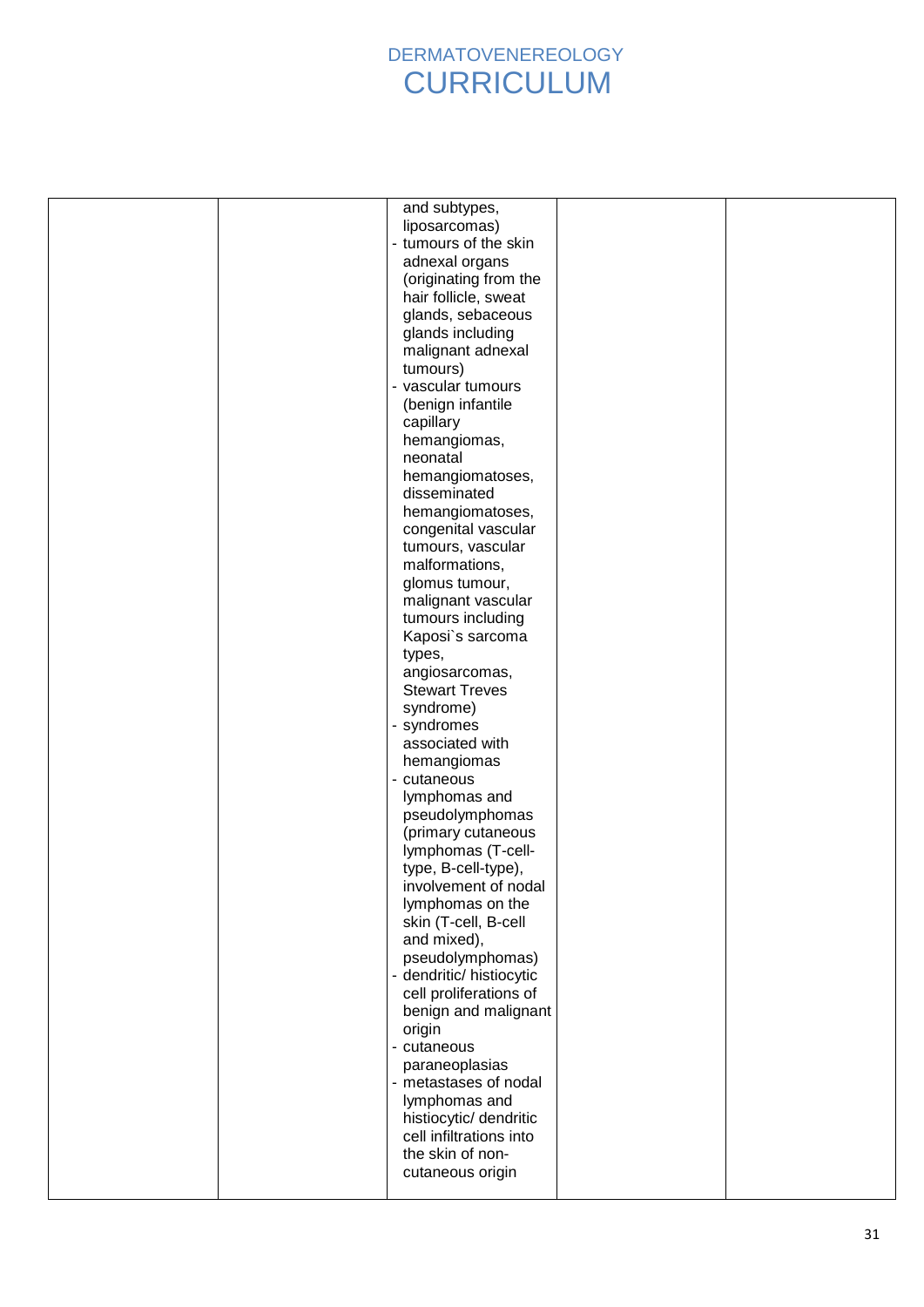| N. Diagnostic<br>procedures, tests for<br>functions of the<br>skin's immune<br>system, vascular<br>system |                                                                                                                                                                 | <b>Resident has to learn</b><br>and can perform<br>(obligatory)                                                                                                                                                                                                                                                                                                                                                                                                                                                                                                                                                                                                                                                                                                                                                                                                                                                                                                                                                                                               | <b>Resident has to know</b><br>and can perform<br>(obligatory/single<br>items optional)                                                                                                                                                                                                                                                                                                                                                                                                                                                                                                                                                                                                       | <b>Resident has</b><br>knowledge of and<br>should learn to<br>perform (additional)                                                                                                                                                                                                                                                                                                                                                                                                                                                                                                                       |
|-----------------------------------------------------------------------------------------------------------|-----------------------------------------------------------------------------------------------------------------------------------------------------------------|---------------------------------------------------------------------------------------------------------------------------------------------------------------------------------------------------------------------------------------------------------------------------------------------------------------------------------------------------------------------------------------------------------------------------------------------------------------------------------------------------------------------------------------------------------------------------------------------------------------------------------------------------------------------------------------------------------------------------------------------------------------------------------------------------------------------------------------------------------------------------------------------------------------------------------------------------------------------------------------------------------------------------------------------------------------|-----------------------------------------------------------------------------------------------------------------------------------------------------------------------------------------------------------------------------------------------------------------------------------------------------------------------------------------------------------------------------------------------------------------------------------------------------------------------------------------------------------------------------------------------------------------------------------------------------------------------------------------------------------------------------------------------|----------------------------------------------------------------------------------------------------------------------------------------------------------------------------------------------------------------------------------------------------------------------------------------------------------------------------------------------------------------------------------------------------------------------------------------------------------------------------------------------------------------------------------------------------------------------------------------------------------|
|                                                                                                           | Visual diagnostic<br>methods, ultrasound,<br>dermato-pathology,<br>skin and laboratory<br>test procedures in<br>allergology, STI, skin<br>infections and others | dermatoscopy<br>digital dermatoscopy<br>indications for<br>functional and<br>invasive techniques<br>to investigate blood<br>vessels<br>dermato-pathological<br>investigations:<br>techniques of biopsy<br>basic knowledge of<br>histopathological<br>staining techniques,<br>immuno-<br>histochemical and<br>immunofluorescence<br>techniques<br>split skin technique<br>mycologic basic tests<br>for diagnostics of<br>dermatophytes,<br>yeasts and moulds,<br>KOH preparations,<br>culture techniques,<br>native preparations<br>with and without<br>staining<br>Gram's stain<br>allergological in vivo<br>testing, prerequisites<br>for test procedures<br>on patient's and<br>laboratory site<br>physical tests for<br>urticaria (pressure,<br>heat, cold, vibration<br>$etc.$ )<br>skin tests such as<br>scratch test, prick<br>test, intracutaneous<br>test and<br>subcutaneous<br>infiltration and<br>injections<br>atopy patch test<br>autologous Serum<br>Skin Test (ASST)<br>and Autologous<br>Plasma Skin Test<br>(ASPT) for chronic<br>urticarial | interpretation of<br>results of functional<br>tests and invasive<br>techniques for<br>vessels of the veins<br>and arteries<br>- ultrasound A + B<br>mode of skin,<br>subcutis and<br>lymphnodes<br>- differentiation of<br>tumours and<br>metastases<br>- tumour thickness<br>(10-20 MHz<br>ultrasound)<br>Doppler technique for<br>peripheral vessel<br>function<br>- suction blister test<br>catalogue of test<br>material (allergens,<br>concentrations and<br>vehicle)<br>trichogram<br>- cyanoacrylate<br>striping<br>- reading of cultures<br>for mycology<br>can perform biopsies<br>for electron<br>microscopy<br>test for fixed drug<br>eruption<br>- autologous plasma<br>skin test | - duplex technique for<br>varicose veins<br>plethysmography<br>techniques<br>- digital photo-<br>plethysmography<br>laser flux<br>measurements<br>- fluorescence<br>microscopy for<br>bacteriologic, viral<br>and mycological<br>investigations<br>- measurements of<br>total IgE, specific<br>IgE, histamine,<br>tryptase, ECP and<br>others<br>- CAST-technique<br>- allergologic tests<br>such as basophil<br>degranulation test,<br>basophil CD63<br>expression test<br>- laser microscopy of<br>nailbed<br>- digital<br>phototrichogram<br>- plethysmograpy<br>chromametry<br>- confocal microscopy |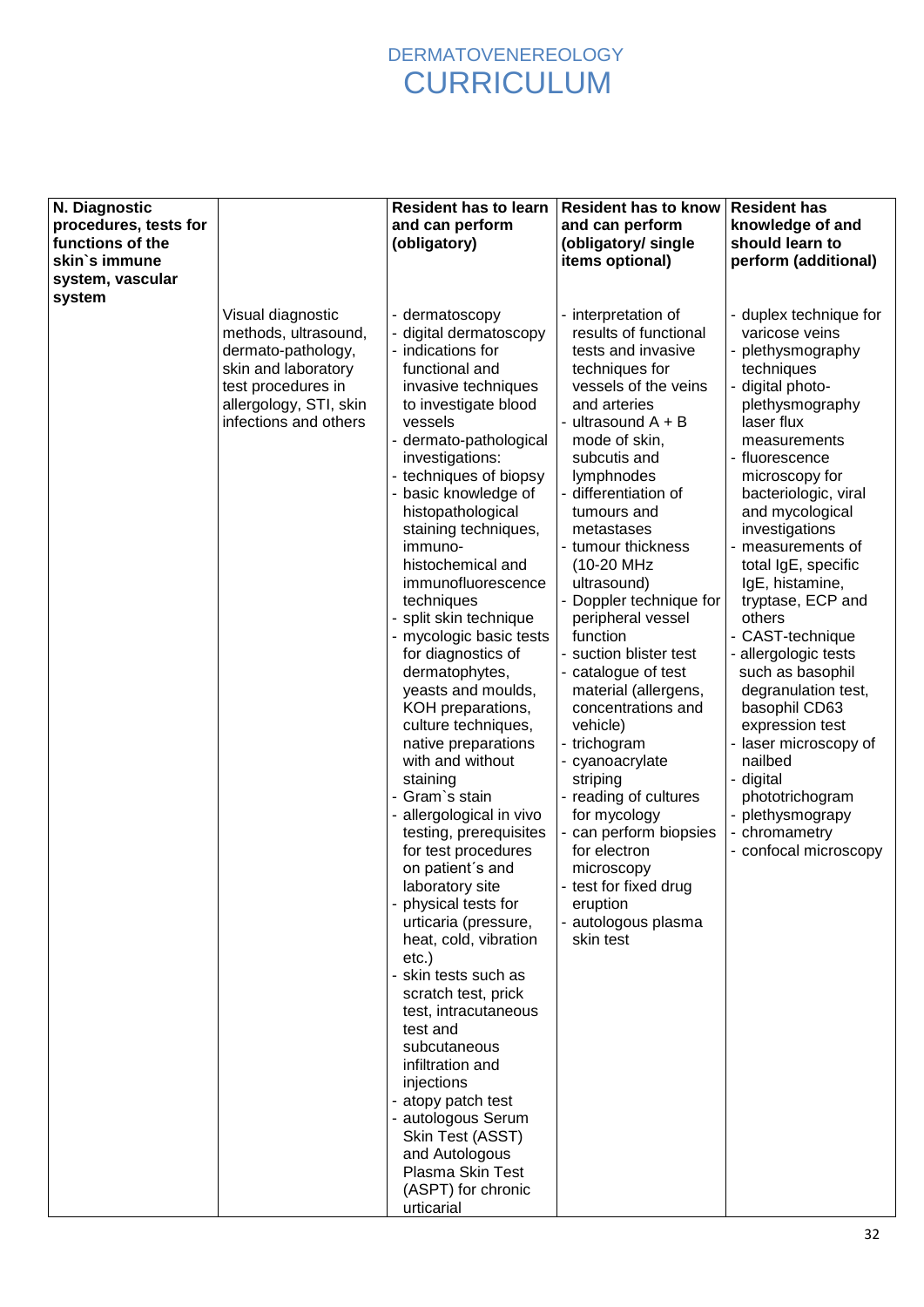|                                                            |                                                                                                                                                                                      | - read out of standard<br>tests in allergology<br>- epicutaneous test<br>procedures including<br>photopatch testing<br>- hair plug test                                                                                                             |                                                                                                                                                                                                                                          |                                                                                                                                                                                                                                                                                                                                                            |
|------------------------------------------------------------|--------------------------------------------------------------------------------------------------------------------------------------------------------------------------------------|-----------------------------------------------------------------------------------------------------------------------------------------------------------------------------------------------------------------------------------------------------|------------------------------------------------------------------------------------------------------------------------------------------------------------------------------------------------------------------------------------------|------------------------------------------------------------------------------------------------------------------------------------------------------------------------------------------------------------------------------------------------------------------------------------------------------------------------------------------------------------|
| O. Dermato-<br>Endocrinology                               |                                                                                                                                                                                      | <b>Resident has to learn</b><br>and can perform<br>(obligatory)                                                                                                                                                                                     | <b>Resident has to know</b><br>and can perform<br>(obligatory/single<br>items optional)                                                                                                                                                  | <b>Resident has</b><br>knowledge of and<br>should learn to<br>perform (additional)                                                                                                                                                                                                                                                                         |
|                                                            | Endocrine<br>disturbances of skin<br>appendages such as<br>hair and sebaceous<br>glands, systemic<br>endocrinopathies<br>manifesting at the skin<br>site                             | senescence of male<br>and female<br>- endocrine functions<br>of female and male<br>adults<br>- menopause/<br>andropause<br>- endocrinological<br>function in infants<br>and adolescents<br>- metabolic syndrome                                     | - conservative<br>treatments<br>- laboratory and<br>molecular tests<br>- genetic counselling<br>together with human<br>geneticists                                                                                                       | tests for:<br>- erectile dysfunction<br>- infertility<br>- ejaculation<br>disturbances<br>- intersexuality                                                                                                                                                                                                                                                 |
| P. Corrective,<br>cosmetic and<br>aesthetic<br>dermatology |                                                                                                                                                                                      | <b>Resident has to learn</b><br>and can perform<br>(obligatory)                                                                                                                                                                                     | <b>Resident has to know</b><br>and can perform<br>(obligatory/single<br>items optional)                                                                                                                                                  | <b>Resident has</b><br>knowledge of and<br>should learn to<br>perform (additional)                                                                                                                                                                                                                                                                         |
|                                                            | Procedures that focus<br>on improving the<br>appearance, colour,<br>texture, structure, or<br>position of bodily<br>features through the<br>treatment of normal<br>and diseased skin | - basic and specific<br>knowledge about<br>methods and<br>procedures on<br>improving the<br>condition of normal<br>and diseased skin,<br>- complications of<br>corrective, cosmetic<br>and aesthetic<br>procedures,<br>prevention and<br>management | - use of botulinum<br>toxin for<br>hyperhidrosis,<br>- microneedling,<br>- use of fillers,<br>- use of physical and<br>chemical agents<br>(chemical peels,<br>photodynamic<br>therapy (PDT), UV-<br>lights, lasers, PDL,<br>cryotherapy) | - use of botulinum<br>toxin for mimetic<br>corrections,<br>- use of physical and<br>chemical agents<br>(external lipolysis<br>(heat /cold<br>/ultrasound), intense<br>pulsed light (IPL),<br>radiofrequency,<br>infrared and other<br>devices),<br>- dermabrasion,<br>- phlebectomy,<br>- sclerotherapy,<br>- different hair<br>transplantation<br>methods |

**Appendix 3. Guidelines for Logbook for registration of training activities in**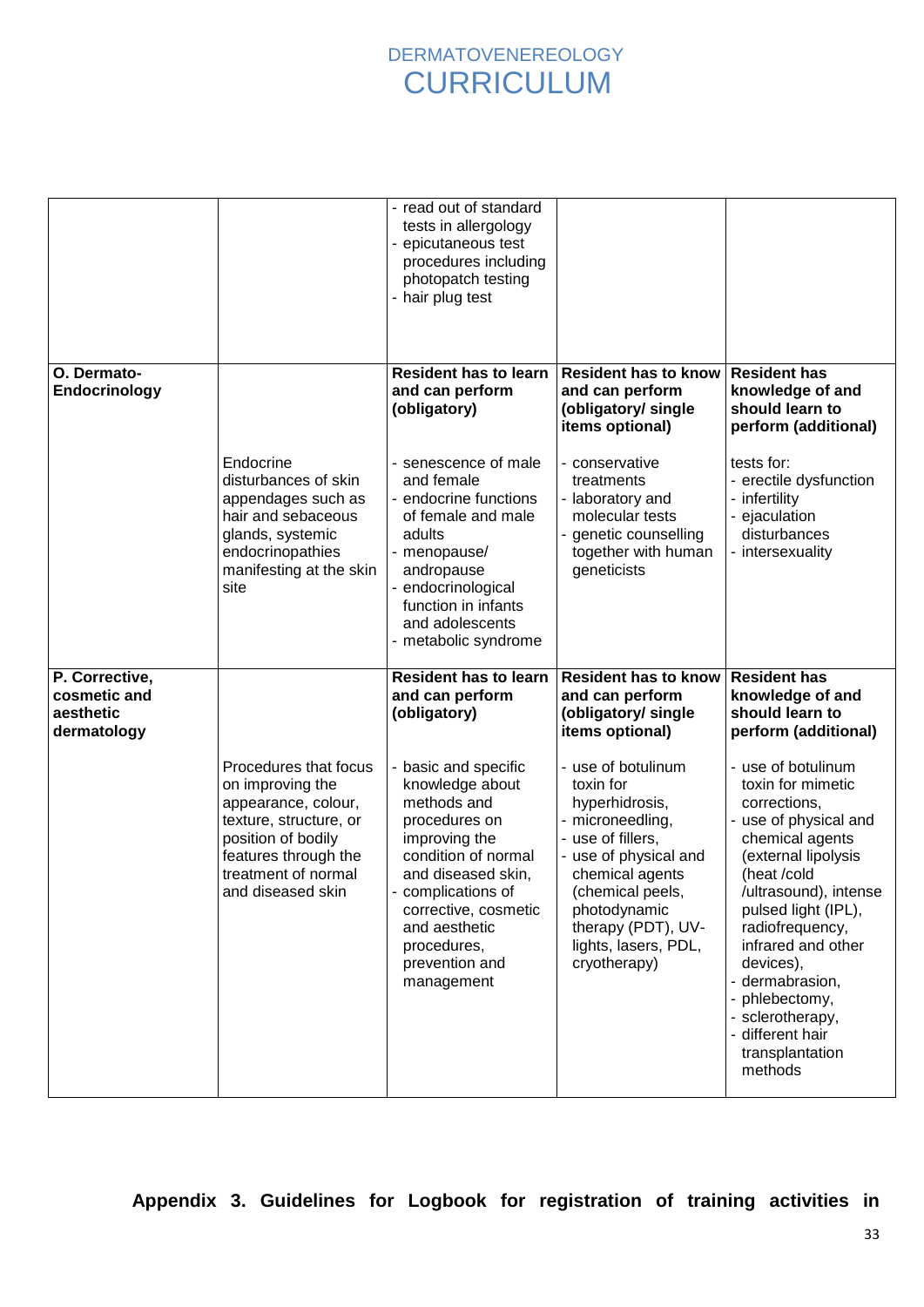### **dermatology and venereology: report from the Board of Dermatology and Venereology** (JEADV 2007, 21, 850-851)

I-M Bergbrant,\*† A Azenha,‡ A Finlay,§ JP Gabbud,¶ CEM Griffiths\*\*

†Sahlgrenska University Hospital, Dermatology and Venereology, Göteborg, Sweden ‡Dermatology Hospital, Braga, Portugal §Wales College of Medicine, Dermatology, Cardiff, UK ¶Dermatology and Venereology, Bern, Switzerland \*\*Hope Hospital, Dermatology Centre, Manchester, UK

#### **Recommended contents of a Logbook**

#### **Introduction**

The Logbook will be supplied and explained to the trainee by the educational supervisor at the beginning of the training period.

#### **Quantity**

The trainee should record his or her training experience in terms of quantity, i.e. numbers of clinics, patients managed, surgeries, teaching, courses attended, etc.

#### **Reviews**

The Logbook will be reviewed at regular intervals by the trainee's educational supervisor. The educational supervisor has to report to an accredited assessment group.

#### **Evaluation**

In-training evaluation should be carried out at least on an annual basis to ensure that the trainee is making progress. Ideally there will be external validation.

The final or penultimate year in-training evaluation must have external validation.

#### **Updating the Logbook**

Regular review and updating of the Logbook should be carried out every 3 years.

#### **Content of the Logbook**

#### **Background documents**

- UEMS and national requirements for training centre and accreditation
- National recommendations about final assessment, e.g. examinations
- National recommendations on the duties and responsibilities of the educational supervisor

#### **Record of training**

It is recommended that the trainee records details of his or her activity at regular intervals and that the supervisor can closely follow his or her progress.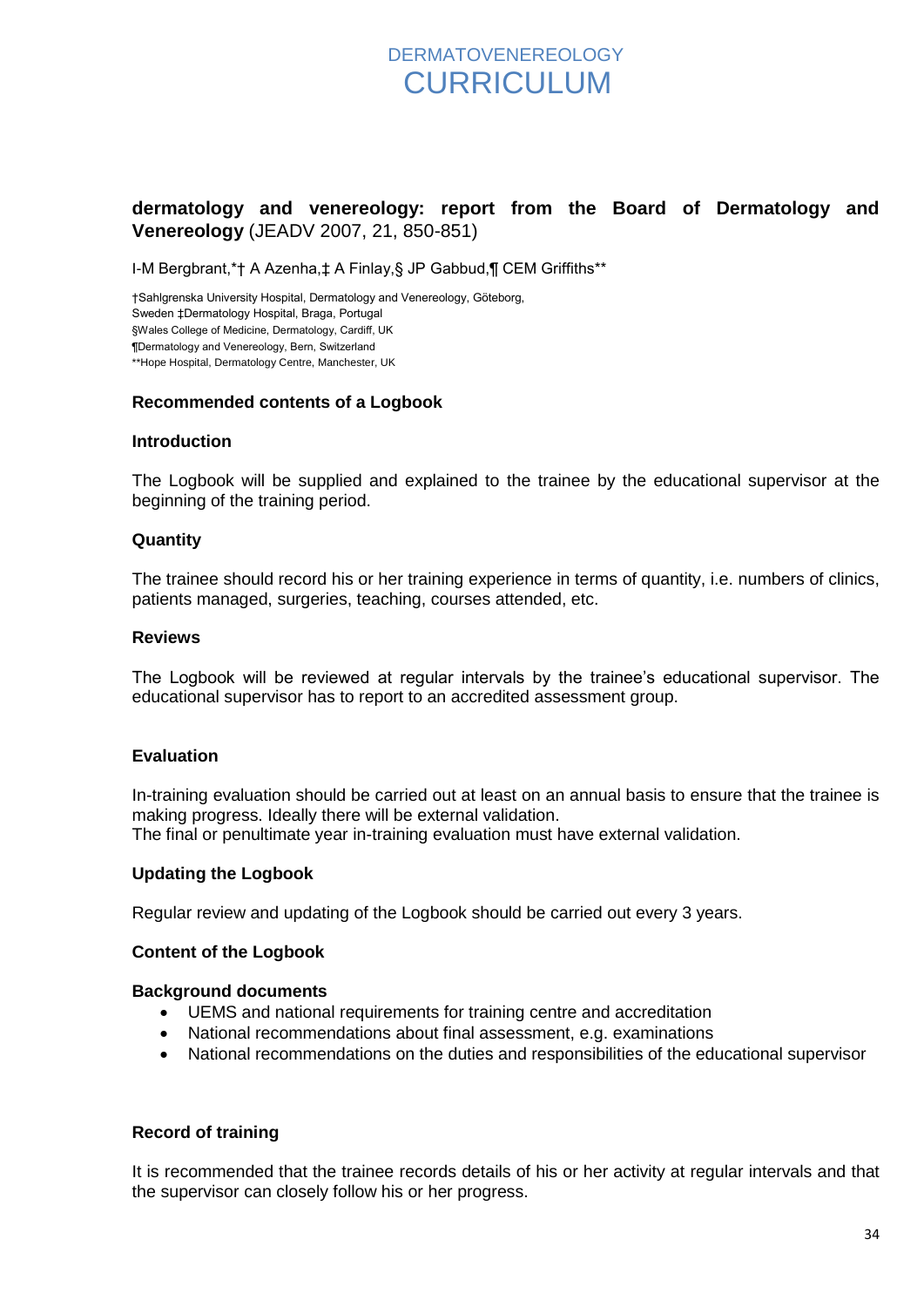Different methods may be adopted, e.g. the total number of half-day clinics, overall percentage of time or number of patients.

### **Records of clinical activities**

Examples of clinical activity to be recorded should include the following although inevitably these will vary from country to country and whether a dermato-venereology or a dermatology programme:

- General dermatology
- Dermatological surgery
- Allergology and occupational dermatoses
- Photodermatology
- Dermatopathology
- Pediatric dermatology
- Infectious diseases related to the skin
- Inpatient care
- Vascular pathology
- Sexually transmitted infections including HIV
- Dermato-oncology
- Dermatological techniques: lasers, dermatoscopy, tele-dermatology, PDT
- Aesthetic dermatology

#### **Records of educational activities**

Examples of educational activities to be recorded may include:

- Training courses
- Publications
- Papers presented
- Meetings attended
- Experience in clinical trials
- Research experience
- Teaching experience
- Audit
- Medical ethics

#### **Assessment**

It is recommended that each trainee is assessed on an annual basis. To aid this process each item listed in the programmes of dermatology and venereology (Chapter 6) should be considered and may be recorded under the following headings:

- 1. No knowledge trainee has no specific knowledge of the subject.
- 2. Theoretical knowledge trainee has read about and/or attended lectures on the subject.
- 3. Theoretical knowledge and observing experience trainee has been with experienced teachers, witnessing procedures or patient care.
- 4. Experience under supervision trainee has carried out procedures or patient care in the presence of a teacher.
- 5. Experience without direct supervision trainee has appropriately carried out procedures without direct supervision.